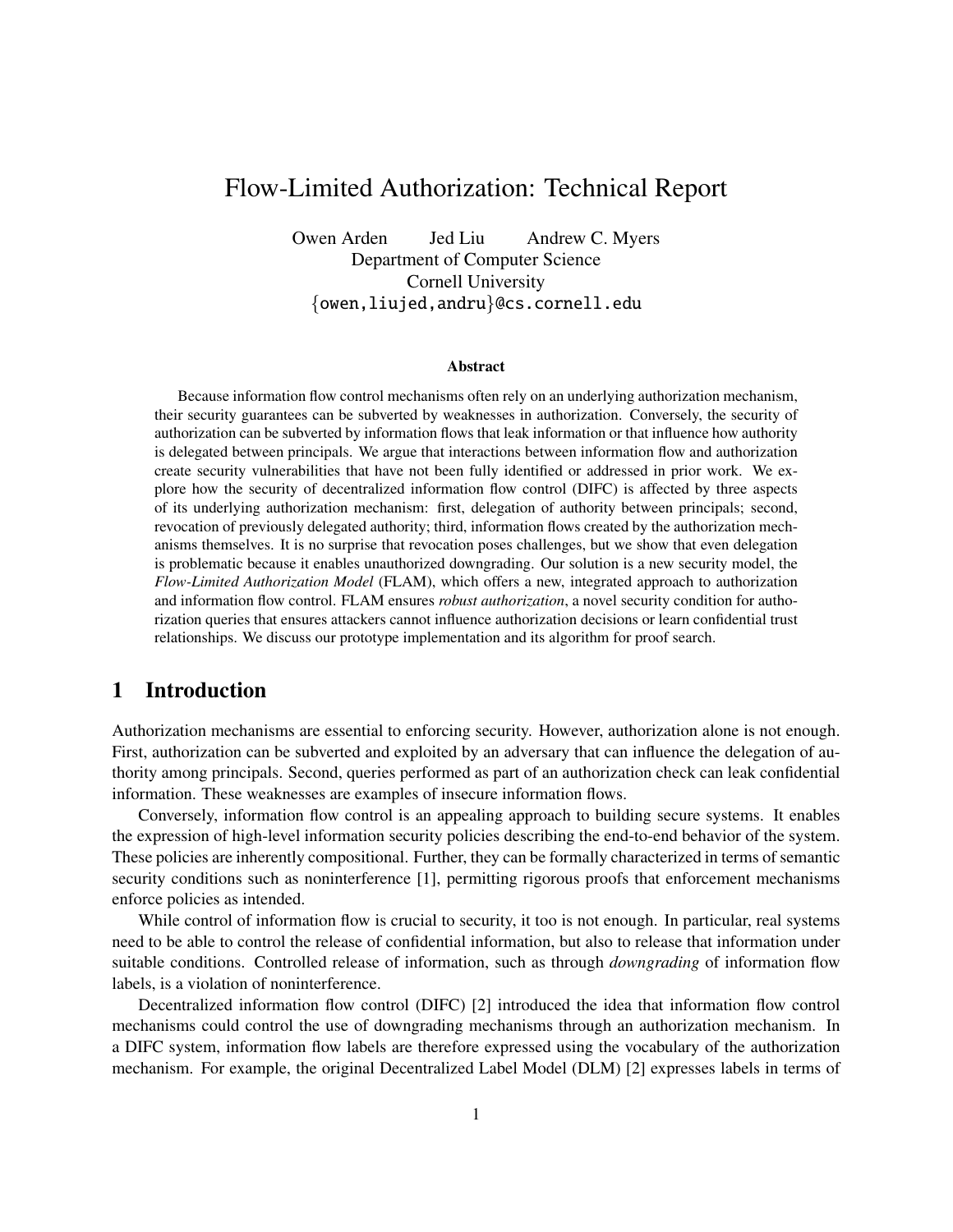principals, and delegations between principals (expressing the trust between those principals) affect which information flows are permitted. Subsequent DIFC systems use labels expressed in terms of *tags* combined with capabilities [\[3–](#page-28-2)[6\]](#page-28-3), or tags combined with principals [\[7\]](#page-29-0).

Building on an underlying authorization mechanism adds power and expressiveness to DIFC. However, prior work has not fully explored the interactions between information flow and authorization, especially in systems in which trust can change. We refer to the collection of all delegations among principals as the system's *trust configuration*. In real systems, it is important that this trust configuration be able to change by adding or removing delegations, but we show that these changes can lead to security vulnerabilities:

- Delegations of authority can enable information relabeling equivalent to unauthorized downgrading.
- Relabeling information limits a principal's ability to revoke access to that information.
- Changes to the trust configuration may leak information from the agent performing the change.
- Dynamic authorization queries may leak information from the querying computation.

All but the most limited existing DIFC and decentralized authorization models are susceptible to at least some of these security vulnerabilities, including several systems [\[8](#page-29-1)[–14\]](#page-29-2) designed to handle changes in trust securely. To address these vulnerabilities, we introduce a new DIFC approach that we call *flow-limited authorization*, embodied in the Flow-Limited Authorization Model (FLAM).

Rather than taking the trust configuration as a constant, FLAM explicitly models how information flows both through updates to the trust configuration and through the authorization mechanism itself. Our approach avoids previous restrictions [\[12\]](#page-29-3) on trust relationships and enables fully decentralized trust in the sense that each principal's view of the trust configuration is represented and all principals' policies are enforced simultaneously.

This work makes several contributions:

- We identify new security vulnerabilities that arise from the interactions of authorization and information flow, and that are not handled satisfactorily by previous mechanisms and models. (Section [2\)](#page-2-0).
- We define a new *principal algebra* that unifies principals with information flow labels, providing a clean, abstract vocabulary for exploring interactions between authorization and information flow. (Section [3\)](#page-5-0).
- We provide a novel logic for making both authorization and information flow decisions securely while avoiding the newly identified vulnerabilities (Section [4\)](#page-10-0)
- To characterize the interaction of authorization and information flow, we introduce *robust authorization*, a security condition that applies when delegations and revocations change the meaning of information flow policies (Section [5\)](#page-15-0).
- We give a proof search algorithm for securely and efficiently processing FLAM queries (Section [6\)](#page-17-0) in accordance with the logic.
- We also show that FLAM can be embedded in a programming language that supports trust management (Section [7\)](#page-22-0), as well as apply our FLAM implementation to the ARBAC97 [\[15\]](#page-29-4) role-based access control model.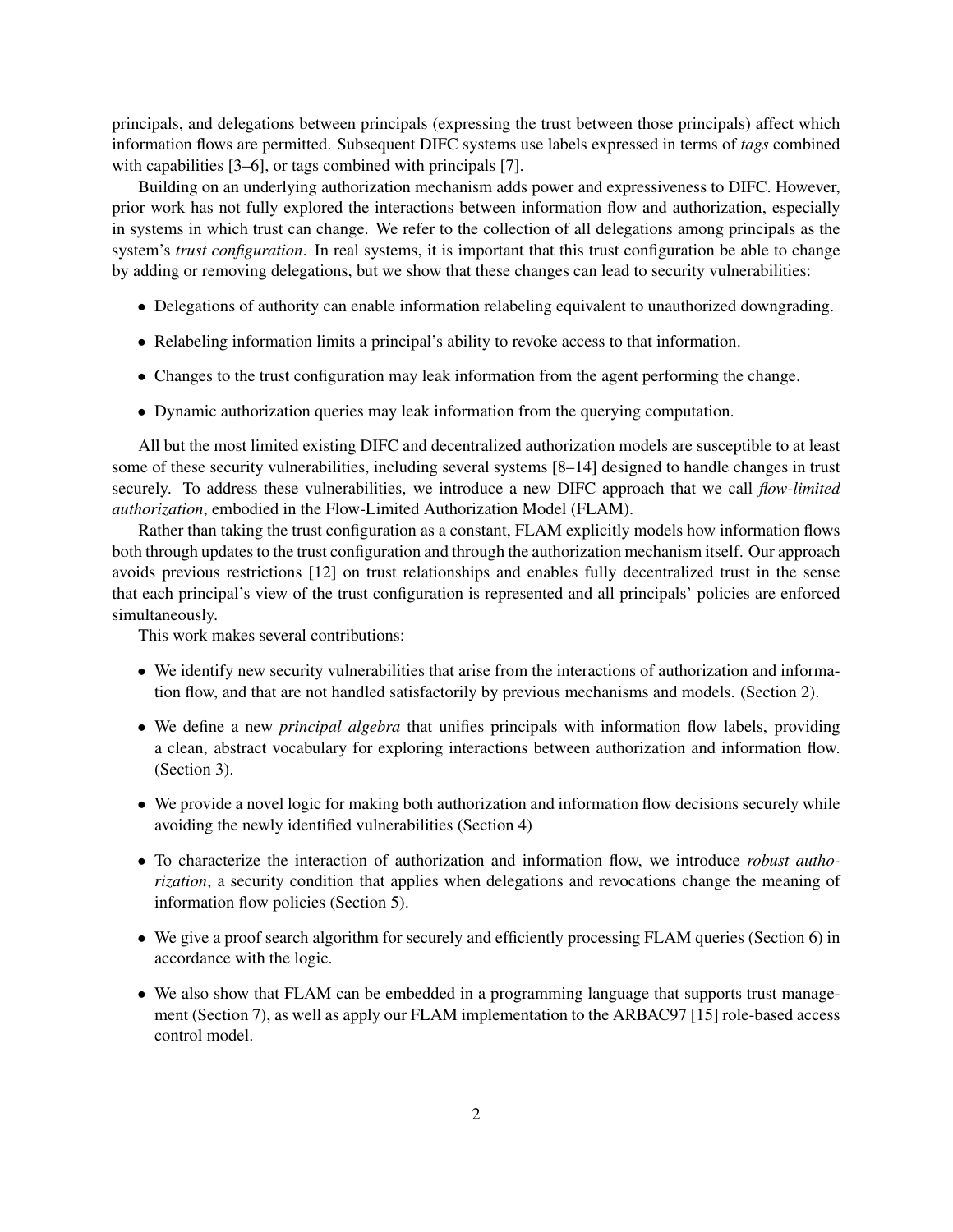<span id="page-2-2"></span>

Figure 1: Delegation loophole: By delegating to Rival, Bob effectively declassifies a label owned by Acme. Dashed lines indicate relationships influenced by Bob.

### <span id="page-2-0"></span>2 Motivating examples

Delegation and revocation of trust are important features of DIFC, but previous approaches fall short with respect to both their expressiveness and the security guarantees they offer. We now demonstrate three classes of vulnerabilities that arise in DIFC systems.

We motivate flow-limited authorization primarily in the context of the DLM. However, the vulnerabilities discussed in this section are generally applicable to other DIFC and authorization models, as we discuss in Section [8.](#page-26-0)

#### <span id="page-2-3"></span>2.1 Delegation loopholes

Delegation of trust allows principals in a system to specify other principals that may act on their behalf. In addition to representing trust between two entities, delegation may encode membership in groups or roles represented by principals. Most previous models treat delegations as universally agreed-upon, but in a decentralized system, different principals can have different opinions about delegations. Most previous information flow models, including the DLM, ignore the implications of allowing the trust configuration to be controlled by partially trusted principals. As we show, a partially trusted principal can choose to delegate to an untrusted principal, and thereby achieve the effect of downgrading information even when it has not been granted the authority to downgrade. We call this use of delegation to achieve downgrading the *delegation loophole*. Some previous work [\[10,](#page-29-5) [12,](#page-29-3) [14\]](#page-29-2) does observe this connection between delegation and downgrading, but does not eliminate the influence attackers may exert on which flows are authorized.

To see how the delegation loophole works, consider the following example of an insider attack. Bob, who works for Acme, has been enticed to disclose valuable trade secrets to Rival, one of Acme's competi-tors. Acme's policies<sup>[1](#page-2-1)</sup> are written in terms of principals using the DLM [\[2\]](#page-28-1). In the DLM, principals like Emp can express membership of a group by delegating to other principals using the acts-for relation  $\succcurlyeq$ , where we read the expression  $p \succcurlyeq q$  as "p acts for q". Thus, the DLM trust configuration consists of a set of delegations of the form  $p \geq q$ , called the *principal hierarchy*. In several DIFC systems [\[2,](#page-28-1) [7,](#page-29-0) [16\]](#page-29-6), confidentiality and integrity policies have an associated *owner* principal, expressing the authority necessary to enforce or downgrade the label. In the DLM, Acme's trade secrets might be protected under the label component Acme  $\rightarrow$  Emp, which is owned by Acme. The label ensures that trade secrets should be readable only by employees of Acme, to whom the principal Emp delegates. These would include Bob since Bob  $\succeq$  Emp.

The idea of the DLM is that only Acme itself should be able to release data labeled Acme  $\rightarrow$  Emp, because Acme is the owner of the policy. However, if an employee like Bob is able to control his own delegations, he can effectively release information to a third party. For instance, Figure [1](#page-2-2) shows how Bob

<span id="page-2-1"></span><sup>&</sup>lt;sup>1</sup>We use the word "policy" here to mean a component of an information flow label governing the use of the labeled data, rather than a global system property such as noninterference.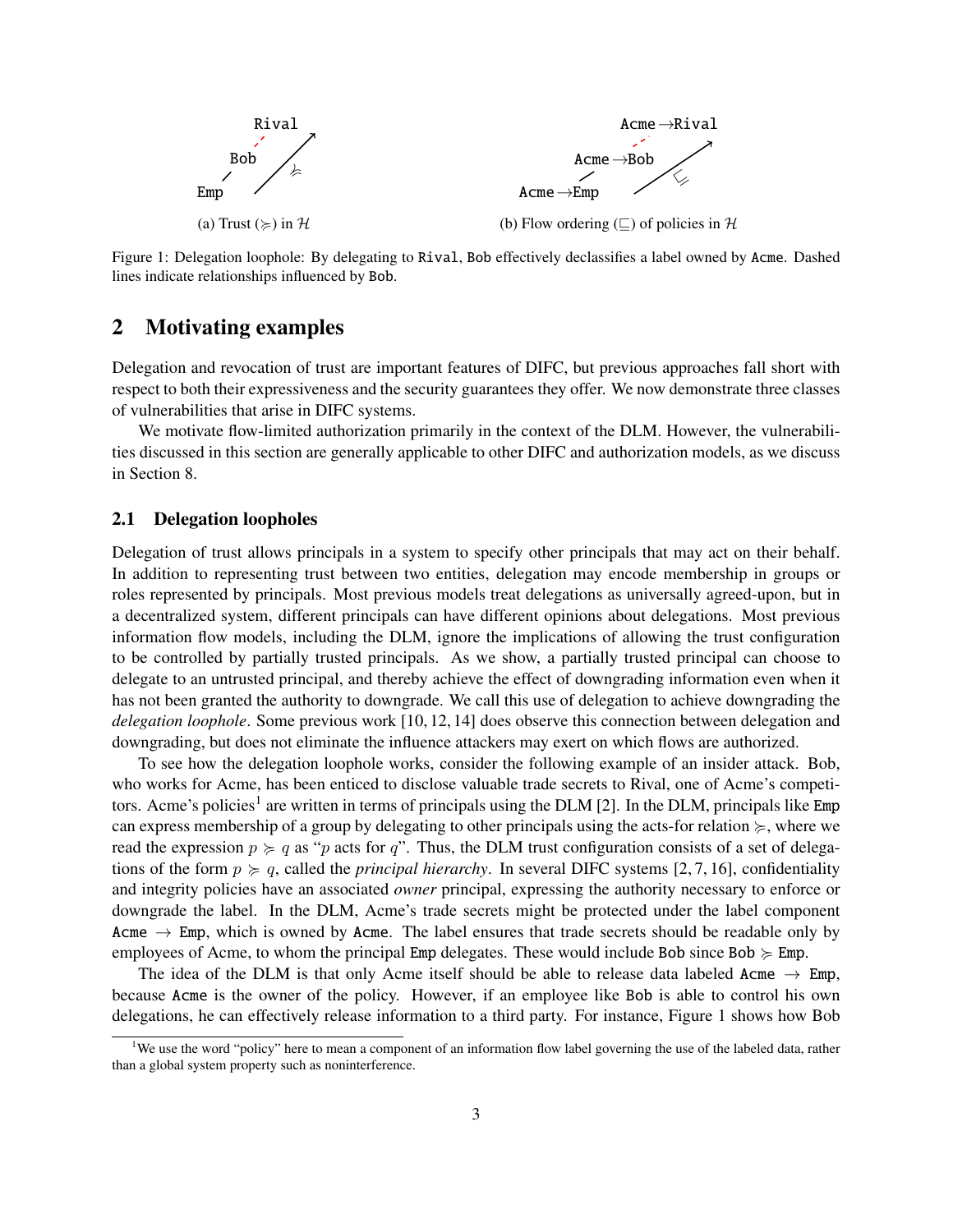<span id="page-3-0"></span>

Figure 2: Poaching attack: If information at Acme →Emp is relabeled to a more restrictive policy, Emp can no longer revoke access.

might abuse his access to Acme's trade secrets. Figure [1a](#page-2-2) shows a trust configuration  $H$  comprising two delegations: Bob  $\succeq$  Emp, and Rival  $\succeq$  Bob. An edge indicates that the higher principal is trusted to act on behalf of the lower principal; the dashed line indicates that Bob has delegated trust to Rival.

Figure [1b](#page-2-2) shows the restrictiveness of information flow policies in  $H$ . An edge indicates that the higher policy is at least as restrictive as the lower policy, or in other words, information with the lower policy may be *relabeled* to the higher policy. Bob's delegation causes Acme to believe it is safe to relabel information from the policy Acme  $\rightarrow$  Emp to the policy Acme  $\rightarrow$  Rival since Bob is trusted by Emp and Rival is trusted by Bob. This influence of Bob causes Acme's own system to disclose sensitive data to Rival.

Although the DLM allows the trust configuration to evolve by adding or removing delegations, it ignores the possibility that changes to the trust configuration may create insecure information flows, However, recent systems built on the DLM, such as SIF [\[17\]](#page-29-7) and Fabric [\[18\]](#page-29-8), give principals the power to control their delegations dynamically. These systems have therefore opened up the delegation loophole.

Surprisingly, though Bob uses delegation to cause the disclosure, the real weakness lies in how information is relabeled. Relabeling information upward in the lattice of information flow labels has heretofore been considered a safe operation requiring no privilege. This example shows that when such relabeling is justified based on a principal hierarchy, it is actually a kind of downgrading operation that must be controlled.

### <span id="page-3-1"></span>2.2 Poaching attacks

The presence of revocation in a DIFC system raises two challenging questions: when should revocation take effect, and what are the consequences for information flow? Answers to the first question are complicated in distributed environments where revocation messages may not be immediately disseminated. Programs with an inconsistent view of current trust relationships may make insecure authorizations.

Existing DIFC systems have particularly unsatisfying semantics with regard to the consequences of revocation. The root of the problem is that current DIFC systems permit information to flow between different policies without regard to a principal's ability to revoke access in the future. This makes it difficult to reason about what information a principal retains access to after a revocation.

Suppose Acme protects its client list with the policy  $A\text{cme} \rightarrow \text{Emp}$  so that only employees may read it. Figure [2](#page-3-0) illustrates how Bob can use his access to Emp data to "poach" Acme's client list, storing it with a more restrictive policy, to which he retains access in the event of a revocation. The white region beneath Acme  $\rightarrow$  Emp represents the part of the lattice of information flow policies in which information can be relabeled to Acme  $\rightarrow$  Emp. The shaded region represents information with policies that relabel to Acme  $\rightarrow$  Bob, but not to Acme  $\rightarrow$  Emp. The assignment poach:=client assigns the contents of variable client protected by a policy in the white region to variable poach protected by a policy in the shaded region. Since Emp delegates to Bob, policies in the white region may be relabeled to Acme  $\rightarrow$  Bob.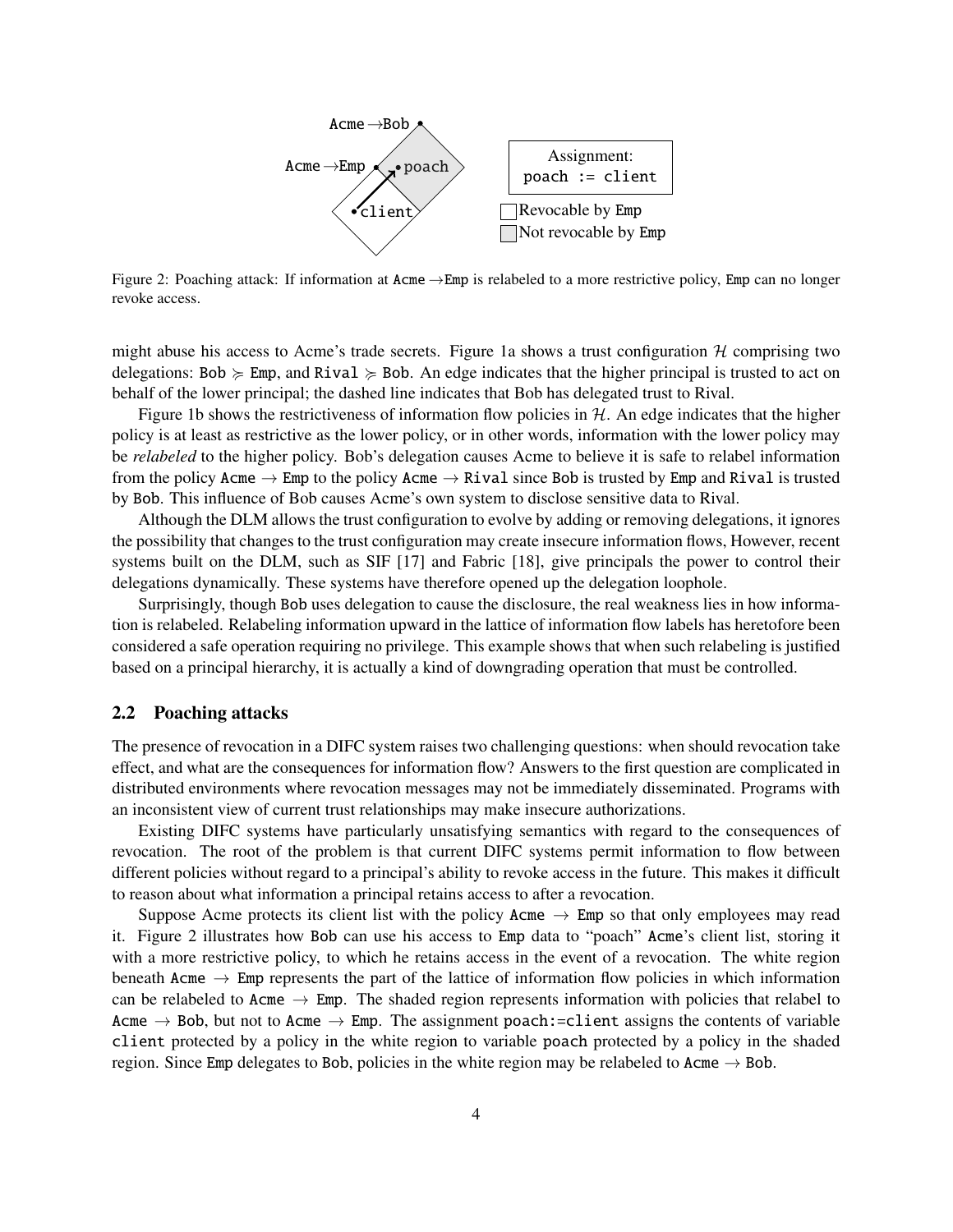However, relabeling information from Acme  $\rightarrow$  Emp to Acme  $\rightarrow$  Bob has consequences. Whereas Emp may revoke Bob's access to information in the white region by revoking its delegation to Bob, it cannot revoke Bob's access to information in the shaded region. Therefore, if Bob can influence what information is relabeled, he can prevent Emp from ever revoking access (for instance, if Bob is fired).

Like the delegation loophole, poaching attacks demonstrate that relabeling is a kind of policy downgrade exploitable by an insider. However, the two vulnerabilities differ. Delegation *enables future relabelings* to occur; therefore, to eliminate loopholes, relabelings must only be based on trusted delegations. On the other hand, relabeling *prevents future revocations* from occurring; therefore, to prevent poaching, the decision to relabel a policy should be trusted by the policy owner.

#### <span id="page-4-0"></span>2.3 Leaking information via authorization

DIFC uses authorization decisions to decide which information flows are permitted. However, the authorization process has the potential to leak confidential information in two distinct ways.

The first source of leakage is a side channel in the authorization process. No single entity in a distributed system has a complete view of the current system state, which includes the trust configuration. Consequently, to make authorization decisions in a decentralized way, entities must *query* the current trust configuration, leading to communication. This communication may leak information to untrusted agents about what the querying process is doing or about the data it is using. For example, suppose a certain query is made only if a secret value is true; in other words, it occurs in a secret *context*. In this case, it would be insecure to query an entity not trusted to learn the secret information.

This side channel is an instance of a *read channel* [\[19\]](#page-29-9), in which accesses to data leak information about the accessor. Read channels arising from authorization queries have been largely ignored in the DIFC literature, perhaps because the implementation platform was originally assumed to be trusted. In a fully distributed system, however, different parts of the computing infrastructure, including the implementation of the trust configuration, will in general be provided by differently trusted principals. The Fabric system therefore adds *access labels* [\[20\]](#page-29-10) to control information flows via read channels. However, Fabric does not consider read channels arising from authorization requests.

The second source of information leakage via authorization arises if a public decision is based on the result of an authorization query whose answer depends on a secret trust relationship. Several distributed authorization systems [\[8,](#page-29-1) [9,](#page-29-11) [11,](#page-29-12) [13,](#page-29-13) [21–](#page-29-14)[23\]](#page-30-0) protect sensitive credentials with access policies, but do not constrain how credentials are used after granting access, resulting in possible leaks. These systems do not guard against authorization side channels.

A central challenge of distributed, decentralized authorization is that an entity's limited view of the trust configuration constrains its ability to securely process authorization queries. Any general approach must provide a way to bootstrap knowledge of the distributed trust configuration from local knowledge while avoiding communication that could leak information. To bootstrap this knowledge securely, we need a tighter coupling between authorization and information flow control than has been previously recognized.

#### 2.4 Vulnerabilities in other DIFC systems

Almost all previous DIFC systems have some degree of vulnerability to the attacks described, which abuse the way authorization controls information flow. Clearly, systems based on the DLM, such as Jif [\[24\]](#page-30-1) and Fabric [\[18\]](#page-29-8), have these weaknesses. Capability-based DIFC systems such as Asbestos [\[3\]](#page-28-2), Histar [\[4\]](#page-28-4), Flume [\[5\]](#page-28-5), and Laminar [\[6\]](#page-28-3) also exhibit delegation loopholes and poaching attacks since processes may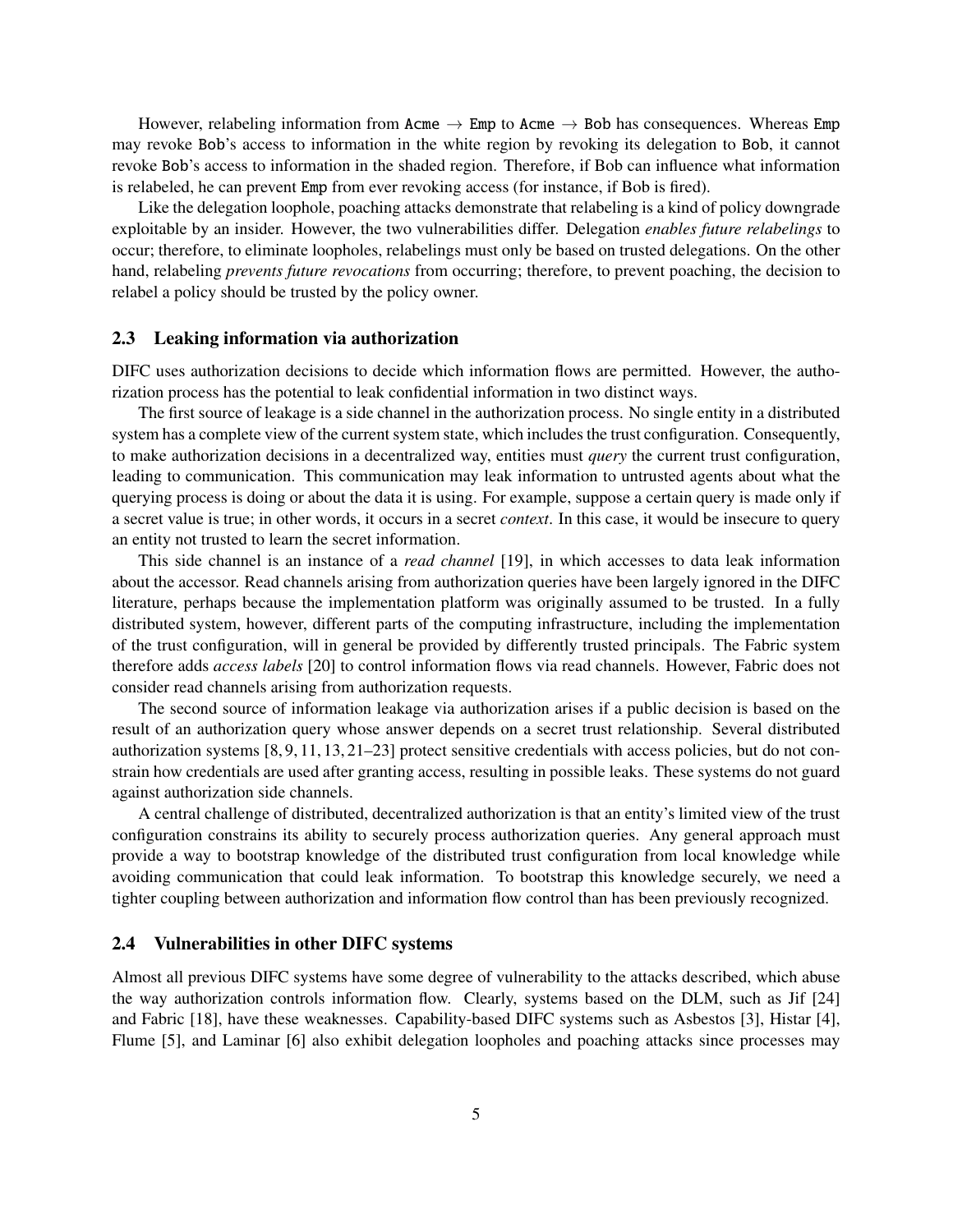transfer capabilities and relabel information. Aeolus [\[7\]](#page-29-0) has some characteristics of capability-based systems, but maintains a trust configuration like Fabric. It too is vulnerable to these attacks.

### <span id="page-5-0"></span>3 Unifying principals and policies

Our goal is a simple model that supports reasoning about authorization, about information flow, and about their interactions, and that guides the construction of secure distributed systems. Our model, which we call the Flow-Limited Authorization Model (FLAM), addresses all the security issues discussed in Section [2.](#page-2-0) FLAM is both an authorization logic and an information flow model. It is an authorization logic (like [\[25–](#page-30-2)[27\]](#page-30-3)) since it derives judgments about trust. It is an information flow model (like [\[2,](#page-28-1) [12,](#page-29-3) [28\]](#page-30-4)) since it derives judgments about secure information flow. FLAM integrates reasoning about trust and reasoning about information flow; this integration is central to preventing the security vulnerabilities identified in Section [2.](#page-2-0) We are unaware of prior models that support this kind of combined reasoning.

For simplicity, FLAM completely unifies principals, roles, privileges, and information flow labels, a perhaps surprising feature that distinguishes FLAM from previous models for either authorization or information flow[2](#page-5-1) . In FLAM, principals are *both* authorization entities *and* information flow policies enforcing confidentiality and integrity. In subsequent discussion, we sometimes use *label* (or *policy*) to talk about a *principal* used to specify permitted information flow, but these concepts are interchangeable in FLAM. As we show, unifying principals with information flow labels enables a simpler, algebraic presentation of the relationships between information flow policies and the principals they concern.

This section provides the formal basis for unifying authority and decentralized information flow policies. Although the algebraic definitions given in this section may appear complex at first, we show in Section [4](#page-10-0) that they enable a concise logic, collected in Figures [5](#page-13-0) and [6.](#page-14-0) Authorization decisions derived from this logic are protected from the problems discussed in Section [2.](#page-2-0)

### 3.1 Authority projections

All entities in a system are represented as principals that may delegate to each other. FLAM provides a particularly rich set of principals. We construct this set of principals by defining operations on principals that combine or attenuate principals in different ways.

Let  $N$  be the set of all primitive principals, which are essentially uninterpreted names. Starting from primitive principals, we can construct more complex compound principals. For any two principals  $p$  and q, we represent the conjunction of their authority, the authority of *both* p and q, as the compound principal p ∧ q. Likewise, the authority of *either* p or q is written  $p \lor q$ . These conjunction and disjunction operators, as in Boolean algebra, define a lattice<sup>[3](#page-5-2)</sup> over principals. If a principal q trusts principal  $p$ , then we say  $p$  *acts for* q and write  $p \ge q$ . If q represents the privilege or permission to perform an action, the statement  $p \ge q$ means p has the right to perform that action. Lattice properties imply  $p \wedge q \succcurlyeq p \succ q$  for any p and q.

Conjunction and disjunction are already familiar from previous logics for authentication and authorization, and the acts-for relation of FLAM is related to the speaks-for relation of authentication logics [\[25,](#page-30-2)[27\]](#page-30-3), but Section [4.4](#page-12-0) draws a distinction between the speaks-for relation for FLAM and the acts-for relation.

<span id="page-5-2"></span><span id="page-5-1"></span><sup>2</sup> Some prior work has unified *roles* with information flow labels, while distinguishing principals from roles [\[12,](#page-29-3) [14,](#page-29-2) [29\]](#page-30-5).

<sup>3</sup>Authorization logics typically treat > as the *least* trusted principal and use the symbol ∧ to represent conjunctive principals, which denote lattice meets. DIFC models often use ⊤ to represent the *most* trusted principal, yet retain the ∧ notation for conjunctive principals even though they correspond to lattice joins. We find treating conjunctions of authority as "higher" to be intuitive, and adopt the DIFC approach.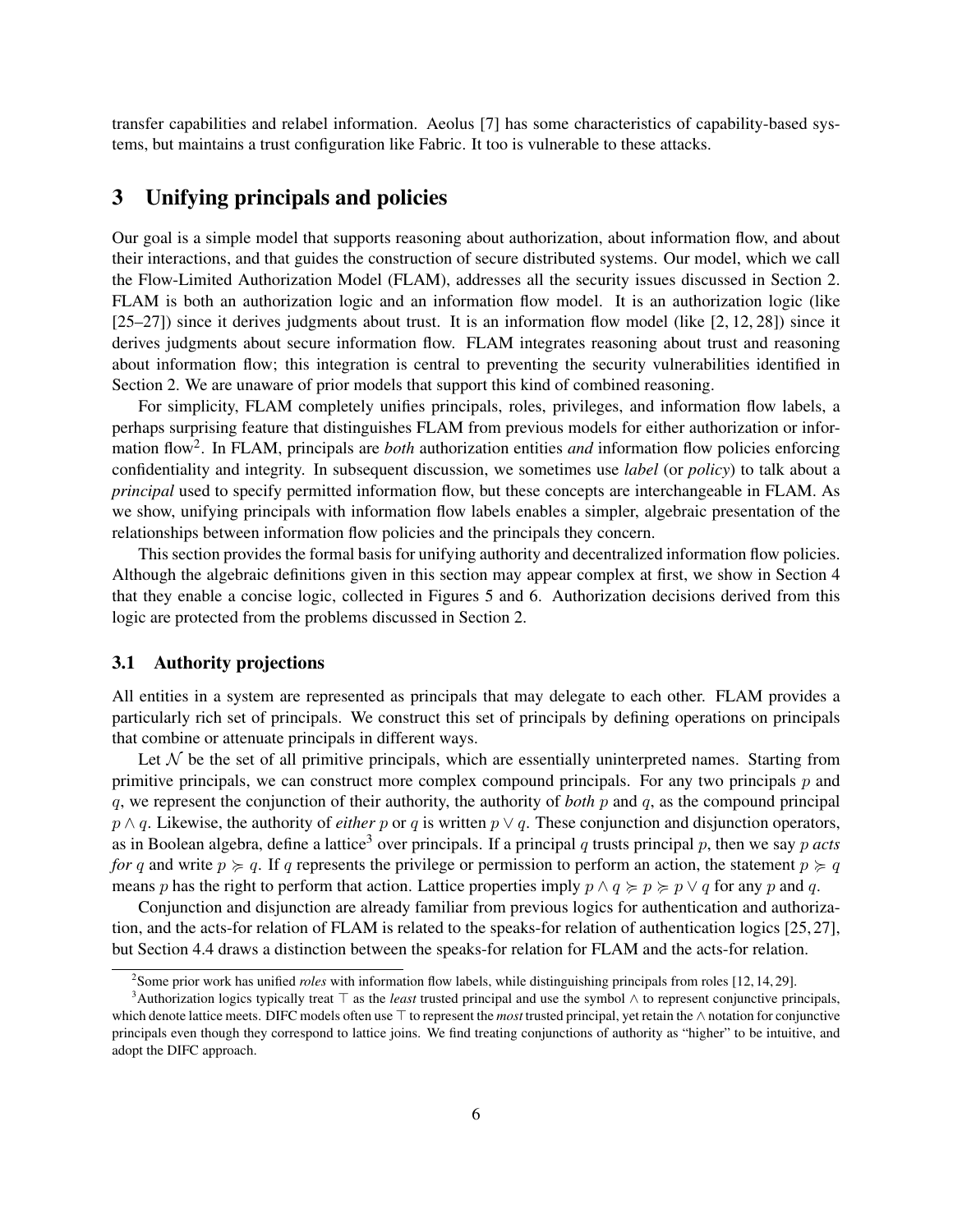In many DIFC models, the flows-to ordering  $\subseteq$  between information flow policies derives from an ordering on principals that is similar to  $\succcurlyeq$ . Rather than defining a separate space of information flow policies, we characterize confidentiality and integrity as a limited form of *authority*. For a principal p, let  $p^{\rightarrow}$  represent its *read authority*, and p <sup>←</sup> represent its *write authority*. Separating these components of p's authority allows us to think of information flow policies as delegations by one or both of these attenuated principals. For instance, delegating authority  $p^{\rightarrow}$  to q grants q read-only access to p's data.

FLAM generalizes this idea of attenuating a principal's authority by defining operations called *authority projections*, which allow new attenuated principals to be constructed from existing principals. In FLAM, we represent p's read authority  $(p^{\rightarrow})$  and its write authority  $(p^{\leftarrow})$  as projections.

Definition 1 (Authority projections). An *authority projection*, π, is an operation on principals such that for any principal  $p, p^{\pi}$  is a principal, and

<span id="page-6-2"></span><span id="page-6-1"></span><span id="page-6-0"></span>1.  $p \succcurlyeq p^{\pi}$ 2.  $p \succcurlyeq q \implies p^{\pi} \succcurlyeq q^{\pi}$ 3.  $p^{\pi} \wedge q^{\pi} = (p \wedge q)^{\pi}$ 4.  $p^{\pi} \vee q^{\pi} = (p \vee q)^{\pi}$ 5.  $(p^{\pi})^{\pi} = p^{\pi}$ 

<span id="page-6-4"></span><span id="page-6-3"></span>These five properties capture the essence of limited authority derived from a principal's general authority, without requiring separate classes of entities such as *roles* [\[30\]](#page-30-6), *subprincipals*, or *groups* [\[26\]](#page-30-7). Naturally, the originating principal acts for the derived authority [\(1\)](#page-6-0), and projection preserves the properties of the authorization lattice [\(2,](#page-6-1) [3,](#page-6-2) [4\)](#page-6-3). Finally, projections are idempotent [\(5\)](#page-6-4).

FLAM defines two classes of authority projections, *basis projections* and *ownership projections*. Basis projections define the different kinds of authority a principal may possess, i.e., confidentiality and integrity, whereas ownership projections (discussed in Section [3.3\)](#page-8-0) attenuate a principal's authority relative to other principals.

For the purpose of this paper, all authority is representable as a combination of confidentiality and integrity authority. In other words, the conjunctive principal  $p^{\rightarrow} \wedge p^{\leftarrow}$  has authority equivalent to p, meaning that confidentiality and integrity projections form a kind of *basis* for authority.

**Definition 2** (Confidentiality and integrity basis). Let  $\rightarrow$  and  $\leftarrow$  be authority projections such that, for all principals

<span id="page-6-6"></span><span id="page-6-5"></span>1. 
$$
p = p^{\rightarrow} \land p^{\leftarrow}
$$
  
\n2.  $(p^{\leftarrow})^{\rightarrow} = (p^{\rightarrow})^{\leftarrow} =$   
\n3.  $p^{\rightarrow} \lor q^{\leftarrow} = \bot$ 

 $\perp$ 

<span id="page-6-7"></span>We represent all authority as a combination of confidentiality and integrity authority [\(1\)](#page-6-5), so any principal that acts for both projections of a principal also acts for the principal. Additionally, composing [\(2\)](#page-6-6) or taking the meet [\(3\)](#page-6-7) of confidentiality and integrity projections yields ⊥. In this paper, we focus on information flow policies for confidentiality and integrity, but we expect it is possible to extend FLAM with additional projections that represent other aspects of security. For instance, [\[31\]](#page-30-8) adds *availability* policies, and [\[32\]](#page-30-9) includes *reference authority* and *persistence* policies. We leave representing such policies as basis projections to future work.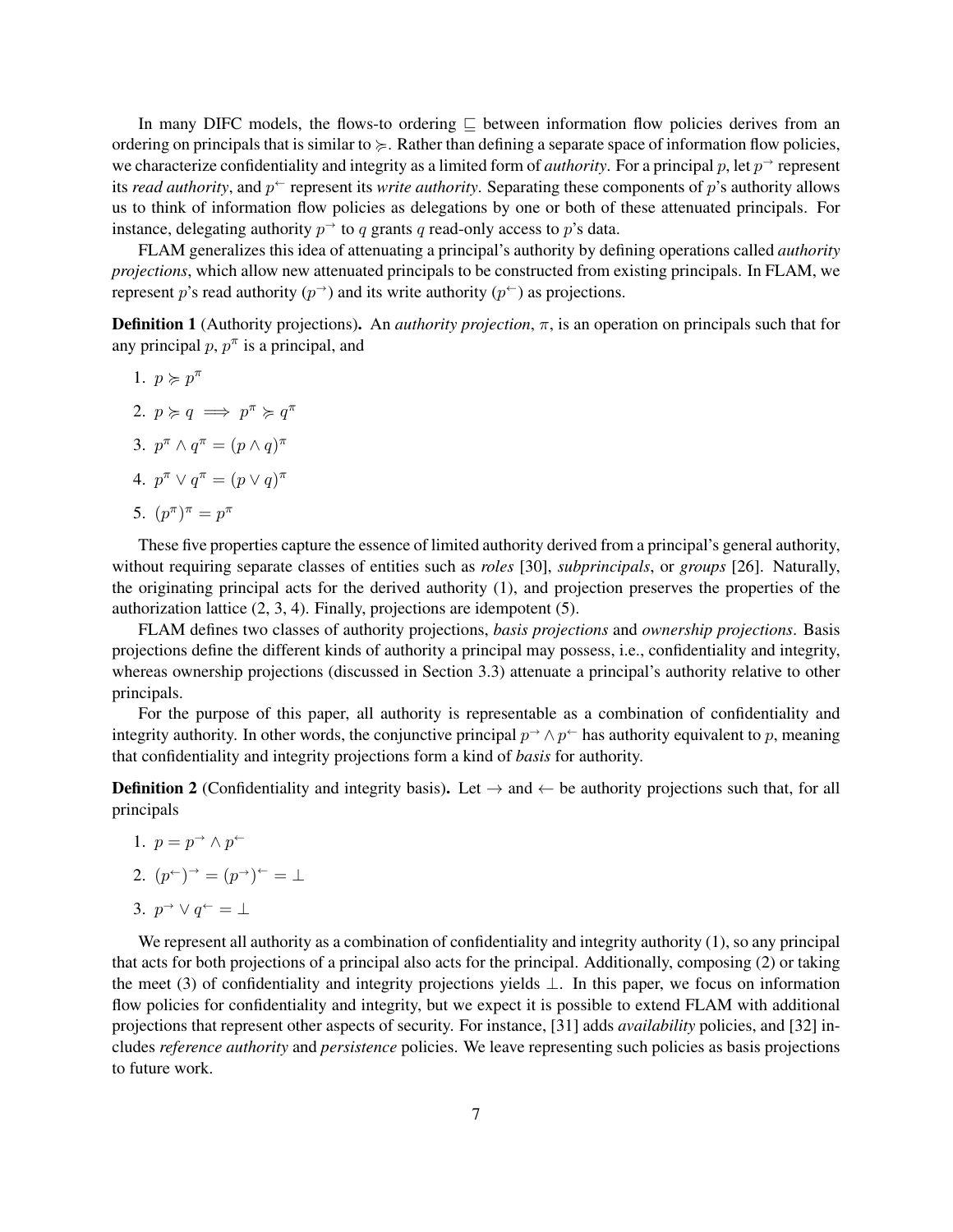<span id="page-7-0"></span>

Figure 3: The FLAM lattices for trust and information flow

Using the above operations, we can extend the set of primitive principals to create a richer set of principals ordered by  $\succeq$ . Let  $\mathcal{P}_0$  be the closure of N under the operations  $\wedge$  and  $\vee$ , and the projections  $\leftarrow$  and  $\rightarrow$ . We can construct a lattice from the preorder  $\succcurlyeq$  in the usual way, by defining an equivalence relation  $a \equiv_{\succ} b \iff (a \succ_{\succ} b \text{ and } b \succ_{\sim} a)$  and grouping equivalent principals into a single lattice element representing an equivalence class. Then  $\mathcal{P}_0$  induces a lattice  $(\mathcal{P}_0, \geq)$  where we define  $\top$  and  $\bot$  as distinguished principals with highest and lowest authority, respectively. Joins in  $\mathcal{P}_0$  are the conjunctions of principals ( $\wedge$ ), and meets are disjunctions (∨).

#### 3.2 The information flow ordering

The value of authority projections is that they allow secure information flow to be represented as authority relationships in a simple and natural way. In fact, there is no explicit need for a separate lattice of information flow policies; we could express information flow entirely by authority relationships. It is often convenient, however, to have notation for the authority ordering on principals as well as the information flow ordering on principals. Below, we define an information flow lattice whose ordering and operations are syntactic sugar for authority relationships and operations in the authority lattice.

For principals p and q, we say p *flows to* q, written  $p \sqsubseteq q$ , if p acts for q's integrity (q trusts information from p) and q acts for p's confidentiality (p trusts q to protect p's secrets). In the definition below, these relationships are represented simultaneously by conjunctions of authority projections.

Definition 3 (Secure information flow as authorization).

$$
p \sqsubseteq q \iff q^{\rightarrow} \land p^{\leftarrow} \succcurlyeq p^{\rightarrow} \land q^{\leftarrow}
$$

$$
p \sqcup q \iff (p \land q)^{\rightarrow} \land (p \lor q)^{\leftarrow}
$$

$$
p \sqcap q \iff (p \lor q)^{\rightarrow} \land (p \land q)^{\leftarrow}
$$

The flows-to relation  $\subseteq$  is a preorder, so we can lift it to a partial order just as we did for acts-for, with equivalences defined by  $a \equiv_{{\sqsubset}} b \iff (a \sqsubseteq b \text{ and } b \sqsubseteq a)$ . The relation  $\sqsubseteq$  induces an *information flow* lattice  $(\mathcal{P}_0, \subseteq)$ . In this lattice, we represent joins by  $\sqcup$  and meets by  $\sqcap$ . The top element of  $(\mathcal{P}_0, \subseteq)$  is the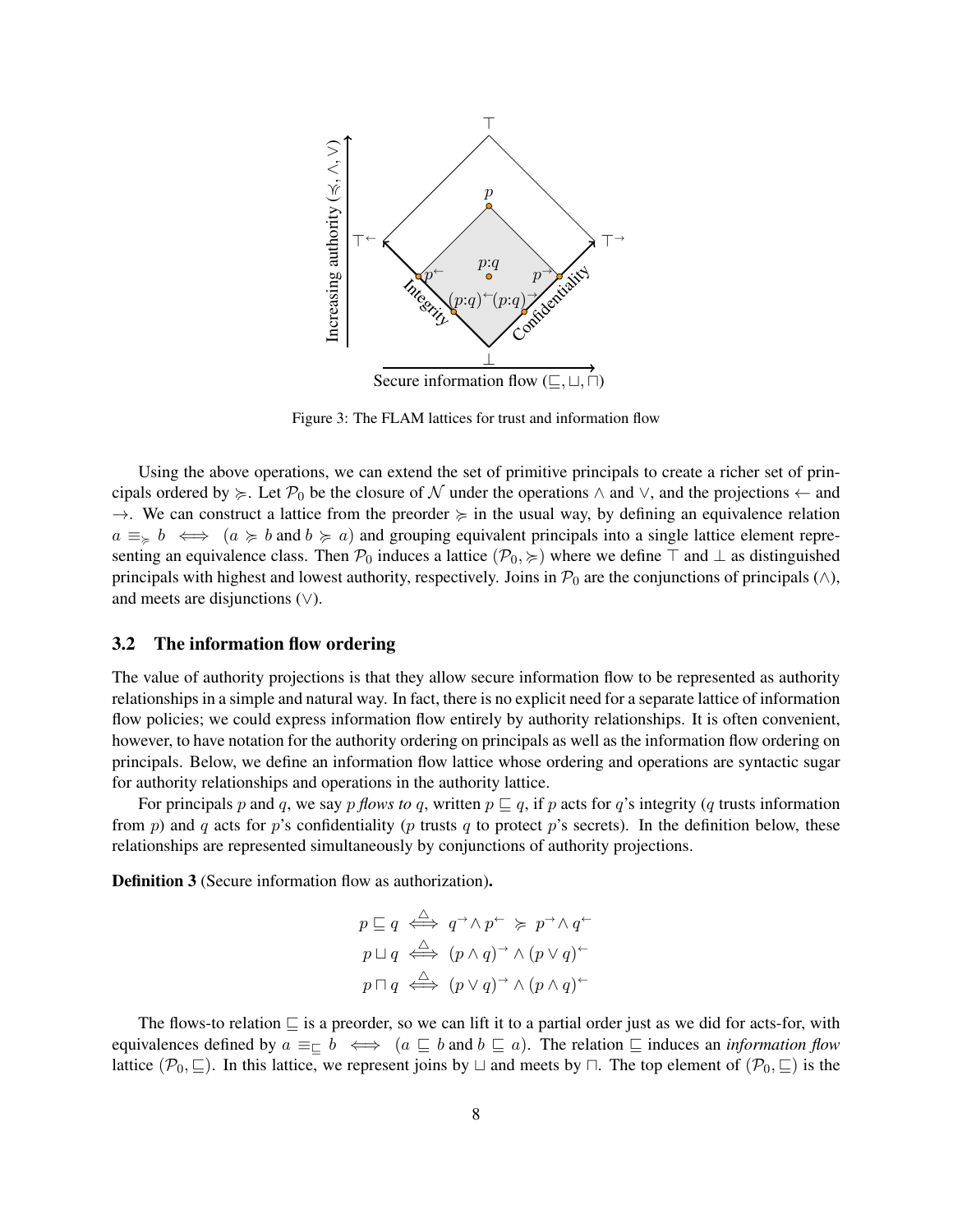policy that most restricts use of the information, *secret* and *untrusted*:  $\top$ <sup>→</sup> ∧ ⊥<sup>←</sup>. The bottom element is the least restrictive policy, *public* and *trusted*: ⊥→ ∧ ⊤←. We often omit projections of the ⊥ principal to obtain the more concise (but equivalent) principal representation; e.g.,  $p^{\rightarrow}$  instead of  $p^{\rightarrow} \wedge \perp^{\leftarrow}$  and  $p^{\leftarrow}$  instead of  $\perp \rightarrow \wedge p^{\leftarrow}.$ 

By the definitions above, the equivalence classes of  $\succeq$  and  $\succeq$  are identical, and there is a one-to-one correspondence between the elements of  $(\mathcal{P}_0, \geq)$  and  $(\mathcal{P}_0, \subseteq)$ , even though the two orderings are "at right angles" to each other. Figure [3](#page-7-0) illustrates this correspondence by aligning both lattices on the same set of elements. Secure information flow is from left to right, toward increasing confidentiality and decreasing integrity. The trust ordering is bottom to top, toward increasing authority. This correspondence allows us to easily translate relationships from one ordering to another when convenient.

### <span id="page-8-0"></span>3.3 Owned principals

To give FLAM the expressive power of some previous authorization systems, such as *role-based access control* (RBAC) [\[30\]](#page-30-6) and the DLM [\[2\]](#page-28-1), we introduce another way to construct principals. In RBAC, principals are assigned *roles* which they may select when performing sensitive tasks, and access control policies are specified in terms of roles that are permitted access. It is tempting to use delegation to express authorization concepts such as roles and *groups* [\[26\]](#page-30-7). However, this approach fails to adequately control modification of role membership. For instance, if Acme uses the principal Emp to represent a role by delegating to all Acme employees, then Bob can effectively add employees via delegation. What Acme requires is a way to refer to principals like Bob while retaining control over their trust relationships. Then a principal like Emp can delegate to such a principal without risking subversion of its authorization mechanism.

From the perspective of information flow control, the principals from the set  $P_0$  can represent both authority and information flow policies, but the information flow policies expressible with these principals are rather limited—they are not *decentralized* in the sense of the DLM [\[2\]](#page-28-1). The key aspect of decentralized policies is that policy *owners* retain control over decisions to release information.

In FLAM, we express ownership as a special class of authority projections called *ownership projections*. The *owned principal* Acme:Bob represents<sup>[4](#page-8-1)</sup> Bob as a principal whose trust relationships Acme retains control of. Intuitively, Acme:Bob delegates trust to the same principals as Bob, but only if Acme allows the delegation. Acme may also create new delegations of trust from Acme:Bob even though Acme doesn't act for Bob. Owned principals are similar in spirit to *roles* [\[30\]](#page-30-6), *groups*, and *subprincipals* [\[26\]](#page-30-7), but are first-class principals that may delegate and be delegated to.

Owned principals are useful for representing decentralized information flow policies. For instance, the principal  $(p:q)^{\rightarrow}$  is a confidentiality projection of the ownership projection p:q. This principal represents a confidentiality policy owned by p that specifies q as a reader, and is similar to the DLM policy  $p \to q$ . In the DLM,  $p \to q \sqsubseteq r \to s$  if and only if  $r \succcurlyeq p$  and  $s \succcurlyeq q$ . FLAM permits finer-grained delegations of trust, so the relationship  $(p:q)^{\rightarrow} \sqsubseteq (r:s)^{\rightarrow}$  holds, for example, if  $r:s \succcurlyeq p:q$  but also if  $r \succcurlyeq p$  and  $s^{\rightarrow} \succcurlyeq q^{\rightarrow}$ .

Definition [4](#page-8-2) formalizes the properties of ownership that unify decentralized policies with principal authority.

<span id="page-8-2"></span>**Definition 4** (Ownership projection). For each principal p let : p be a distinguished authority projection, an *ownership projection*. We say p:q is an *owned principal* and p is the *owner* of p:q. Owned principals satisfy the following properties:

<span id="page-8-3"></span>1.  $p \succcurlyeq r$  and  $q \succcurlyeq s \implies p:q \succcurlyeq r: s$ 

<span id="page-8-1"></span><sup>&</sup>lt;sup>4</sup> For better readability and to resemble DLM notation, we abuse the syntax of authority projections and write  $p:q$  instead of  $p:q$ .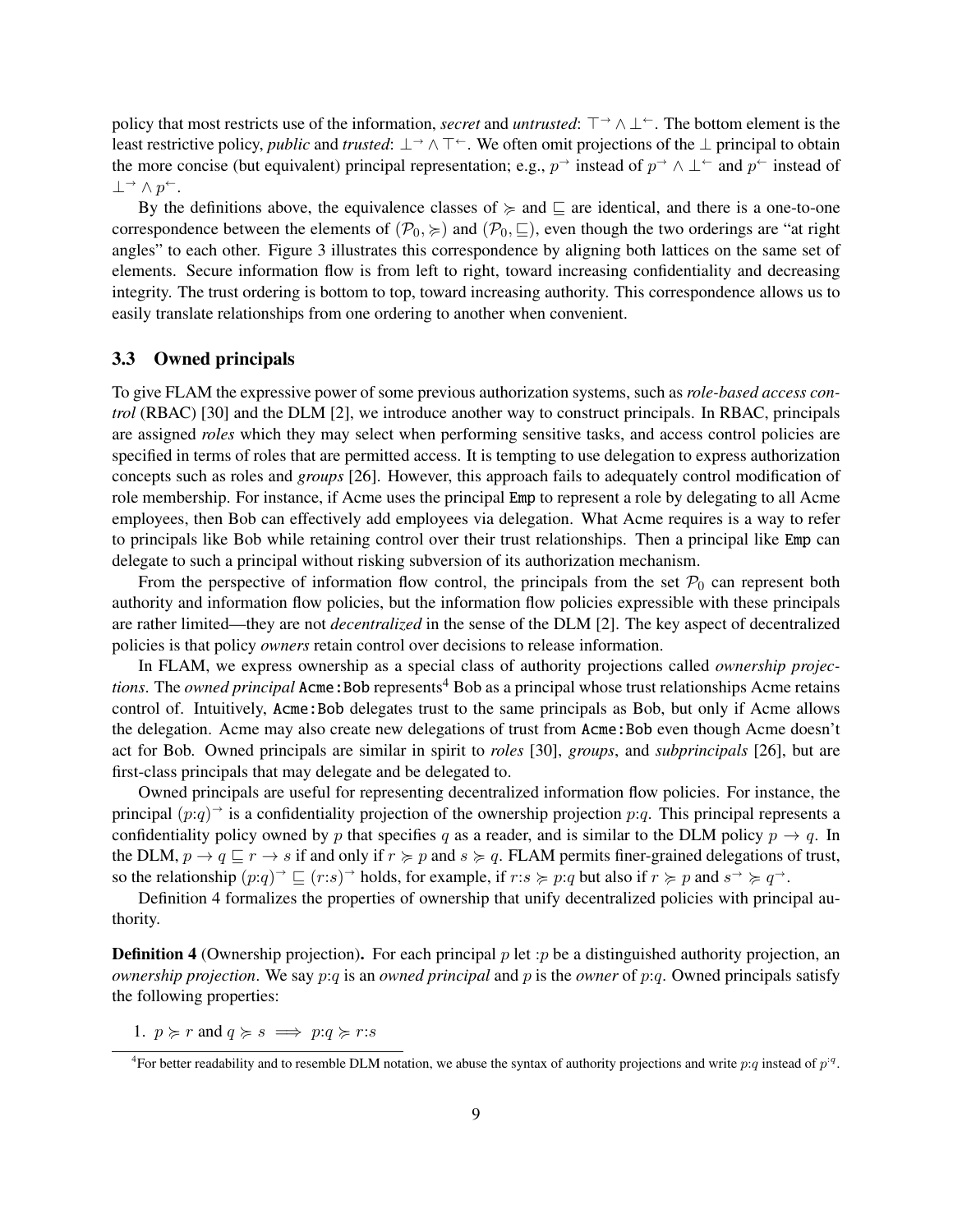<span id="page-9-3"></span><span id="page-9-2"></span><span id="page-9-1"></span><span id="page-9-0"></span>2.  $p \succcurlyeq r$  and  $q \succcurlyeq r$ : $s \implies p:q \succcurlyeq r$ : $s$ 3.  $p:p=p$ 4.  $p: \perp = \perp$ 5.  $p:r \wedge p:s = p:(r \wedge s)$ 6.  $p:r \vee p:s = p:(r \vee s)$ 7.  $p:q^{\pi} = (p:q)^{\pi}$  for  $\pi \in \{\leftarrow, \rightarrow\}$ 8.  $p^{\pi}:q=(p:q)^{\pi}$  for  $\pi \in \{\leftarrow, \rightarrow\}$ 

<span id="page-9-6"></span><span id="page-9-5"></span><span id="page-9-4"></span>The principal  $p:q$  is a principal that represents q but that p, the owner, retains control over. Specifically, since :q is an authority projection, p acts for p:q. Principal p:q reflects the delegations of both p and q, so owned principals are similar to disjunctive principals, but are not commutative:  $p:q \neq q:p$ . Property [\(1\)](#page-8-3) permits a delegation between unowned principals ( $q \geq s$ ) to induce one between corresponding owned principals  $(p:q \ge r: s)$ , but only if the owners also have an acts-for relationship  $(p \ge r)$ . This condition on owners is central to the idea of ownership since it prevents a delegation to an owned principal  $p:q$  from implying a delegation to the corresponding unowned principal q. Similarly, property  $(2)$  ensures a delegation from an owned principal  $r:s$  to an unowned principal q induces a similar delegation to a corresponding owned principal p:q, but only if the owners have an acts-for relationship ( $p \ge r$ ).

An ownership projection :*p* is the identity when applied to the principal p that defines it [\(3\)](#page-9-1), and applying the bottom ownership projection : $\perp$  always yields  $\perp$  [\(4\)](#page-9-2). Finally, conjunction and disjunction distribute through ownership [\(5,](#page-9-3) [6\)](#page-9-4), and confidentiality and integrity projections are associative with and commute with ownership projections  $(7, 8)$  $(7, 8)$  $(7, 8)$ .

Using ownership projections, we can further extend our set of principals. Let  $\mathcal{O} = \{ :p \mid p \in \mathcal{P}_0 \}$  be a set of ownership projections. Then let  $P$  be the closure of  $P_0$  under the projections in  $O$ . Like  $P_0$ , the equivalence classes of P form lattices  $(\mathcal{P}, \geq)$  and  $(\mathcal{P}, \subseteq)$ , whose elements have a one-to-one correspondence. Figure [3](#page-7-0) relates an owned principal, p:q and its projections, to the other elements of these lattices. For the remainder of this paper, principals are implicitly members of the set  $P$  unless otherwise specified.

#### 3.4 FLAM normal form

Constructing efficient algorithms for manipulating elements of an algebraic system such as FLAM is much easier when the elements have a normal form. A normal form for FLAM principals can be obtained from the equational rules and lattice properties already stated. Using these rules, any FLAM principal can be factored into the join of a confidentiality projection and an integrity projection  $p \to \wedge q \to$ , where p and q are each a join of meets of owned or primitive principals.

**Definition 5.** A FLAM principal p is in *normal form* if it is accepted by the following grammar where  $n \in \mathcal{N}$ .

$$
\begin{array}{l} p::=J^{\rightarrow}\wedge J^{\leftarrow} \qquad M::=L\mid L\vee M \\ J::=M\mid M\wedge J \quad L\ ::= n\mid L:L \end{array}
$$

Our prototype implementation, discussed in Section [6,](#page-17-0) includes an algorithm for converting FLAM principals to normal form. This algorithm is relatively straightforward: it applies lattice properties and equational rules of authority projections as rewrite rules to reduce principals to normal form. We have formalized and proved this algorithm correct in Coq, but omit discussion of it here for the sake of brevity.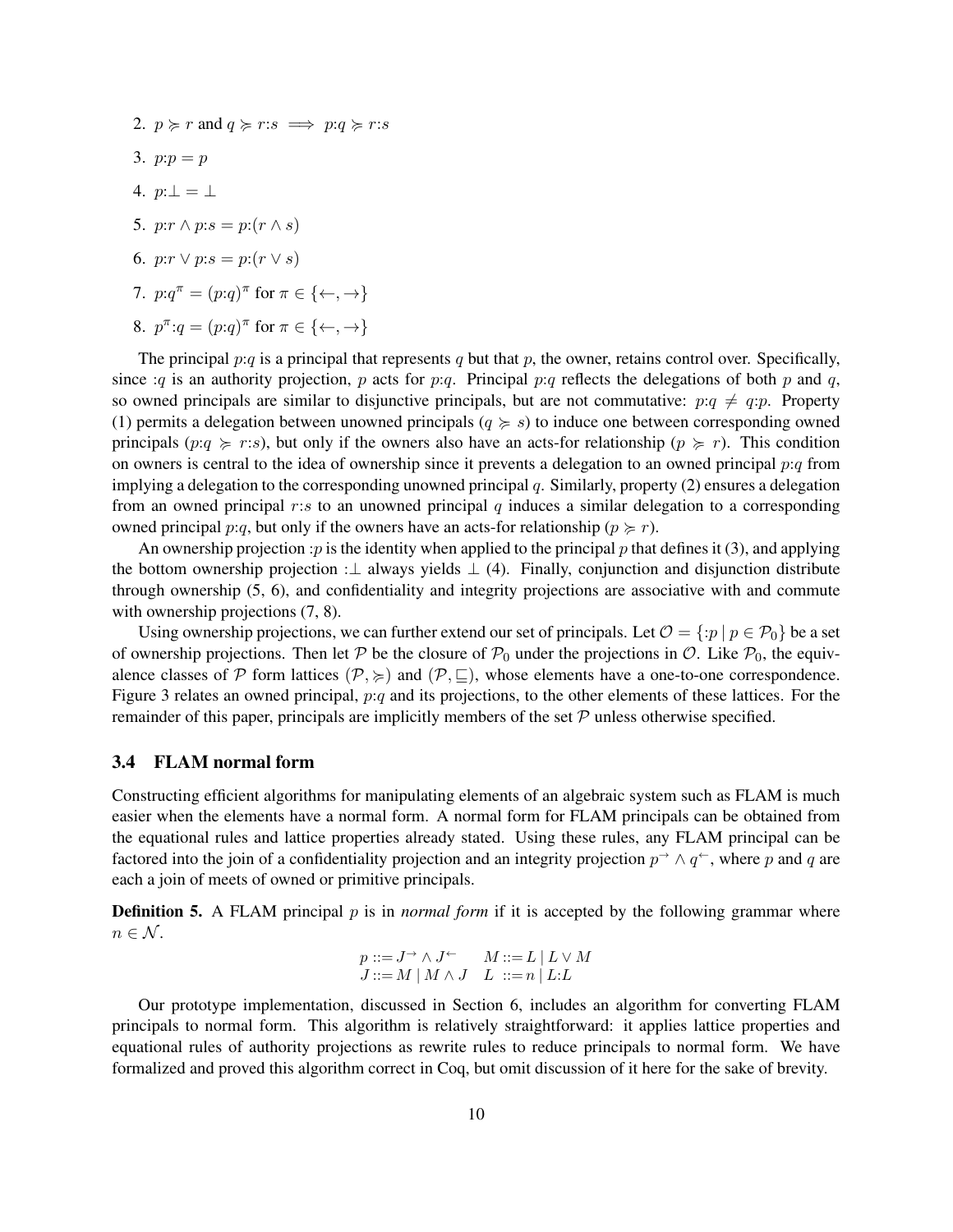### <span id="page-10-0"></span>4 Secure reasoning with dynamic trust

In this section, we present the FLAM system model and a set of inference rules for deriving authorization decisions from the distributed system state. Unlike most previous models, FLAM does not presume universally agreed-upon trust relationships. Instead, principals may regard a trust relationship (i.e., delegation) to be untrustworthy, or may wish to prevent others from learning of its existence. Furthermore, principals do not have a global view of the system state and must communicate with other principals to discover new relationships. These attributes make FLAM an appropriate model for authorization in distributed systems.

### 4.1 System model and trust configuration

Our goal is to model the security of a distributed system comprising various host nodes that keep track of different parts of the system's trust configuration. In FLAM, these nodes, like all other entities in the system, are represented as principals. Thus, a host node is a primitive principal in  $\mathcal{N}$ ; we use n and c to denote such principals. We treat the trust configuration H as a distributed data structure, wherein each fragment  $\mathcal{H}(n)$  is the *delegation set* stored at node n. Each delegation  $(p \geq q, \ell)$  has an associated *delegation label*  $\ell$  expressing the confidentiality and integrity of the delegation.

**Definition 6** (FLAM trust configurations). A *trust configuration*  $\mathcal{H}$  is a map from principals  $n \in \mathcal{N}$  to delegation sets. A *delegation set* is a set of tuples of the form  $(p \geq q, \ell)$  where p, q,  $\ell$  are principals in P.

For example, a delegation  $(p \succcurlyeq q, n^{\leftarrow})$  might be hosted by principal n; in other words,  $(p \succcurlyeq q, n^{\leftarrow}) \in$  $\mathcal{H}(n)$ . The delegation label  $n^{\leftarrow}$  means that the delegation is public (since  $(n^{\leftarrow})^{\rightarrow} = \perp$ ) and has the integrity of n. We make no well-formedness assumptions about  $\mathcal{H}$ ; for instance, a malicious node n might store the delegation  $(n \geq \top, \top^{\leftarrow})$ .

This abstraction allows us to reason about information flow in the trust configuration without exposing the details of the underlying distributed data structure. For instance,  $\mathcal{H}(n)$  might represent a remote call interface for requesting derived delegations from  $n$ , or it might represent delegations stored or replicated at n that can be fetched on demand.

### 4.2 Flow-limited judgments

Authorization queries are submitted to principals that process them by using local data, by obtaining remote data via communication with other principals, or by a combination of both. The answers to queries are used to determine the relationships that currently exist between principals in the given trust configuration  $H$ .

Queries take the form of judgments; positive query results carry proofs (or derivations) of these judgments. Derivation rules specify how to obtain proofs given a set of delegations. One approach would be to represent judgments with the form  $D \vdash p \succcurlyeq q$ , meaning that the relationship  $p \succcurlyeq q$  holds assuming the delegations in D.

However, constructing a proof in a distributed system creates information flows. Consequently, this form of judgment has two fundamental problems. First, it fails to characterize the confidentiality and integrity of the conclusion  $p \succcurlyeq q$ . Second, the conclusion is the result of a distributed computation over the hosts that collectively store the trust configuration  $H$ , so communicating with these hosts to obtain the delegations in D could leak confidential information about the query or permit poaching attacks by the query's issuer.

FLAM solves both problems by parameterizing authorization queries with policies that restrict the flow of information as the query is answered. The resulting *flow-limited judgments* have the following form:

$$
\mathcal{H}; c; pc; \ell \vdash p \succcurlyeq q
$$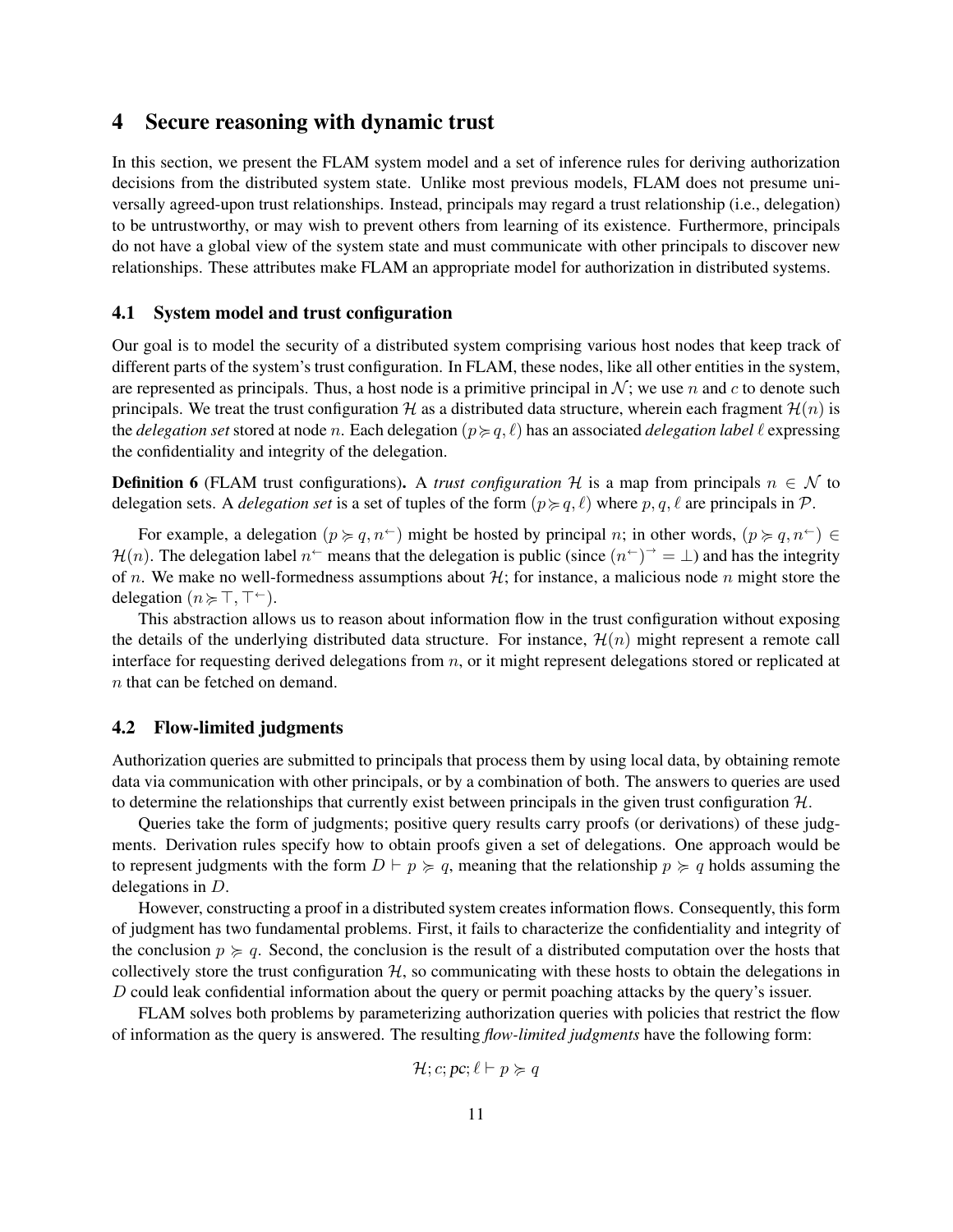<span id="page-11-2"></span><span id="page-11-1"></span><span id="page-11-0"></span>

Figure 4: Section [2](#page-2-0) attacks prevented. The boxed judgments do not hold robustly with the illustrated delegations. Judgment [\(1\)](#page-11-0) does not hold since Bob's delegation to Rival cannot be used to robustly relabel Acme's policies, closing the delegation loophole. In [\(2\)](#page-11-1), the query label  $Bob<sup>+</sup>$  has insufficient integrity to relabel Acme's policies, preventing Bob from poaching the client list.

Here, H is the trust configuration and  $c \in \mathcal{N}$  is the *current host* performing the derivation. The policy  $\ell$ is the *derivation label*, which is an upper bound in  $(\mathcal{P}, \subseteq)$  for all delegation labels of delegations used in the derivation. The label pc is the *query label*, which is an upper bound in  $(\mathcal{P}, \sqsubseteq)$  on the confidentiality and integrity of the query. For remotely issued queries, the integrity of the originating host must flow to the query label, and the query label must flow to the confidentiality of any host that is contacted during the derivation.

Flow-limited judgments are constructed by inspecting the delegations in  $H$ . Accesses to local delegations, i.e.  $\mathcal{H}(c)$ , are not externally observable, but principals may also communicate with any host  $n \in \text{dom}(\mathcal{H})$  to obtain judgments derived from remote delegations. We abbreviate judgments that hold in any trust configuration, or *statically*, as  $\vdash p \succcurlyeq q$ . For instance,  $\vdash p \land q \succcurlyeq q$  holds statically.

As with the trust configuration  $H$ , we make no well-formedness assumptions about the query label or derivation label specified in authorization queries. However, to protect their own security, we assume that honest hosts specify a query label for top-level queries that characterizes the confidentiality and integrity of the issuing context; hence the name pc for the *program counter* label, as in Jif [\[24\]](#page-30-1). Likewise, we assume honest hosts will treat query results in accordance with the derivation label. In our technical report [\[33\]](#page-30-10), we describe a programming language whose type system verifies these assumptions.

#### 4.3 Robust derivations

Tracking information flow through judgments is only the first step—we still need to eliminate delegation loopholes and poaching attacks.

Consider the example of Section [2.1.](#page-2-3) We can model this scenario with the delegation set shown in Figure [4.](#page-11-2) Acme grants Bob read-only access with the delegation (Bob  $\succeq$  Acme:Emp<sup> $\rightarrow$ </sup>, Acme:Emp<sup> $\leftarrow$ </sup>). As before, Bob delegates to Acme's competitor Rival.

Delegation loopholes arise when attackers influence the derivation of sensitive queries—when derivations are not *robust*. In the example, we can close the loophole by eliminating the influence of attackers like Bob on the derivation of queries about who acts for Acme's principals. If Bob's delegation cannot be used in the proof of a query like  $\text{Rival}^{\rightarrow} \geq \text{Acme:Emp}^{\rightarrow}$ , then the proof is *robust*, and Bob cannot influence whether Acme: $Emp \rightarrow can flow to Rival \rightarrow$ .

FLAM's derivation labels allow Acme to constrain Bob's influence on the derivation. Consider the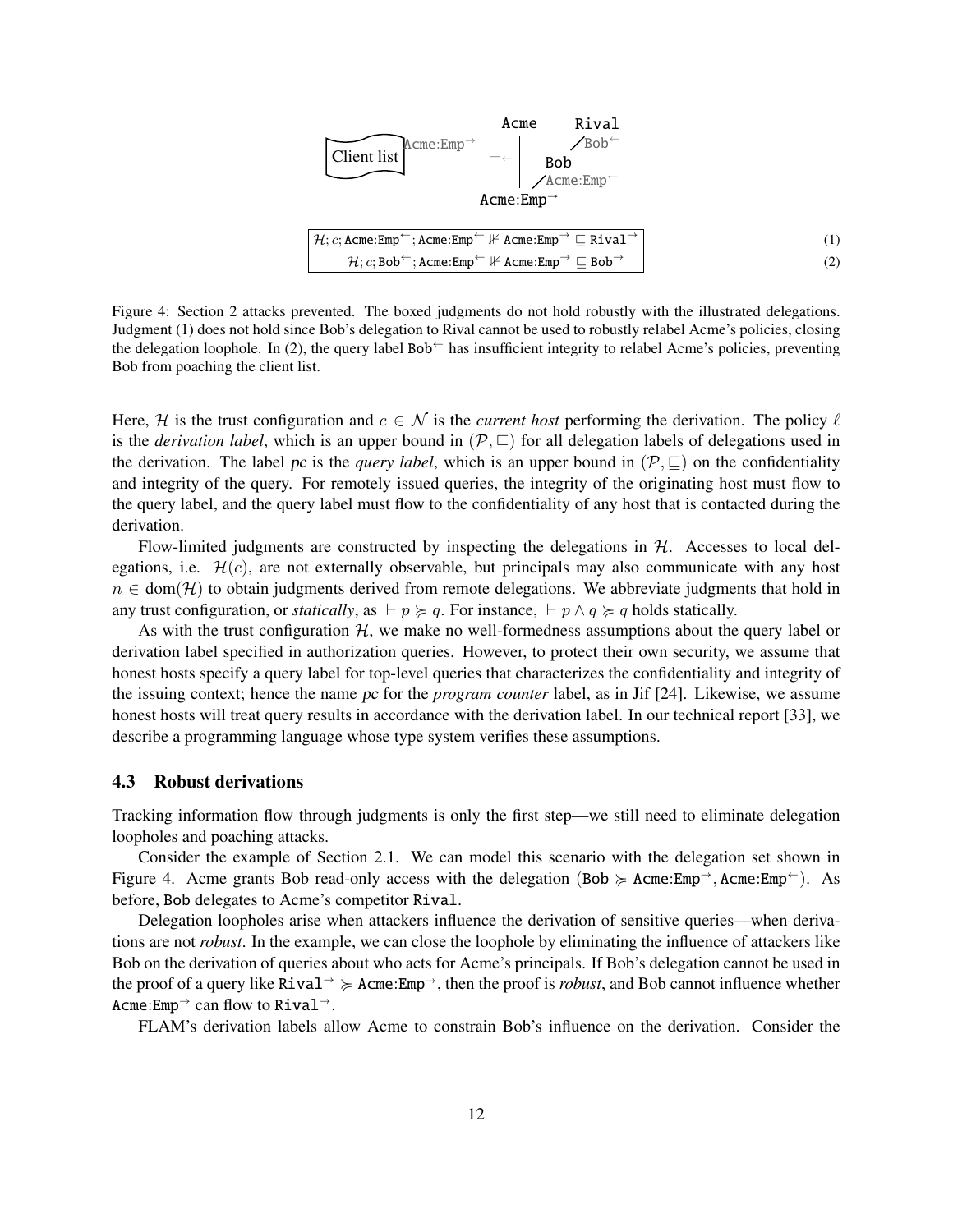following judgment, which holds in our example trust configuration.

$$
\mathcal{H}; c; pc; \texttt{Acme:Emp}^{\leftarrow} \vdash \texttt{Bob} \succcurlyeq \texttt{Acme:Emp}^{\rightarrow}
$$

It has integrity Acme:Emp<sup>←</sup>, so any derivation of this judgment can only depend on delegations that have Acme: Emp's integrity or greater in the authority ordering  $(\ge)$ . In contrast, there is no robust proof of the following judgment since using Bob's delegation would result in a proof with lower integrity than Acme:Emp<sup>←</sup>.

$$
\mathcal{H}; c; pc; \texttt{Acme:Emp} \stackrel{\leftarrow}{\sim} \texttt{Rival} \succcurlyeq \texttt{Acme:Emp}
$$

Poaching attacks arise when attackers influence the *decision* to relabel information—that is, when they influence the context of a query. The query label represents the information flow context of such a query, so by restricting this label, FLAM prevents attackers from poaching information.

For instance, Figure [4](#page-11-2) shows Acme's client list labeled with confidentiality Acme:Emp<sup>→</sup>. Suppose Bob wants to copy this list to a file with confidentiality  $Bob^{\rightarrow}$  so he can maintain access if he is fired. To do so, Acme's system requires that the following judgment holds.

### $\mathcal{H}$ ; c; Acme:Emp<sup>←</sup>; Acme:Emp<sup>←</sup>  $\vdash$  Bob  $\succcurlyeq$  Acme:Emp

This judgment is immune to poaching attacks since neither the result nor the query itself is influenced by Bob. Bob cannot independently issue such a query since his influence would taint the query label, shown below.

$$
\mathcal{H}; c; \texttt{Acme:Emp} \vdash \lor \texttt{Bob} \vdash; \texttt{Acme:Emp} \vdash \texttt{Bob} \succcurlyeq \texttt{Acme:Emp}
$$

This query has insufficient authority to robustly relabel Acme: $Emp$  to Bob<sup>→</sup>. This prevents Bob from poaching Acme's client list, giving Acme control of what information is released to Bob.

One might wonder why Acme requires Bob  $\succeq$  Acme:Emp to hold instead of Bob<sup> $\rightarrow \succeq$ </sup> Acme:Emp<sup> $\rightarrow$ </sup>. The answer illustrates a fundamental difference between information flow control and access control. Specifically, Acme wants to know whether it is safe to enforce information labeled  $Acme:Emp \rightarrow with the policy$ Bob<sup>→</sup>. This is a distinct goal from access control since Acme not only cares about the access to the client list, but also the propagation of that data. Even though Bob cannot influence whether Acme:Emp<sup>→</sup>  $\Box$  Bob<sup>→</sup>, he *does* control what Bob<sup>→</sup> flows to. Thus, Acme wants to ensure that Bob has sufficient integrity to enforce the confidentiality of the client list. Since he does not, Acme should deny any request to relabel Acme: Emp→ to Bob<sup>→</sup>.

### <span id="page-12-0"></span>4.4 Speaking for other principals

Prior work on *robust downgrading* [\[18](#page-29-8)[,34](#page-30-11)[,35\]](#page-30-12) of information flow policies places constraints on the influence an attacker may have on declassification and endorsement. Specifically, a principal should not be able to leak information by influencing downgrading decisions. Here, we seek similar constraints, but on information flow authorizations in general, whether they represent a downgrade or not.

In FLAM, the *voice* of a principal q, written  $\nabla(q)$ , defines the minimum integrity required to influence the flow of information labeled  $q$ .

**Definition 7** (Principal voice). For a principal in normal form  $p \to \land q \leftarrow$ , the *voice* of  $p \to \land q \leftarrow$  is defined as

$$
\nabla(p^{\rightarrow} \wedge q^{\leftarrow}) \stackrel{\Delta}{=} p^{\leftarrow} \wedge q^{\leftarrow}
$$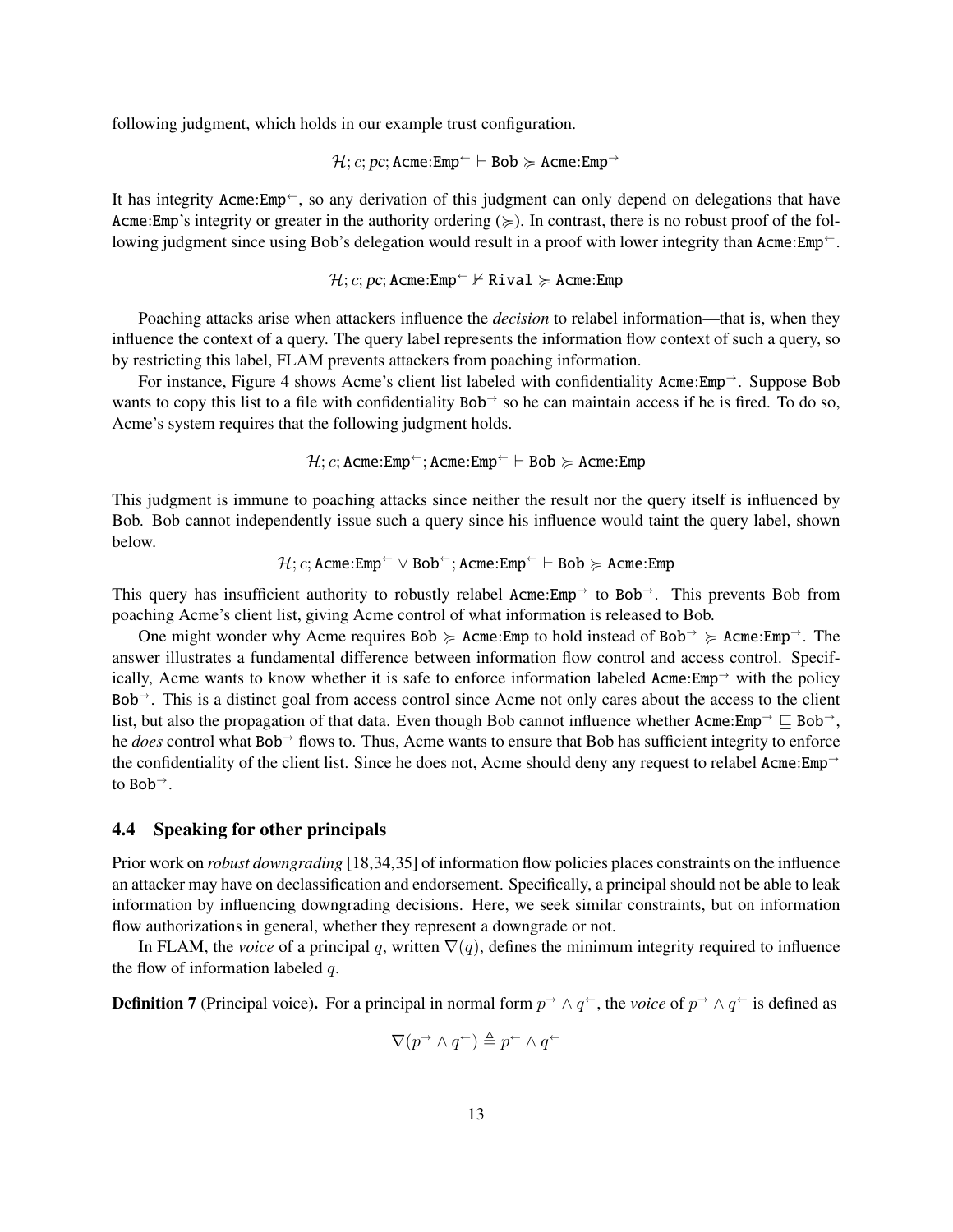<span id="page-13-0"></span>[Bor] 
$$
C \vdash p \geq \perp
$$
 [Top]  $C \vdash T \geq p$  [REFL]  $C \vdash p \geq p$  [PROJ]  $\frac{C \vdash p \geq q}{C \vdash p^{\pi} \geq q^{\pi}}$   
\n[PROIR]  $C \vdash p \geq p^{\pi}$  [OWN1]  $\frac{C \vdash p \geq p'}{C \vdash \text{op} \geq \text{op}' \text{op}'}$  [OWN2]  $\frac{C \vdash p \geq \text{op}' \text{op}'}{C \vdash \text{op} \geq \text{op}' \text{op}'}$  [CONJL]  $\frac{k \in \{1,2\}}{C \vdash p_1 \land p_2 \geq p}$   
\n[CONIR]  $\frac{C \vdash p \geq p_1}{C \vdash p \geq p_1 \land p_2}$  [DISIL]  $\frac{C \vdash p_1 \geq p_2}{C \vdash p_1 \lor p_2 \geq p}$  [DISIR]  $\frac{k \in \{1,2\}}{C \vdash p \geq p_1 \lor p_2}$   
\n[Trans]  $\frac{C \vdash p \geq p_2}{C \vdash p \geq p_1 \land p_2}$  [DEL]  $\frac{(p \geq q, \ell) \in \mathcal{H}(c)}{\mathcal{H}; c; pc; \ell \vdash p \geq q}$  [H:α;pc; l \vdash n \geq pc^+ \land l  
\n[Trans]  $\frac{C \vdash p \geq q \quad C \vdash q \geq r}{C \vdash p \geq r}$  [DEL]  $\frac{(p \geq q, \ell) \in \mathcal{H}(c)}{\mathcal{H}; c; pc; \ell \vdash p \geq q}$  [FWD]  $\frac{\mathcal{H}; n; pc \sqcup \ell \sqcup c^+; \ell \sqcap c^+ \vdash p \geq q}{\mathcal{H}; c; pc; \ell \vdash p \geq q}$   
\n[WEAKEN]  $\frac{\mathcal{H}; c; pc \sqcup \ell'; \ell \Vdash \ell \subseteq \ell}{\mathcal{H} \cup \mathcal{H}'; c; pc \sqcup \ell'; \ell \Vdash \ell \subseteq \ell}$ 

Figure 5: Inference rules for flow-limited judgments. For brevity, C denotes the context  $\mathcal{H}$ ; c; pc;  $\ell$ . The union of trust configurations is defined pointwise:  $(\mathcal{H} \cup \mathcal{H}')(n) = \mathcal{H}(n) \cup \mathcal{H}'(n)$ .

As its name suggests, the voice of a principal is related to the *speaks-for* relation [\[25,](#page-30-2) [27\]](#page-30-3) found in authorization logics. In these models, if Bob speaks for Alice (sometimes written Bob  $\Rightarrow$  Alice) and Bob says some proposition  $P$  is true, then Alice also says  $P$  is true. Flow-limited judgments permit a refinement of speaks-for since we can reason directly about the influence of principals on authorization decisions. In FLAM, a principal's voice is the integrity needed to speak on its behalf, so Bob speaks for Alice if  $Bob \succcurlyeq \nabla(Alice).$ 

This version of speaks-for differs from that in other authorization logics. First, it derives from the integrity of principals and the acts-for relationships between them. Second, the speaks-for relation is transitive, but not reflexive. Notice that Acme<sup>→</sup> does not speak for itself.

As in [\[27\]](#page-30-3), FLAM's speaks-for relation distinguishes the concepts of *speaking for* and *acting for* a principal. Previous DIFC models [\[2\]](#page-28-1) have considered these concepts to be similar, but they are distinct in FLAM to support reasoning separately about the confidentiality and integrity of principals. For instance, the principal Acme<sup>←</sup> speaks for both Acme and Acme<sup>→</sup>, but acts for neither.

To provide end-to-end information flow security, FLAM distinguishes *robust judgments* that hold with sufficient integrity to speak on behalf of the principals involved. Robust judgments in FLAM are identified by the symbol  $\mathbb{F}$ . FLAM's inference rules, discussed below, use robust judgments to ensure that all derivations exhibit robust information flow.

#### 4.5 Rules for flow-limited reasoning

Figure [5](#page-13-0) gives inference rules for deriving flow-limited judgments. Most rules are straightforward, encoding properties of conjunctions (rules C[ONJ](#page-13-0)L, C[ONJ](#page-13-0)R), disjunctions (rules D[ISJ](#page-13-0)L, D[ISJ](#page-13-0)R), authority projections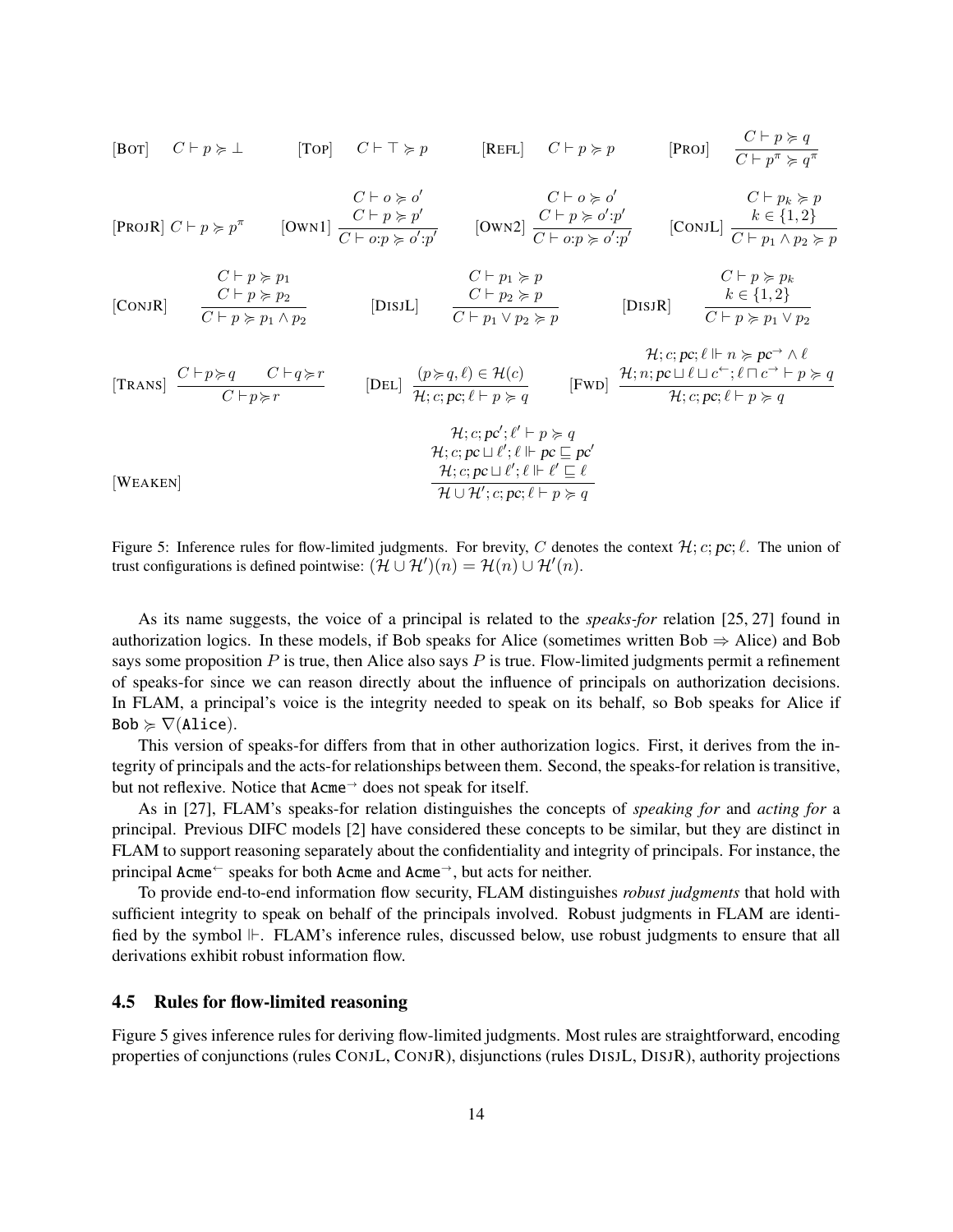<span id="page-14-0"></span>
$$
[R-STATETC] \n\begin{array}{c}\n\downarrow p \geq q \\
\hline\nC \Vdash p \geq q \\
\hline\n\mathcal{H}; c; pc; \ell \Vdash \nabla(p^{\rightarrow}) \geq \nabla(q^{\rightarrow}) \\
\hline\n\mathcal{H}; c; pc; \ell \Vdash p \geq q\n\end{array}
$$
\n
$$
[R-LIFT] \n\begin{array}{c}\n\downarrow p; c; pc; \ell \Vdash p \geq q \\
\hline\n\mathcal{H}; c; pc; \ell \Vdash p \geq q\n\end{array}
$$
\n
$$
[R-LIFT] \n\begin{array}{c}\n\mathcal{H}; c; pc; \ell \Vdash p \geq q \\
\hline\n\mathcal{H}; c; pc; \ell \Vdash p \geq q\n\end{array}
$$
\n
$$
[R-CLFTPC] \n\begin{array}{c}\n\mathcal{H}; c; pc; \ell \Vdash p \geq q \\
\hline\n\mathcal{H}; c; pc; \ell \Vdash p \geq \nabla(q)\n\end{array}
$$
\n
$$
[R-CONJR] \n\begin{array}{c}\n\mathcal{C} \Vdash p \geq p_2 \\
\hline\n\mathcal{C} \Vdash p \geq p_2\n\end{array}
$$
\n
$$
[R-DISIL] \n\begin{array}{c}\n\mathcal{C} \Vdash p_2 \geq p \\
\hline\n\mathcal{C} \Vdash p_1 \vee p_2 \geq p \\
\hline\n\mathcal{H}; c; pc; \ell \Vdash p \geq q\n\end{array}
$$
\n
$$
[R-TRANS] \n\begin{array}{c}\n\mathcal{H}; c; pc; \ell \Vdash p \geq q \\
\hline\n\mathcal{H}; c; pc; \ell \Vdash p \geq r\n\end{array}
$$
\n
$$
[R-FWD] \n\begin{array}{c}\n\mathcal{H}; n; pc \sqcup \ell \sqcup \ell \sqcup c^+; \ell \sqcap c^{-1} \Vdash p \geq q \\
\hline\n\mathcal{H}; c; pc; \ell \Vdash p \geq q\n\end{array}
$$
\n
$$
[R-WEAKEN] \n\begin{array}{c}\n\mathcal{H}; c; pc; \ell \Vdash p \geq q \\
\hline\n\mathcal{H}; c; pc; \ell \Vdash p \geq q\n\end{array}
$$

Figure 6: Inference rules for robust judgments.

(rules P[ROJ](#page-13-0) and P[ROJ](#page-13-0)R), ownership projections (rules O[WN](#page-13-0)1, O[WN](#page-13-0)2), and lattices in general (rules B[OT](#page-13-0), T[OP](#page-13-0), R[EFL](#page-13-0), T[RANS](#page-13-0)). The D[EL](#page-13-0) rule allows the use of a local delegation if its label matches the derivation label of the context.

The W[EAKEN](#page-13-0) rule allows judgment contexts to be weakened. If  $p \geq q$  is derivable with trust configuration H and bounds  $pc'$ ;  $\ell'$ , then it is still derivable after adding delegations<sup>[5](#page-14-1)</sup> to H or increasing the restrictiveness of the bounds ( $pc \sqsubseteq pc'$  and  $\ell' \sqsubseteq \ell$ ).

Like any other relabelings that use dynamic trust relationships, attackers might try to abuse these relabelings of pc and  $\ell'$ . For example, Bob could try use W[EAKEN](#page-13-0) to hide his influence on a judgment by boosting its derivation label from  $A\text{cme:Emp} \leftarrow \Box Bob \leftarrow$  to  $A\text{cme:Emp} \leftarrow$ , or he could try to reduce a judgment's confidentiality by downgrading its derivation label from Acme: $Emp^{\rightarrow} \Box Bob^{\rightarrow}$  to Bob<sup> $\rightarrow$ </sup>. The rule prevents this by requiring the relabelings to be robust. Because these robustness proofs are only attempted after the relabeled judgment is proved, their query labels ( $pc \sqcup \ell'$ ) are tainted with the derivation label  $\ell'$  of the relabeled judgment.

The F[WD](#page-13-0) rule is used to derive acts-for judgments via remote hosts. The first premise ensures that  $c$  can prove the remote host  $n$  is trusted to protect both the query's confidentiality and its derivation label. In the second premise,  $n$  derives the desired relationship with a query label that is tainted both with  $c$ 's integrity and with the derivation label of the first premise. To ensure  $c$  can see the result, the derivation label is attenuated by c's confidentiality. If these premises hold, then n can release the result to c, and c can trust it at label  $\ell$ , therefore  $c$  can conclude that the relationship holds.

The rules for reasoning about robust judgments are shown in Figure [6.](#page-14-0) The first three rules specify how robust judgments derive from non-robust judgments. Rule R-S[TATIC](#page-14-0) permits static judgments to be treated as robust judgments in any context, whereas rule [R-L](#page-14-0)IFT derives robust judgments from dynamic judgments. The first premise of [R-L](#page-14-0)IFT ensures the judgment holds with the voice  $\nabla(q)$  of the delegating

<span id="page-14-1"></span><sup>&</sup>lt;sup>5</sup>The union of two trust configurations is defined to take their pointwise union:  $(\mathcal{H} \cup \mathcal{H}')(n) = \mathcal{H}(n) \cup \mathcal{H}'(n)$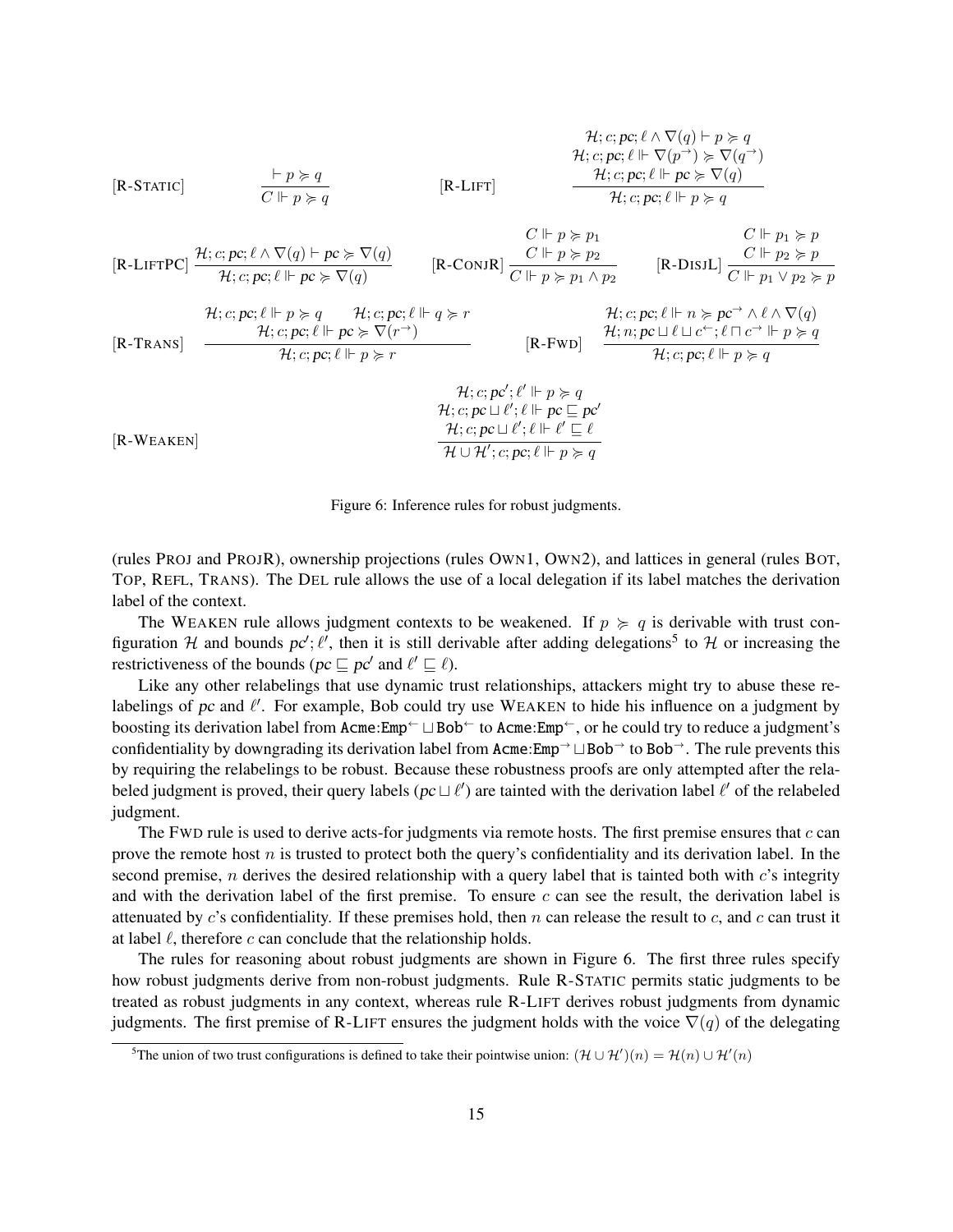principal. The second premise ensures that principals that speak for  $p$ 's confidentiality also speak for  $q$ 's confidentiality<sup>[6](#page-15-1)</sup>. The third premise ensures that the query's context is sufficiently trusted to influence this authorization decision. Rule [R-L](#page-14-0)IFTPC handles judgments regarding the query label as a special case. Rules [R-C](#page-14-0)ONJR, [R-D](#page-14-0)ISJL, R-W[EAKEN](#page-14-0), and R-T[RANS](#page-14-0) are similar to their non-robust counterparts but possess robust premises. Rule R-T[RANS](#page-14-0) adds a query label restriction to T[RANS](#page-13-0) to ensure that the query's context speaks for r. Likewise, [R-F](#page-14-0)WD adds the restriction that remote principals must speak for the principal that the judgment concerns.

The need for both robust and non-robust inference rules may not be immediately apparent. FLAM constrains the flow of information during authorization by selectively prohibiting derivations that would result in information leakage. However, reasoning exclusively with robust judgments is too restrictive since it would eliminate many valid trust configurations and prevent many access control use-cases. For access control decisions (made via non-robust queries), the robust judgments in F[WD](#page-13-0) and W[EAKEN](#page-13-0) ensure the integrity and confidentiality of authorization decisions. For information flow control decisions (made via robust judgments), the non-robust judgments in R-S[TATIC](#page-14-0), [R-L](#page-14-0)IFT, and [R-L](#page-14-0)IFTPC provide a bootstrapping mechanism for trust relationships that preserves information security.

### <span id="page-15-0"></span>5 Robust authorization

To demonstrate that the inference rules presented in the previous section prevent the various attacks described in Section [2,](#page-2-0) we show that the rules ensure a novel security condition that we call *robust authorization*. This security condition characterizes how both delegations and revocations may affect authorization decisions in a particular information-flow context.

<span id="page-15-5"></span>**Theorem 1** (Robust authorization). *If*  $H$ ; c; pc;  $\ell \vdash p \succcurlyeq q$ , let  $D \subseteq H$  *be the delegations used in the* derivation. For each  $(p' \geq q', \ell') \in D(n)$ , define  $n_0 \ldots n_k$  as the sequence of nodes in the derivation between  $n$  and  $c$ , where  $n_0 = n$  and  $n_k = c$ , and let  $N = \bigvee_{i < k} n_i$ . Then the following statements hold:

<span id="page-15-4"></span><span id="page-15-3"></span><span id="page-15-2"></span>
$$
\mathcal{H}; c; pc; \ell \Vdash \ell' \lor N \sqsubseteq \ell \tag{1}
$$

$$
\mathcal{H}; c; pc; \ell \Vdash N \succcurlyeq pc^{\rightarrow} \wedge \ell^{\leftarrow}
$$
 (2)

$$
k > 0 \Rightarrow \mathcal{H}; c; pc; \ell \Vdash c \succcurlyeq (\ell' \vee N)^{\rightarrow} \tag{3}
$$

The guarantees robust authorization bestows on authorization queries are quite strong. Remote principals cannot exceed their authority to influence the derivation, despite having the power to create arbitrary delegations and participate in the derivation itself. In particular, the authorization mechanism preserves the end-to-end security of each delegation's information flow policy  $\ell'$  [\(1\)](#page-15-2) while preserving the confidentiality  $pc$  of the query and the integrity  $l^{\leftarrow}$  of the result [\(2\)](#page-15-3), and without leaking confidential information to c [\(3\)](#page-15-4). Conclusion [\(3\)](#page-15-4) only applies to distributed derivations (where  $k > 0$ ) since we permit a node to use a local delegation without requiring proof that it acts for the delegation label.

FLAM derivations therefore never require unsafe communication: every remote node that participates in a derivation must robustly act for the confidentiality  $pc$   $\rightarrow$  of the query and integrity  $\ell$   $\leftarrow$  of the result. Results are received by c only if c is permitted to learn (implicitly) that c acts for  $(\ell' \vee N)^{\rightarrow}$ . Because FLAM makes no assumptions about the relationship between n and  $\ell'$ , the disjunction N limits the authority of  $\ell'$  to be no greater than the nodes in the derivation, ensuring that malicious delegations do not influence the derivation

<span id="page-15-1"></span><sup>&</sup>lt;sup>6</sup>The analogous premise for integrity is redundant since acting and speaking for integrity are equivalent:  $\vdash p \succcurlyeq \nabla(q^{\leftarrow}) \iff$  $\vdash p \succcurlyeq q^{\leftarrow}$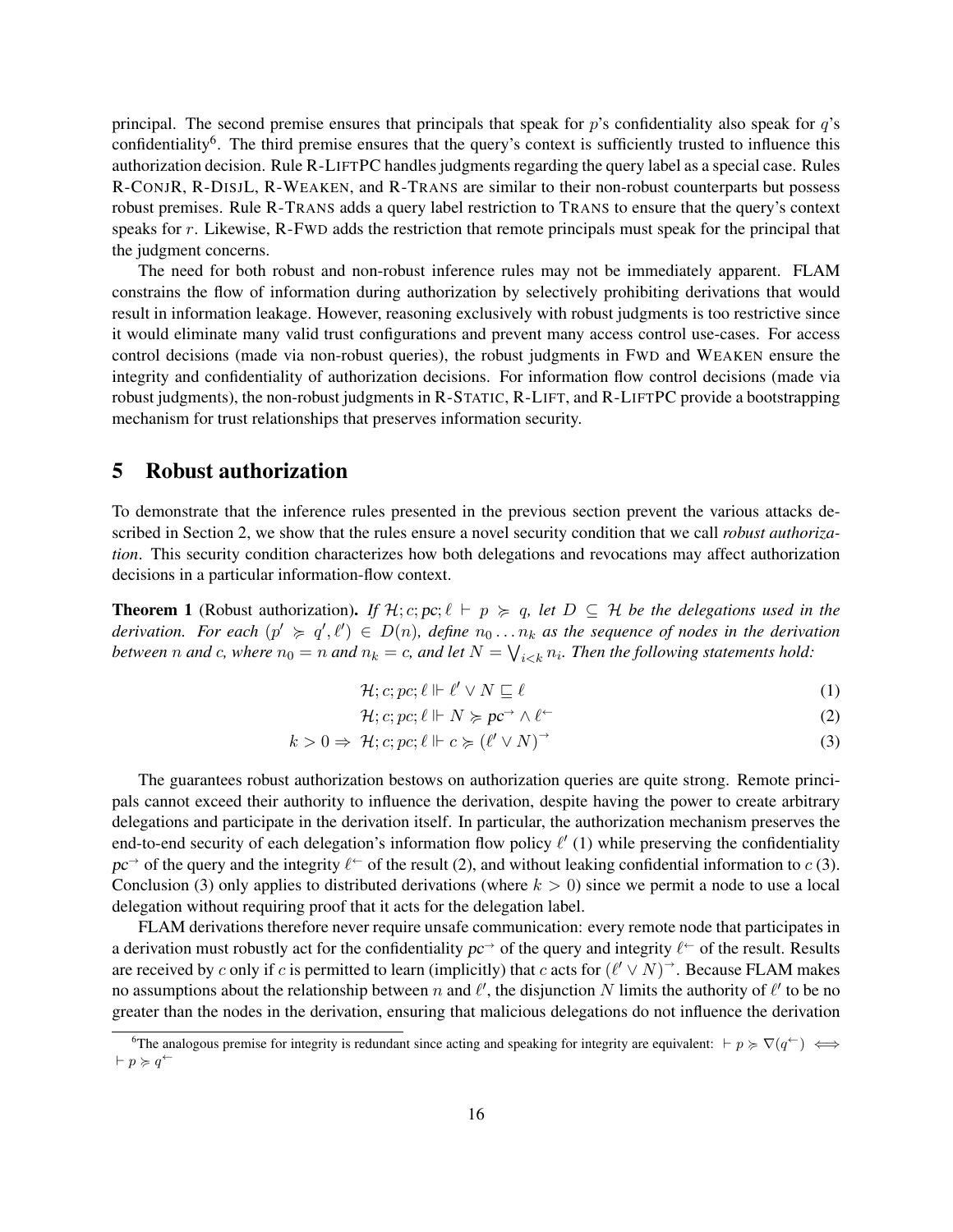beyond the authority of these nodes. From the perspective of confidentiality, the disjunction also ignores information flows in which the claimed confidentiality of the delegation label exceeds the confidentiality authority of nodes providing the delegation; ignoring such flows makes sense because confidentiality is enforced by the providers, not by the recipient  $c$ .

Robust authorization is a proof-theoretic property since it defines security in terms of the relationship between FLAM judgments and delegation labels. However, it bears some resemblance to semantic security properties like noninterference. Adding or removing delegations with more confidentiality or less integrity than  $\ell$  cannot affect the output of queries bounded by  $\ell$ . However, since the judgments derivable in a particular context *define* which flows are interfering and which are not, there is some subtlety in the statement that certain delegations cannot affect these derivations. For example, the delegation (Bob  $\succ$  Acme, Bob<sup> $\leftarrow$ </sup>) should be cause for concern: it asserts that Acme delegates to Bob, but with the integrity of Bob. Thus the delegation should not be sufficient to prove that  $\mathcal{H}$ ; c; pc; Acme<sup> $\leftarrow \vdash$ </sup> Acme $\rightarrow \sqsubseteq$  Bob $\rightarrow$ . Theorem [1](#page-15-5) states that such delegations do not affect *any* judgments with the bound pc; Acme<sup>←</sup>. In this paper, we do not make any formal connections between robust authorization and noninterference, but characterizing semantic guarantees of FLAM is an interesting future research direction.

FLAM ensures robust judgments cannot be leveraged to perform poaching attacks or other non-robust policy downgrades. The following lemma states that if a query holds with robust authority, then the query label speaks for any principal whose dynamic delegations are used in the derivation.

<span id="page-16-0"></span>**Lemma 1** (Principal factorization). If  $H$ ; c; pc;  $\ell \Vdash p \geq q$ , then there exist principals  $q_s$  and  $q_d$  where  $q \equiv_{\succcurlyeq} q_s \wedge q_d$  such that  $\vdash p \succcurlyeq q_s$ ,  $\mathcal{H}$ ; c;  $pc$ ;  $\ell \Vdash p \succcurlyeq q_d$ , and

$$
\mathcal{H}; c; pc; \ell \Vdash pc \succcurlyeq \nabla(q_d)
$$

In other words, queries with untrusted query labels can only derive robust judgments that hold statically, preserving each principal's control over the revocability of its information flow policies.

The fact that we can always split robust acts-for judgments into static and dynamic components means that we can derive a more traditional transitivity rule for robust judgments:

$$
\mathcal{H}; c; pc; \ell \Vdash p \succcurlyeq q
$$
\n
$$
\mathcal{H}; c; pc; \ell \Vdash p \succcurlyeq q
$$
\n
$$
\mathcal{H}; c; pc; \ell \Vdash q \succcurlyeq r
$$
\n
$$
\mathcal{H}; c; pc; \ell \Vdash p \succcurlyeq r
$$

The main insight regarding the admissibility of R-T[RANS](#page-16-0)\* involves principal factorization. By Lemma [1,](#page-16-0) for any robust judgment  $\mathcal{H}$ ;  $c$ ;  $p c$ ;  $\ell \Vdash q \succcurlyeq r$ , we can factor r into  $r_s \wedge r_d$  such that  $\mathcal{H}$ ;  $c$ ;  $p c$ ;  $\ell \Vdash pc \succcurlyeq \nabla(r_d)$ . Therefore, any judgment  $\mathcal{H}$ ; c;  $p \in \mathcal{H} \models p \succcurlyeq q$  in the same context can be used to derive  $\mathcal{H}$ ; c;  $p \in \mathcal{H} \models p \succcurlyeq r_d$ by R-T[RANS](#page-14-0). This relationship, combined with an additional result regarding static judgments, gives us the above rule.

Theorem [1](#page-15-5) and Lemma [1](#page-16-0) prove that attackers cannot use delegation and revocation to interfere with authorization queries, eliminating the delegation loophole (Section [2.1\)](#page-2-3) and poaching attacks (Section [2.2\)](#page-3-1). New delegations cannot cause unsafe communication to occur or cause existing delegations to be disclosed (Section [2.3\)](#page-4-0) unless the new delegations are sufficiently trusted. Furthermore, this result serves as a useful guide to developers of DIFC systems and languages: supporting delegation and revocation while enforcing information flow policies requires *all* relabeling of policies to be robust—otherwise, changes in the trust configuration could be exploited to create new flows.

We formalized FLAM principals and our inference rules for deriving flow-limited judgments in Coq, and used this formalization to prove Theorem [1](#page-15-5) and Lemma [1.](#page-16-0) We make one primary assumption, that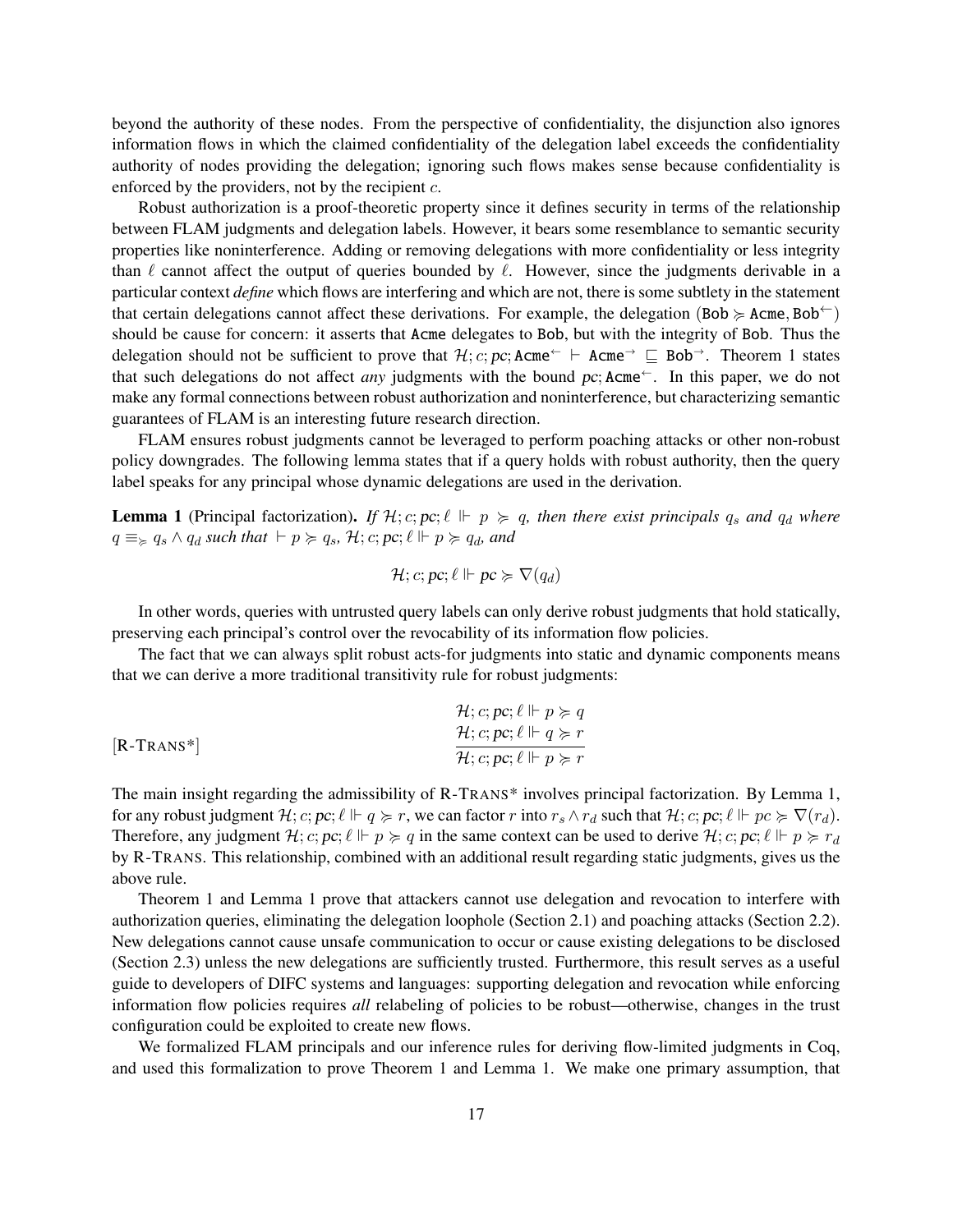<span id="page-17-1"></span>

| <b>Ouery:</b>            | $C \vdash p \land q \succcurlyeq r \lor s$ $(C = \mathcal{H}; c; pc; \ell)$   |
|--------------------------|-------------------------------------------------------------------------------|
|                          | $\frac{C \vdash p \succ r}{C \vdash p \succ r \vee s}$ (DISJR)<br>(CONJL)     |
| <b>Proof strategy 1:</b> | $C \vdash p \land q \succcurlyeq r \lor s$                                    |
|                          | $\frac{C \vdash p \succcurlyeq r}{C \vdash p \land q \succcurlyeq r}$ (CONJL) |
|                          | (DisjR)                                                                       |
| <b>Proof strategy 2:</b> | $C\vdash p\land q\succcurlyeq r\lor s$                                        |

Figure 7: Redundant work in the basic search algorithm. If the query is not provable, an exhaustive proof search must be made before a negative result can be returned. Here, both C[ONJ](#page-13-0)L and D[ISJ](#page-13-0)R apply, so the search will try both proof strategies shown. Without caching, redundant proof searches would be made for the two identical premises shown in red.

principals that statically act for each other are equivalent. We believe this assumption can be avoided with some refactoring, which we leave as future work.

### <span id="page-17-0"></span>6 FLAM prototype

Secure authorization has been a relatively active area of research for over a decade [\[8,](#page-29-1) [9,](#page-29-11) [11](#page-29-12)[–14,](#page-29-2) [21](#page-29-14)[–23\]](#page-30-0), so it might seem that the strong formal security guarantees offered by FLAM would be difficult to achieve in practice.

We have demonstrated that FLAM can be used to provide robust authorization in realistic authorization mechanisms by developing a prototype implementation and using it to implement ARBAC97 [\[15\]](#page-29-4), an expressive role-based access control model. Our version of ARBAC97 uses owned principals to represent roles and extends the strong security guarantees of FLAM to role-based access control; for example, untrusted users cannot use authorization queries to infer the secret membership of roles. Our prototype currently only uses rules [R-L](#page-14-0)IFT and [R-L](#page-14-0)IFTPC for reasoning about robust judgments, but these were sufficient for our purposes.

### 6.1 Efficient flow-limited query processing

Our FLAM prototype answers acts-for queries through a proof search; the relationship being queried is said to hold exactly when a proof of the relationship can be found. For simplicity, we assume that the trust configuration does not change during the proof search; in practice, query isolation can be provided by existing mechanisms for distributed transactions (e.g., [\[18\]](#page-29-8)). The basic proof-search algorithm is a simple depth-first search with cycle detection. It returns two types of results: PROVED (which comes with a proof) and FAILED.

This algorithm alone performs poorly, however, owing to much duplicated work. Queries with FAILED results are particularly expensive, since they require a full exhaustive proof search. For example, in Fig-ure [7,](#page-17-1) if the query  $C \vdash p \land q \succcurlyeq r \lor s$  is unprovable, the algorithm must explore all possible proof strategies, including using C[ONJ](#page-13-0)L and D[ISJ](#page-13-0)R, as shown. Both of these strategies have the unprovable subquery  $C \vdash p \succcurlyeq r$ , shown in red. Without caching, redundant proof searches would be made for these identical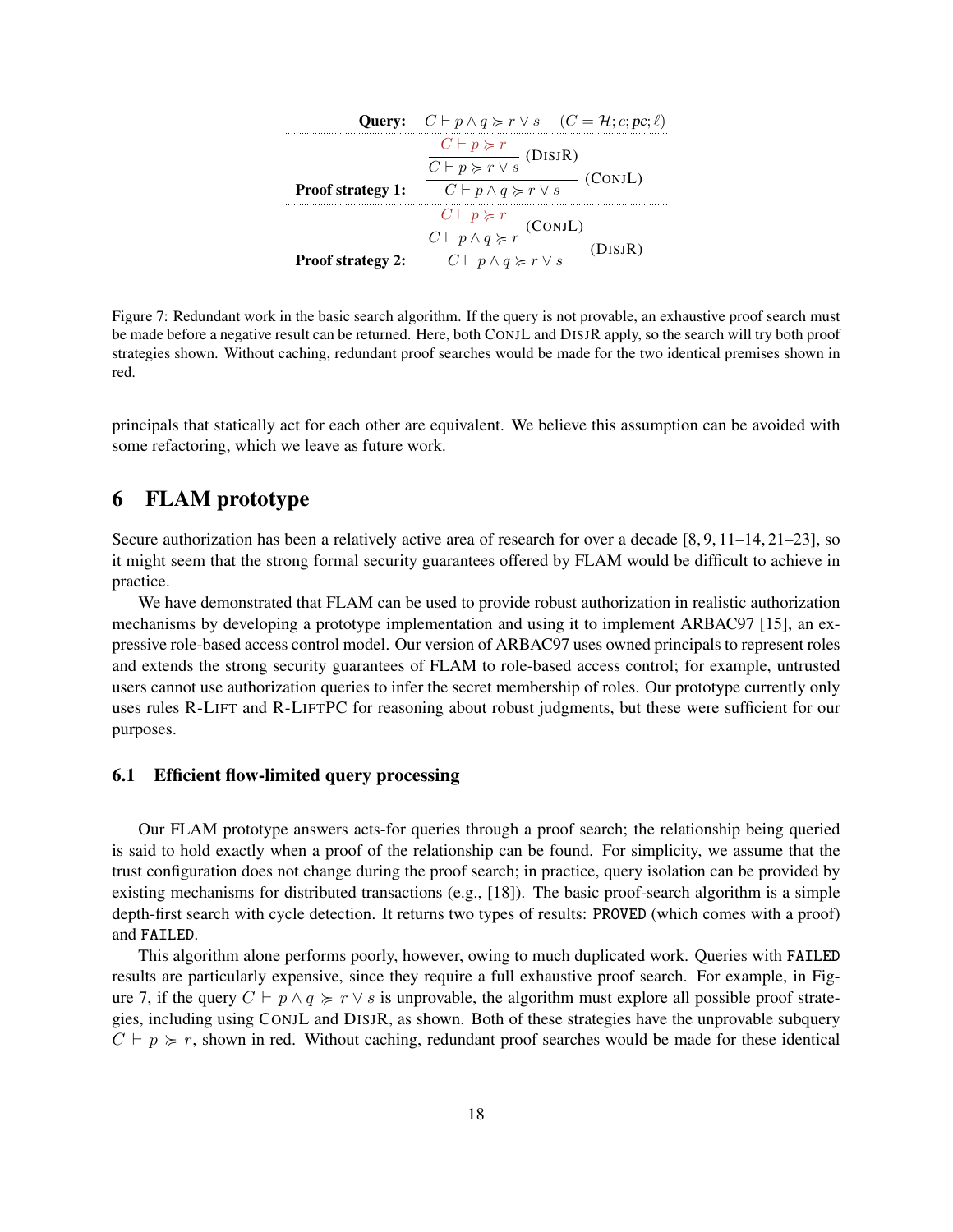<span id="page-18-0"></span>

Figure 8: Proof diagrams showing two strategies for proving a query. Nodes represent premises. Edges represent proof dependencies; unexplored edges are dotted. In strategy (a), the proof search for the blue node is pruned because its proof depends on the red node, which would introduce a cycle in the proof diagram. Strategy (b) results in a successful proof: the proof forms a DAG, wherein all leaf nodes are axioms.

subqueries. Furthermore, caching only positive results would not significantly improve the performance of unprovable queries.

Naively caching intermediate negative results can lead to incompleteness due to searches that are *pruned* to avoid infinite recursion and circular reasoning. Figure [8](#page-18-0) illustrates this using proof diagrams. Nodes represent premises to be proved, and edges represent their dependencies. Unexplored edges are dotted. In the first proof strategy (Figure [8a\)](#page-18-0), the proof of the blue node is pruned to avoid circular reasoning with the red node. While it would be sound to cache a FAILED result for the blue node, doing so would be incomplete. When the proof search later attempts the second proof strategy (Figure [8b\)](#page-18-0), it finds a successful proof for the red node via the green node. With a cached FAILED result for the blue node, the proof of the white node would simply use the cached result, failing to notice that because the circularity with the red node has been resolved, the blue node can now be proved.

To prevent this incompleteness, our implementation of FLAM uses an intermediate caching strategy for pruned results. Instead of caching FAILED for pruned subqueries, we introduce an additional result type, PRUNED. When a cycle is detected during proof search, the current subproof is abandoned and the subquery is added to a cache of pruned queries. Each PRUNED cache entry contains a *progress condition*, a boolean formula that expresses the conditions under which further progress can be made on the proof of the subquery. In Figure [8,](#page-18-0) the first proof strategy would result in a PRUNED cache entry for the blue subquery, with the progress condition  $Q = \bullet$ , indicating that further progress can be made on the proof of the blue node exactly when the red node can be proved. Another progress condition might have the form  $Q_1 \vee (Q_2 \wedge Q_3)$ , meaning that progress can be made if  $Q_1$  is proved or if both  $Q_2$  and  $Q_3$  are proved.

This cache is used by the proof search to improve performance when resolving shared subqueries. The cache has three components: an *acts-for cache* for proofs of PROVED subqueries, a *failed cache* for FAILED subqueries, and a *pruned-search cache* for PRUNED subqueries and their progress conditions. Figure [9](#page-19-0) gives the algorithm for updating the cache with a new result for a subquery *query*. At the core of this algorithm is the rewriting of progress conditions in the pruned-search cache. If the new result is PROVED, the progress conditions are rewritten to substitute instances of *query* with True (line [7\)](#page-19-0), to indicate that the *query* condition is satisfied. If this satisfies the progress condition of a pruned search q, then q should be provable, and is removed from the cache (lines [8–9\)](#page-19-0); a PROVED entry is not added for q yet because we do not yet have a proof. If the new result is PRUNED, then instances of query are substituted with query's progress condition (line [15\)](#page-19-0). Finally, if the new result is FAILED, then instances of *query* are substituted with False (line [21\)](#page-19-0), to indicate that the *query* condition is not satisfiable. If the progress condition of a pruned search  $q$  becomes unsatisfiable, then q is also unprovable, and the cache is updated with a FAILED result for q (lines  $27-28$ ).

Given a query, for each applicable FLAM inference rule, the algorithm searches for a proof of each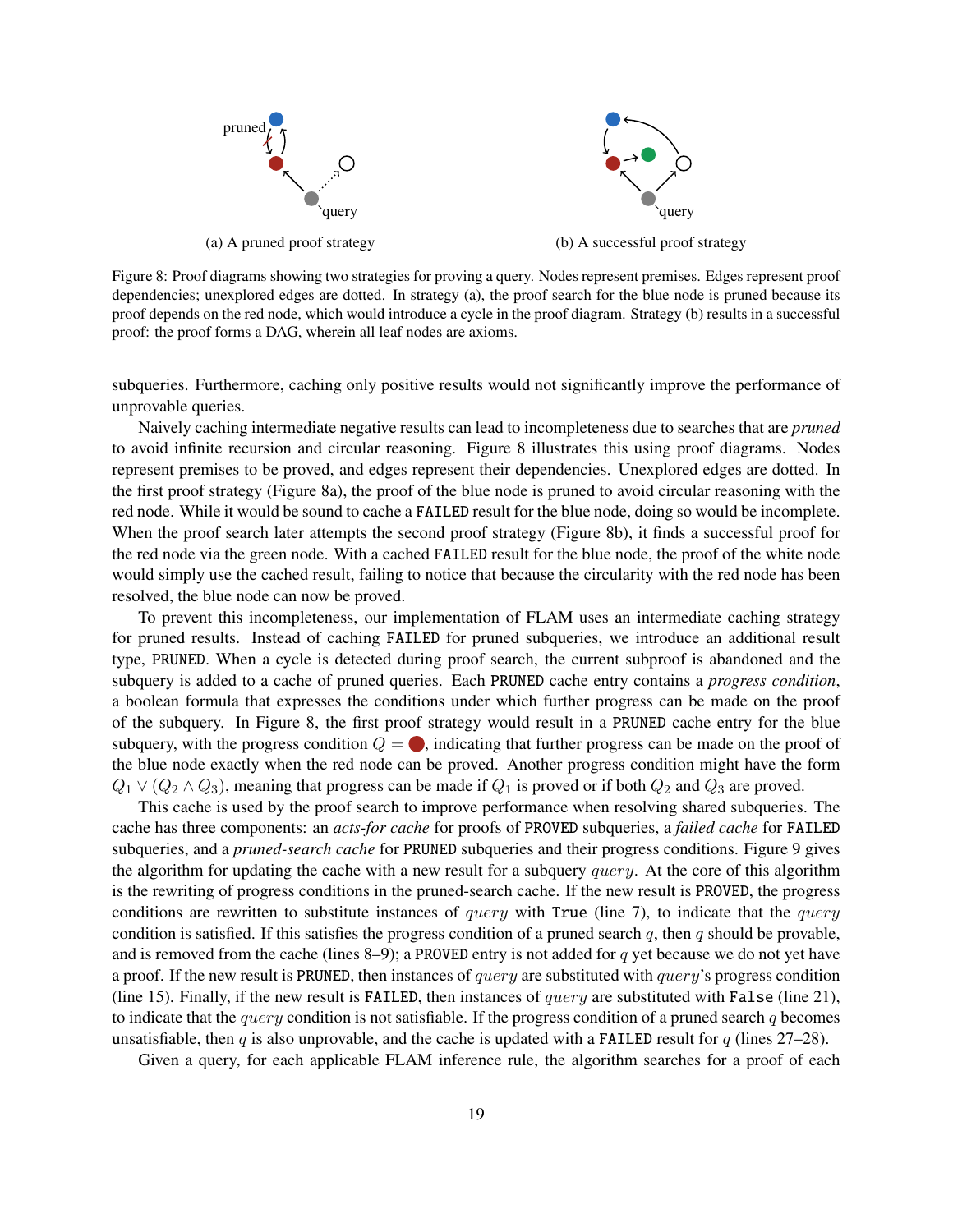```
1: function UPDATE(cache, query, type, data)2: (pred, pruned, failed) \leftarrow cache3: if type = PROVED then
4: proved \leftarrow proved[query \rightarrow data]5: remove query from pruned
6: for [q \mapsto Q] in pruned do
 7: Q' \leftarrow Q\{query / \text{True}\}8: if Q' \models True then
9: remove q from pruned
10: else
11: pruned \leftarrow pruned[q \mapsto Q']12: else if type = PRUNED then
13: pruned \leftarrow pruned[query \mapsto data]
14: for [q \mapsto Q] in pruned do
15: pruned \leftarrow pruned[q \mapsto Q\{query / data\}]16: else if type = \text{FAILED} then
17: add q to failed
18: remove q from pruned19: new \leftarrow \emptyset20: for [q \mapsto Q] in pruned do
21: Q' \leftarrow Q\{query/\text{False}\}22: if Q' \models False then
23: add q to new
24: else
25: pruned \leftarrow pruned[q \mapsto Q']26: cache \leftarrow (proved, pruned, failed)27: for q in new do
28: cache \leftarrow \text{UPDATE}(cache, q, \text{FAILED}, \perp)29: return cache
30: return (proved, pruned, failed)
```
Figure 9: Algorithm for managing entries of the proof search cache. For type equal to PROVED or PRUNED, data is either a proof of query or a progress condition, respectively.

premise. If a proof is found for all premises, then the search is successful, and the proof is returned. If any of the premises' proof searches were pruned, then the query may or may not be provable, so the query is added to the pruned cache with the conjunction of the progress conditions of the pruned searches. Finally, if any premise's proof search fails, or if the conjunction of the progress conditions is unsatisfiable, then the query is unprovable via the chosen rule. If no other FLAM rules apply, then the query is false. Appendix [D](#page-36-0) gives the complete search algorithm.

### 6.2 Example: ARBAC97 Access Control

To demonstrate the expressiveness of FLAM and the functionality of our implementation, we have adapted the ARBAC97 role-based access control model for role management [\[15\]](#page-29-4) using our FLAM implementation. The implementation required only 242 lines of code, showing that FLAM is already quite expressive. Using FLAM means our implementation of ARBAC97 also enjoys stronger security properties; in particular, robust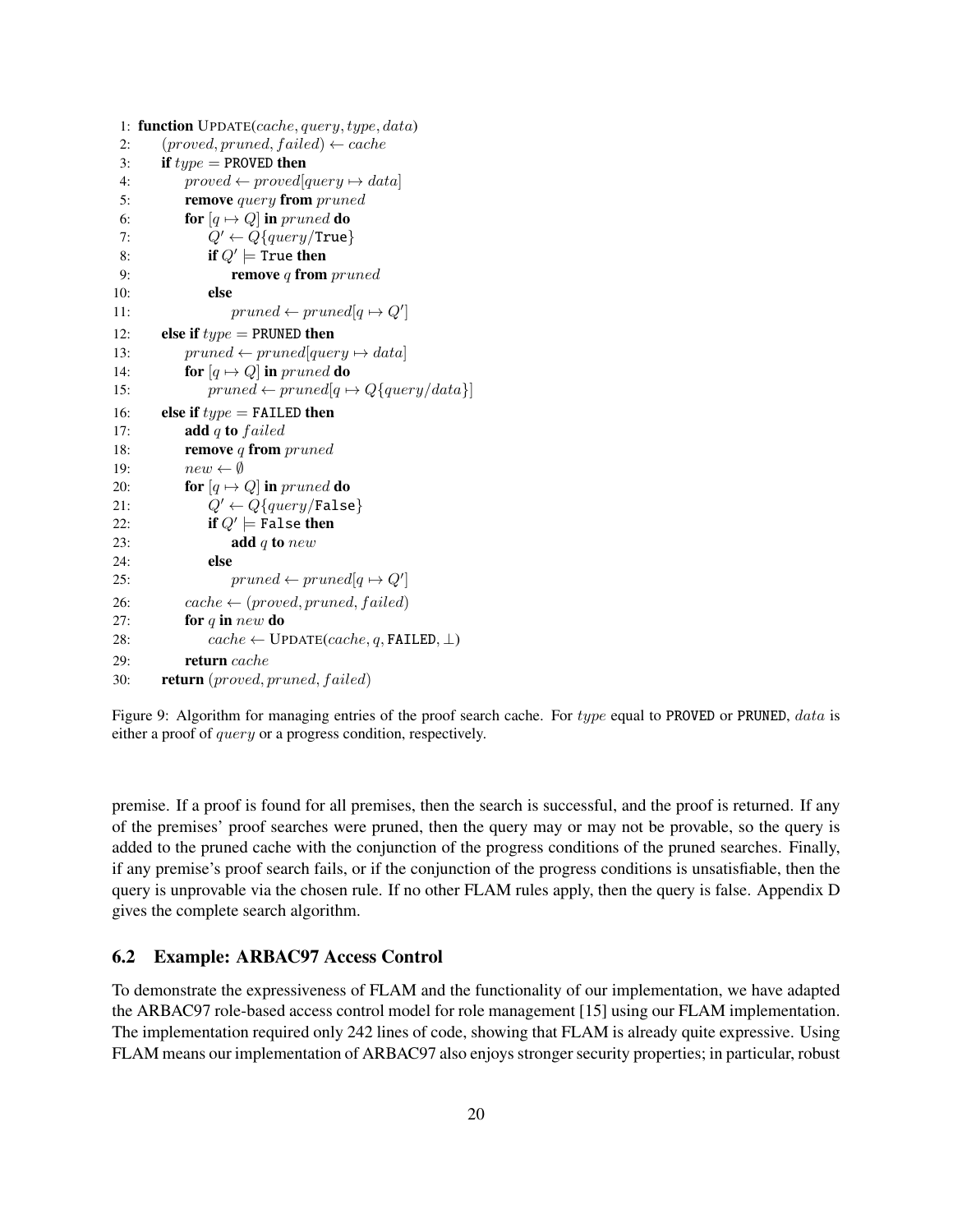```
assignUser(a, u, r, pc, \ell){
     if \exists (ar, cr, mn, mx) \in can\_assignsuch that
          \mathcal{H}; c; pc; \ell \Vdash a \succcurlyeq ar\mathcal{H}; c; pc; \ell \wedge ar^{\leftarrow} \Vdash u \succcurlyeq cr\mathcal{H}; c; pc; \ell \wedge ar^{\leftarrow} \Vdash r \succcurlyeq mn\mathcal{H}; c; pc; \ell \wedge ar^{\leftarrow} \Vdash mx \geq rthen
          let \ell' = (pc \sqcup \ell) \wedge (ar \wedge r)^{\leftarrow}\mathcal{H} := \mathcal{H} \cup [c \mapsto (u \succcurlyeq r, \ell')]}
```
 $revolelSer(a, u, r, pc, \ell)$ { if  $\exists (ar, mn, mx, pc, \ell) \in can\_revole$ such that  $\mathcal{H}$ ; c; pc;  $\ell \wedge ar^{\leftarrow} \Vdash a \succcurlyeq ar$  $\mathcal{H}$ ; c; pc;  $\ell \wedge ar^{\leftarrow} \Vdash r \succcurlyeq mn$  $\mathcal{H}$ ; c; pc;  $\ell \wedge ar^{\leftarrow} \Vdash mx \succcurlyeq r$ then let  $\ell' = (pc \sqcup \ell) \wedge (ar \wedge r)^{\leftarrow}$  $\mathcal{H} := \quad \left| \quad \right| \quad [c \mapsto \mathsf{rev}(\mathcal{H}, c, u \succcurlyeq r, \ell')]$  $c \in \text{dom}(\mathcal{H})$ }

(a) Authorize  $a$ 's assignment of user  $u$  to role  $r$ . If the FLAM judgments hold, a delegation  $u \ge r$  is created with the integrity of ar and r.

(b) Authorize  $a$ 's revocation of  $u$ 's membership in role  $r$ . If the FLAM judgments hold, all delegations  $(u \succcurlyeq r, \ell'')$  where  $\ell' \sqsubseteq \ell''$  are revoked.

$$
\mathsf{rev}(\mathcal{H}, c, p \succcurlyeq q, \ell) \triangleq \mathcal{H}(c) - \{(p \succcurlyeq q, \ell') \in \mathcal{H}(c) \mid \mathcal{H}; c; pc; \ell \Vdash \ell \sqsubseteq \ell'\}
$$

(c) Revocation operation. Returns the delegation set for host c with all delegations  $(p \succcurlyeq q, \ell')$  where  $\ell \sqsubseteq \ell'$  removed.

Figure 10: User–role assignment. The FLAM judgments ensure  $\alpha$  is a member of the administrative role  $\alpha r$ , that  $u$ meets criteria cr (in Figure [10a\)](#page-20-0), and that r is in the range  $[mn, mx]$ . Each judgment requires the integrity of ar to ensure only administrators influence role management.

authorization means that attackers can neither influence the membership of roles nor learn anything about confidential role assignments.

ARBAC97 controls trust management operations using three separate relations: user–role assignment (UA), for assigning users to roles; permission–role assignment (PA), for specifying the permissions granted to roles; and role–role assignment (RH), for defining role hierarchies. ARBAC authorizes a user's modifications to these relations by ensuring an administrator is a member of the appropriate administrative role and that modifications meet specified conditions.

The key difficulty in representing ARBAC's role-management authorization policies is in the separation between management authority and role membership. FLAM simplifies the ARBAC model since administrative roles, roles, users, and permissions may all be represented as principals. This allows the unification of the three relations UA, PA, and RH into a single trust configuration  $H$ . Our version of ARBAC97, adapted from the formalization presented in [\[36\]](#page-30-13), leverages FLAM's information flow tracking and expressive principal algebra to preserve the separation of management authority and role membership in  $H$ .

In ARBAC, the authorization criteria for making modifications to the trust configuration is defined by additional relations<sup>[7](#page-20-1)</sup>. The relations *can\_assign* and *can\_revoke* encode policies for user–role assignment.

<span id="page-20-1"></span> $<sup>7</sup>$  For simplicity, we treat these relations as public and trusted, and thus do not track information flows on them.</sup>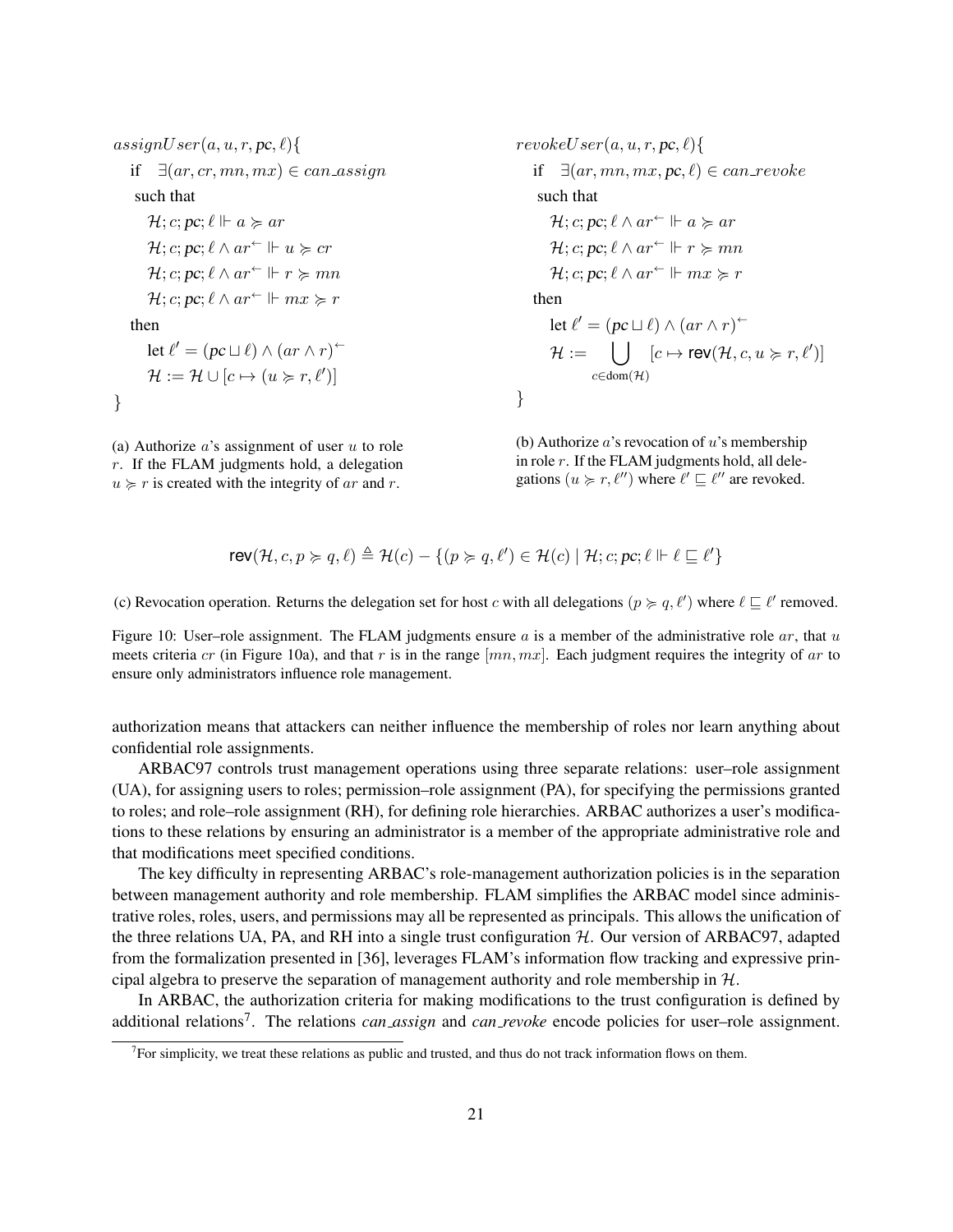Entries of *can assign* are tuples of principals (ar, c, mn, mx), where ar represents an *administrative role*,  $cr$  represents some *minimal criteria*<sup>[8](#page-21-0)</sup> that users must meet to be assigned the role, and  $[mn, mx]$  represents a range that bounds the role assignments  $ar$  is permitted to make. Entries of  $can\_revoke$  are tuples of principals (ar, mn, mx) which are similar to those of *can assign*, but have no minimal criteria.

FLAM strengthens the guarantees of ARBAC97 by tracking information flow on modifications to trust configuration and ensuring robust authorization. Figures [10a](#page-20-0) and [10b](#page-20-0) illustrate our encoding of user–role assignment authorization. Each method includes a parameter pc that represents the information flow context of the caller, and a label  $\ell$  for specifying the confidentiality and integrity of the role assignment. In Figure [10a,](#page-20-0) the assignment of user u to role r by administrator a is authorized if there is an entry in the  $can \_assign$  relation such that the subsequent FLAM judgments hold robustly with the integrity of  $ar$ . The first judgment ensures  $\alpha$  is a member of the  $\alpha r$  role. The second judgment ensures that the user acts for a principal representing some minimal criteria. Finally, the third and fourth judgments ensure  $r$  is within the range  $[mn, mx]$ .

When the relevant FLAM judgments hold, delegation or revocation is performed with the integrity of both ar and r. This indicates that the above methods *endorse* the delegation or revocation. As shown below, we use these high-integrity delegations to keep role membership separate from role management.

ARBAC is a centralized access control model: there is a single hierarchy of administrative roles. In addition to providing stronger security guarantees, our FLAM adaptation extends ARBAC to decentralized settings. Administrative domains may differ on the roles assigned to a particular user. Let  $AR$  be a set of administrative roles. We use a principal ad to represent an *administrative domain*, defined as the disjunction of a set of administrative roles:

$$
ad \triangleq \bigvee_{ar \in AR} ar
$$

Then for a particular administrative domain  $ad$ , we can determine if user  $u$  is a member of role  $r$  with the following FLAM query:

$$
\mathcal{H}; c; pc; \ell \wedge ad^{\leftarrow} \Vdash u \succcurlyeq r
$$

By requiring the integrity of ad, we ensure that only delegations created by some administrative role are considered. Since the judgment is robust, the delegation must also have the integrity of  $r$ , meaning that  $ar$ can only influence delegations via *assignUser* which constrains the roles ar may assign and the users it may assign them to.

The remaining methods for permission–role management and role–role management share many similarities with the above methods for user–role management. The definitions of these methods are found in Appendix [C.](#page-34-0)

Our implementation suggests a general approach for extending robust authorization to traditional access control models. Translating the *authority* implied by the ARBAC97 roles to FLAM trust relationships allow FLAM queries to securely implement ARBAC authorization requests without creating authorization side channels. Coupling this translation with specialized role management code yields a more secure access control system. This exercise demonstrates the expressiveness of FLAM policies as well as the effectiveness of the implemented algorithm; we expect other access control systems could be enhanced in a similar way.

<span id="page-21-0"></span><sup>8</sup> In [\[15\]](#page-29-4), criteria are more general, allowing cr to specify both roles that a user *must* have, as well as roles a user *must not* have. By separating positive and negative criteria we can represent the general case in FLAM, but for simplicity of exposition we omit negative criteria.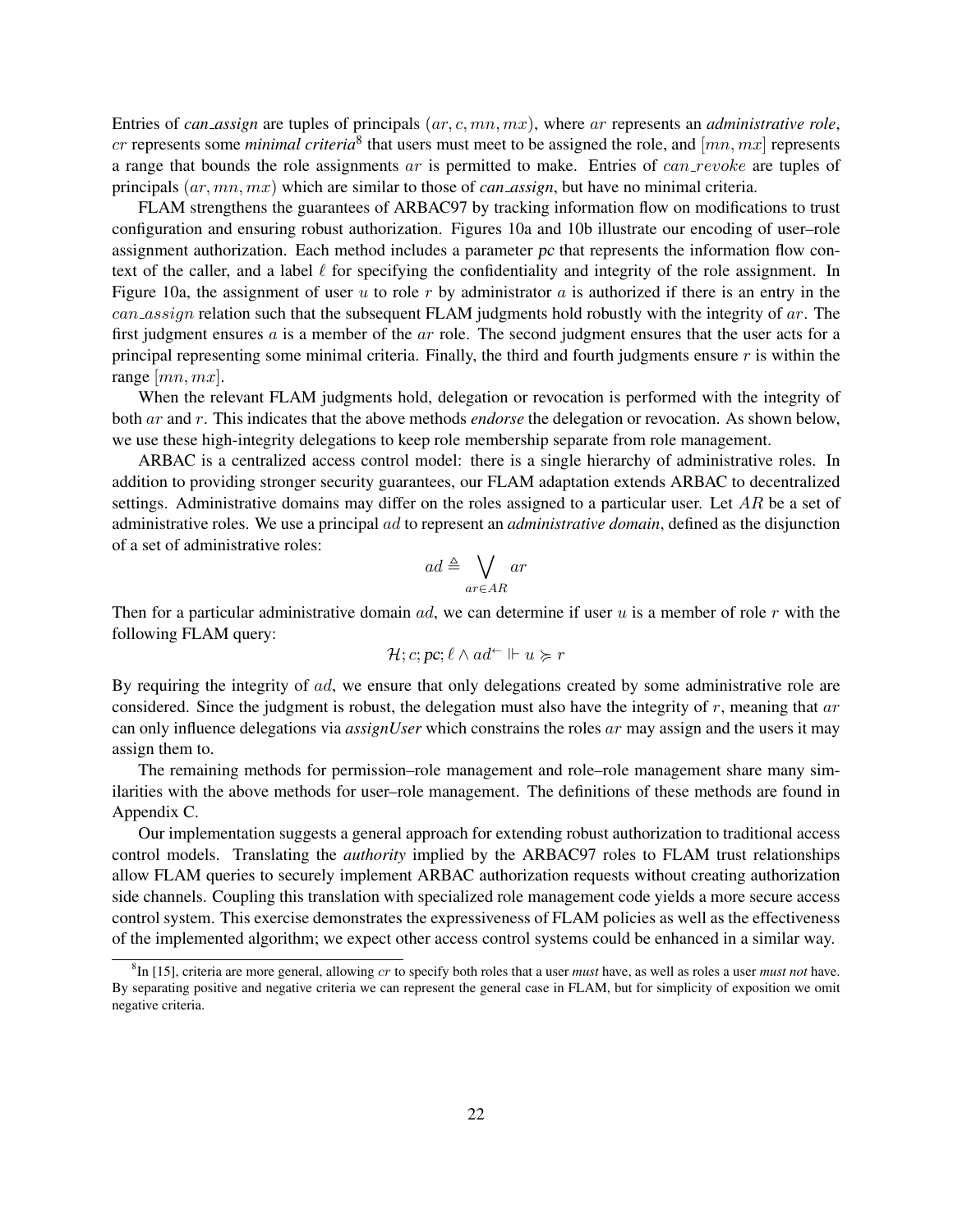### <span id="page-22-0"></span>7 Robust authorization with  $\mathbf{F}\lambda$

FLAM provides a secure model for authorization with information flow control. To explore how FLAM can be used to build secure systems, we have defined a DIFC programming language based on FLAM that supports robust trust management and authorization.  $FA$  ("FLAMbda") is a security typed language whose policies are FLAM principals. Fλ programs may delegate or revoke trust, and may issue authorization queries to determine whether a relationship holds. To ensure a consistent view of the trust configuration, all authorization queries occur in transactions, and updates to the trust configuration are applied atomically upon transaction commit. The syntax (Figure [11\)](#page-23-0) is based on  $\lambda_{DSec}$  [\[37\]](#page-30-14), a DIFC language with dynamic labels and dependent security types. We have redefined the syntax and semantics of  $\lambda_{DSec}$  labels to support a unified representation of policies as principals with attenuated authority, and added flow-limited authorization, policy downgrading, dynamic delegation and revocation, and distributed state.

Like other statically-typed DIFC languages,  $FA$  aims to enforce information-flow security via typechecking. In addition to type safety,  $F\lambda$ 's subtyping rule ensures that a supertype's policy is at least as restrictive as the subtype's policy. Unlike other DIFC languages,  $F\lambda$  also ensures that all relabelings are robust, ensuring by Theorem [1](#page-15-5) that attackers cannot leak information by exploiting delegation and revocation.

Although Theorem [1](#page-15-5) provides a strong guide for language designers, a choice remains in how the static type system should interact with the dynamic trust configuration. In Fλ, program use *explicit downgrading* to relabel policies: dynamic trust relationships may only be used to prove flows annotated with the relabel keyword. All other flows must be proven secure for any trust configuration. Although some languages require explicit declassification or endorsement for some relabelings, existing DIFC languages (e.g., [\[12,](#page-29-3)[14,](#page-29-2) [18,](#page-29-8) [24,](#page-30-1) [35,](#page-30-12) [38\]](#page-30-15)) do not regard relabeling as a downgrading operation. In these languages, any relationship that holds in a particular context may be used to prove that a flow is valid.

In light of the attacks discussed in Section [2,](#page-2-0) we find this implicit use of dynamic trust information unsatisfying. First, it violates the principle of least privilege [\[39\]](#page-31-0) since programs may wield their full authority whether or not they require it. Implicit downgrading could lead to unintentional errors when a program *can* declassify information (i.e., in a high-integrity context), but the developer does not intend to. Consequently, high-integrity code would become more dangerous and would require more careful auditing.

Another weakness of implicit downgrading relates to revocation. As with unintentional declassification or endorsement, allowing policies to be relabeled implicitly makes it more difficult to reason about what a principal retains access to after a revocation. Here also, additional auditing may be required to ensure information was not relabeled to other policies prior to a revocation.

The  $FA$  type system makes explicit any relabelings that are based on dynamic information using the relabel keyword. This approach ensures the intentions of the developer are clear. Implicit relabelings are permitted, but only if they can be proven safe in an empty trust configuration. Therefore, these relabelings are safe in any trust configuration.

#### 7.1 Operational semantics of  $F\lambda$

The evaluation rules for the F $\lambda$  authorization operations are presented in Figure [12.](#page-24-0) The complete F $\lambda$ operational semantics is presented in Appendix [A.](#page-32-0) The state  $\sigma = \langle \sigma_H, \sigma_M \rangle$  of a F $\lambda$  program includes the trust configuration  $\sigma_{\mathcal{H}}$  and  $\sigma_M$ , a map from typed locations  $m^{\tau@a}$  to values.

The premises of [E-I](#page-32-0)FTRUE and E-IFF[ALSE](#page-32-0) are FLAM authorization queries parameterized by the dynamic principals in the program. Depending on the result of the query, execution proceeds to  $e_1$  or  $e_2$ . In an implementation of  $FA$ , these rules would define the interface with a FLAM library such as our prototype in section [6.](#page-17-0) E-T[RUST](#page-32-0) creates a new delegation at host r with the specified information policy  $\ell$ . E-R[EVOKE](#page-32-0)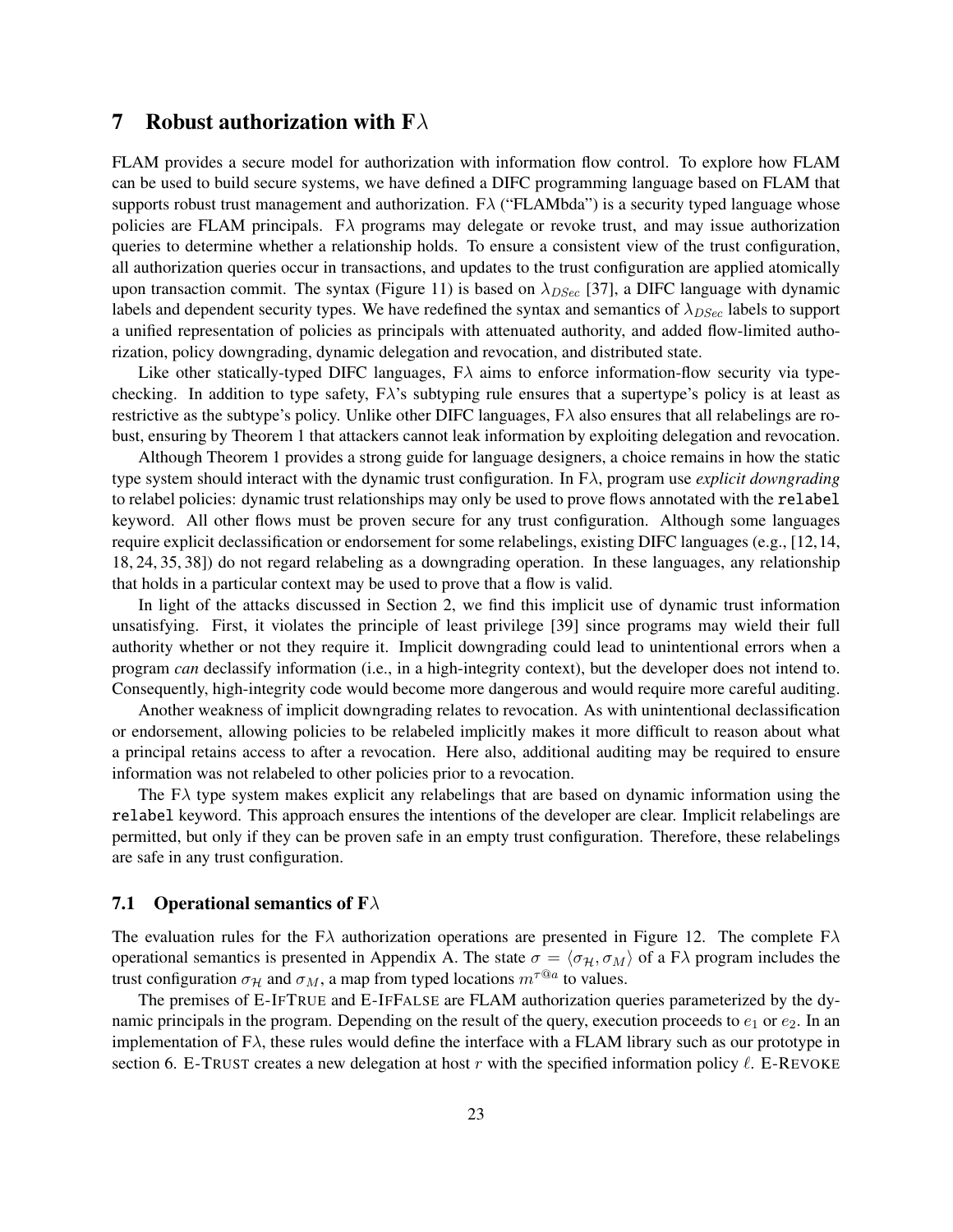<span id="page-23-0"></span>
$$
D ::= D | (p \succcurlyeq p, \ell), D | \epsilon
$$
\n
$$
\beta ::= \text{int} | \text{prin} | \text{unit} | \tau @a \text{ref}
$$
\n
$$
= (x:\tau) \xrightarrow{D:\text{pc}} \tau | (x:\tau) * \tau
$$
\n
$$
\tau ::= \beta_{\ell}
$$
\n
$$
v ::= n | p \text{ closed} | () | m^{\tau @a}
$$
\n
$$
= \lambda(x:\tau)[D; \text{pc}]. e | (x = v, v:\tau)
$$
\n
$$
e ::= x | v | e e | \text{le} | e := e
$$
\n
$$
= \text{ref}^{\tau @a} e | \text{let} (x, y) = e \text{ in } e
$$
\n
$$
= \text{if } p \succcurlyeq p \text{ with } \ell \text{ at } \ell | \text{ relabel } e \ell
$$
\n
$$
= p \text{ revoke } p \text{ with } \ell \text{ at } \ell
$$

For  $x \in V$  (variables),  $n \in \mathbb{Z}$ ,  $m \in \mathcal{M}$  (locations), and  $p, \ell, a, pc \in \mathcal{P}$  with primitive principals  $k \in \mathcal{N} \cup \mathcal{V}$ .

Figure 11: Syntax of F $\lambda$ .

performs a revocation visible at policy  $\ell$ . Any delegations with labels at least as restrictive as  $\ell$  are removed (robustly), but less restrictive delegations are unaffected, ensuring the revocation doesn't leak information or influence trusted operations. Relabeling of information, in rule E-R[ELABEL](#page-32-0), is a purely static operation with no run-time effect.

Memory locations  $m^{\tau@a}$  may be stored at remote hosts. The access policy [\[20\]](#page-29-10) a represents a bound on the confidentiality authority of that host's principal. Any principal r such that  $\vdash r \succcurlyeq a$  may be a host for memory or delegations with access policy a. Because this judgment holds with any trust configuration and delegation set, revocations can never cause the host of a delegation or memory location to become invalid. Note that via R-S[TATIC](#page-14-0), such judgments are also robust.

Accesses to resources stored at such a host are observable by that host's principal. Evaluation steps that generate a potentially observable event  $\alpha$  are marked by  $\stackrel{\alpha}{\rightarrow}$ . The function  $obs(\alpha)$ , defined below, denotes the principal with the least authority capable of observing an event. For  $\alpha = \cdot$  (no event), no event is observable so  $obs(\cdot) = \top^{\rightarrow}$ .

Definition 8 (Event observability).

$$
obs(\alpha) = \begin{cases} pc^{\rightarrow} & \alpha = pc(\cdots) \\ \top^{\rightarrow} & \alpha = \cdot \end{cases}
$$

Though  $FA$  is design to model distributed computation, in this paper we are concerned with semantic security guarantees for sequential programs. Thus, for simplicity, we do not define any mechanisms for concurrency control.

#### 7.2  $\mathbf{F}\lambda$  type system

Figure [13](#page-25-0) shows the typing rules for the trust-related operations of F $\lambda$ . The typing judgment for F $\lambda$  has the general form  $\Gamma$ ;  $D$ ;  $pc \vdash e : \tau$ , where  $\Gamma$  is a type environment mapping variables to types, D is the static view of the current delegation set, and pc is the information flow policy on the program counter.

Authorization queries are integrated into the typing context via rule [T-I](#page-33-0)F. The second premise of [T-I](#page-33-0)F ensures the FLAM query label is at least as restrictive as the pc label and the labels on the query parameters. Validated queries are appended to the static trust configuration, allowing them to be reused statically without communication. These entries are used to perform relabelings via T-R[ELABEL](#page-33-0), which ensures that all such relabelings are robust. The complete set of typing rules are presented in Appendix [B.](#page-33-0)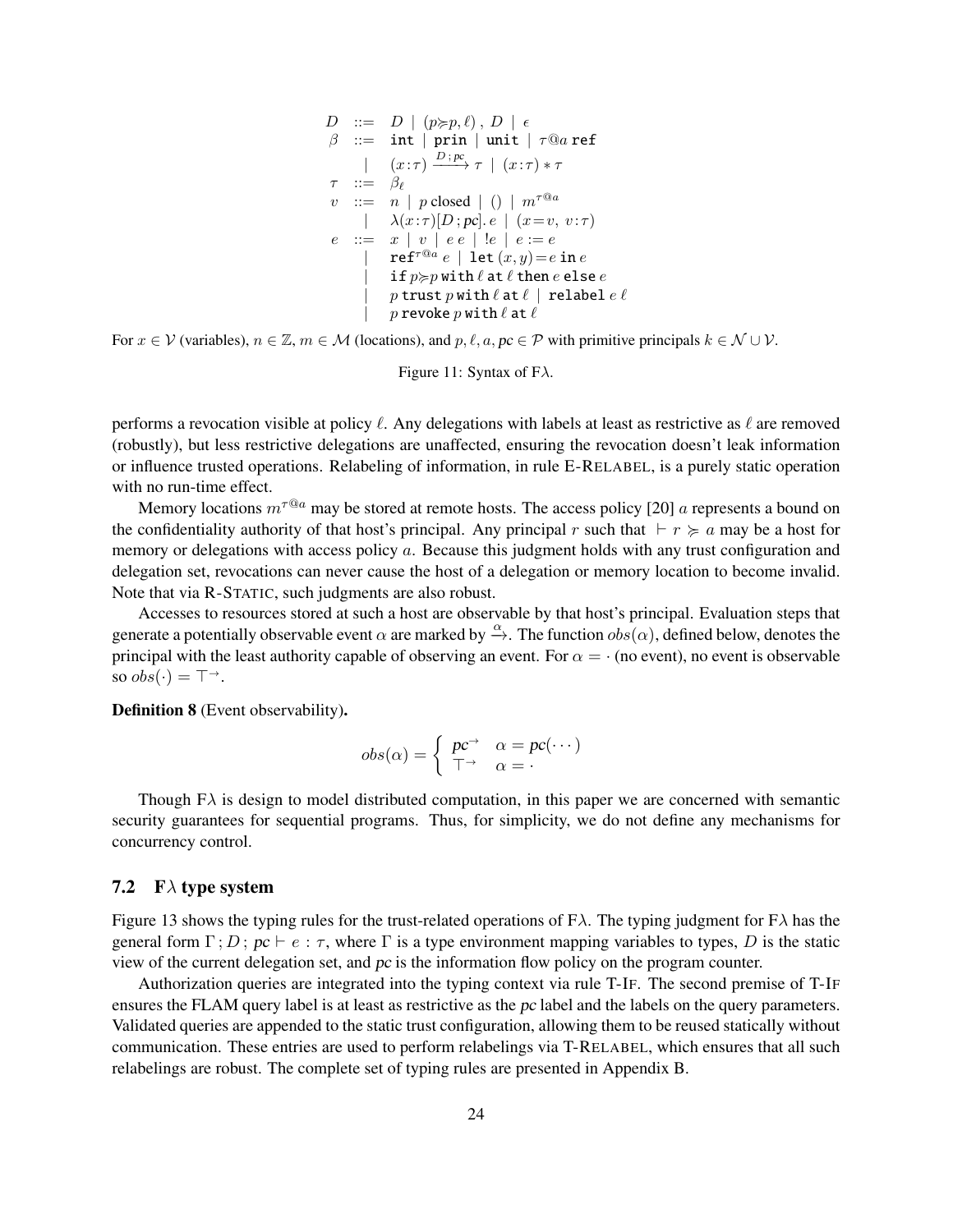<span id="page-24-0"></span> $\langle e, \sigma \rangle \xrightarrow{\alpha} \langle e', \sigma' \rangle$ 

$$
[\text{E-IFTRUE}] \qquad \frac{\sigma_{\mathcal{H}}; pc; \ell \vdash p \succcurlyeq q \quad \sigma' = \langle \sigma_{\mathcal{H}}; \sigma_{\mathcal{M}} \rangle}{\langle \text{if } p \succcurlyeq q \text{ with } \ell \text{ at } pc \text{ then } e_1 \text{ else } e_2, \sigma \rangle \xrightarrow{pc(p, q, \ell)} \langle e_1, \sigma' \rangle}
$$
\n
$$
[\text{E-IFFALSE}] \qquad \frac{\sigma_{\mathcal{H}}; \ell; pc^{\rightarrow} \nvdash p \succcurlyeq q}{\langle \text{if } p \succcurlyeq q \text{ with } \ell \text{ at } pc \text{ then } e_1 \text{ else } e_2, \sigma \rangle \xrightarrow{pc(p, q, \ell)} \langle e_2, \sigma \rangle}
$$
\n
$$
[\text{E-TRUE}] \qquad \frac{\mathcal{H}' = \sigma_{\mathcal{H}}[r \mapsto \sigma_{\mathcal{H}}(r), (p \succcurlyeq q, \ell)]}{\langle p \text{ trust } q \text{ with } \ell \text{ at } r, \sigma \rangle \xrightarrow{\tau(+, p, q, \ell)} \langle (), \langle \mathcal{H}', \sigma_{\mathcal{M}} \rangle \rangle}
$$
\n
$$
[\text{E-REVORE}] \qquad \frac{\mathcal{H}' = [r \mapsto \text{rev}(\sigma_{\mathcal{H}}, r, p \succcurlyeq q, \ell) \mid \sigma_{\mathcal{H}}; pc; \ell \Vdash r \succcurlyeq pc^{\rightarrow}]}{\langle p \text{ rev}(\sigma_{\mathcal{H}}, r, p \succcurlyeq q, \ell) \xrightarrow{\text{pc}(-, p, q, \ell)} \langle (), \langle \mathcal{H}', \sigma_{\mathcal{M}} \rangle \rangle} \qquad [\text{E-RELABEL}] \qquad \langle \text{relabel } v \ell, \sigma \rangle \xrightarrow{\rightarrow} \langle v, \sigma \rangle
$$
\n
$$
\text{rev}(\mathcal{H}, r, p \succcurlyeq q, \ell) \xrightarrow{\triangle}
$$



 $\mathcal{H}(r) - \{ (p \succcurlyeq q, \ell') \in \mathcal{H}(r) \mid \mathcal{H}; c; pc; \ell \Vdash \ell \sqsubseteq \ell' \}$ 

The typing rule and updates to the trust configuration are parameterized by . In rule [T-I](#page-33-0)F, these policies limit the direct delegations used to make an authorization judgment. Rules T-T[RUST](#page-33-0) and T-R[EVOKE](#page-33-0) ensure updates to the trust configuration respect these policies.

Notably absent from the type system of  $F\lambda$  is an explicit notion of downgrading authority. Many DIFC systems (e.g., [\[3](#page-28-2)[–7,](#page-29-0) [18,](#page-29-8) [35\]](#page-30-12)) constrain where policy downgrades may occur in the system by designating processes or classes with downgrading authority. As in Rx [\[12\]](#page-29-3) and RTI [\[14\]](#page-29-2),  $FA$  declassifications and endorsements are expressed by updating trust relationships. The integrity policies on delegations and revocations ensure that decisions to relabel are only influenced by trusted principals. Since delegation may change the interpretation of confidentiality and integrity policies simultaneously, the delineation between downgrading a confidentiality policy and downgrading an integrity policy is less natural. Therefore,  $F\lambda$ does not explicitly distinguish between declassification and endorsement. Instead, policy downgrades are performed by delegating and relabeling expressions.

We assume that the labels of memory locations and delegations are enforceable by the hosts of each resource regardless of any revocations that may occur. This ensures revocations cannot cause the location of a resource to become insecure. We formalize these assumptions with the following definition.

**Definition 9** (Well-formed program elements). Memory M is *well-formed* if  $\forall m^{\beta_{\ell} \otimes a} \in dom(M)$ ,  $\Vdash \beta \sqsubseteq a$ and  $\vdash M(m^{\beta_{\ell} @ a) : \beta_{\ell}$ . A configuration  $\langle e, \sigma \rangle$  is well-formed if  $FV(e) = \emptyset$ ,  $loc(e) \subseteq dom(\sigma_M)$ , and  $\sigma_M$ is well-formed.

### 7.3 Example: implementing screening policies

*Information screening policies*, historically called a "Chinese wall," are used to prevent conflicts of interest. These policies are familiar in access control settings, but rely on properties previous DIFC systems cannot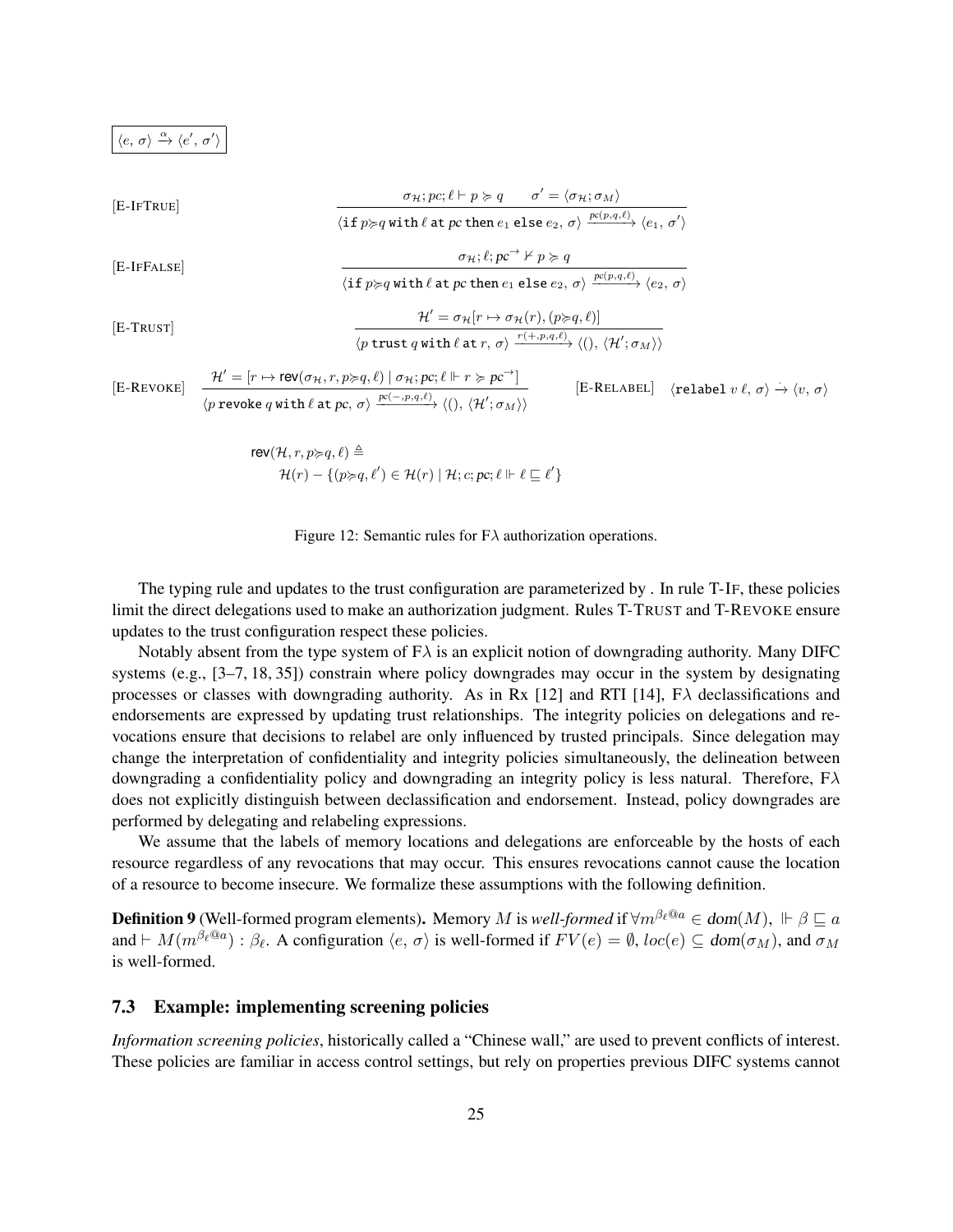<span id="page-25-0"></span> $\Gamma$ ; D; pc  $\vdash e : \tau$ 

$$
[\text{T-TRUE}] \qquad \qquad \frac{\Gamma; D; pc \vdash \ell_i : \text{prin}_{\ell_i} \ i \in \{1, 2, 3, 4\} \qquad \Vdash \bigsqcup_{i} \ell_i' \sqcup pc \sqsubseteq \ell_3 \qquad \Vdash \ell_4 \succcurlyeq \ell_3}{\Gamma; D; pc \vdash \ell_1 \ \text{trust } \ell_2 \ \text{with } \ell_3 \ \text{at } \ell_4 : \text{unit}\bot}
$$
\n
$$
[\text{T-REVOKE}] \qquad \qquad \frac{\Gamma; D; pc \vdash \ell_i : \text{prin}_{\ell_i} \ i \in \{1, 2, 3, 4\} \qquad \Vdash \bigsqcup_{i} \ell' \sqcup pc \sqsubseteq \ell_3 \qquad \Vdash \ell_4 \succcurlyeq \ell_3}{\Gamma; D; pc \vdash \ell_1 \ \text{revoke } \ell_2 \ \text{with } \ell_3 \ \text{at } \ell_4 : \text{unit}\bot}
$$
\n
$$
[\text{T-RELABEL}] \qquad \qquad \frac{\Gamma; D; pc \vdash e : \beta_{\ell} \qquad [c \mapsto D]; pc; \ell' \Vdash \ell \sqsubseteq \ell'}{\Gamma; D; pc \vdash \text{relabel } e \ \ell' : \beta_{\ell'}} \qquad \qquad \Gamma; D; pc \vdash \ell_i : \text{prin}_{\ell_i'} \ i \in \{1, 2, 3, 4\}
$$
\n
$$
[\text{T-IF}] \qquad \qquad \frac{\Vdash \bigsqcup_{i} \ell_i' \sqcup pc \sqsubseteq \ell_4 \qquad \Gamma; D, (\ell_1 \succ \ell_2, \ell_3) ; \ \ell_3 \sqcup \ell_4 \vdash e_1 : \tau \qquad \Gamma; D; \ \ell_3 \sqcup \ell_4 \vdash e_2 : \tau}{\Gamma; D; pc \vdash \text{then } \ell_1 \ \text{else } e_2} \qquad \qquad \frac{\Vdash \ell_i \succ \ell_i \ \text{with } \ell_3 \ \text{at } \ell_4 \qquad \qquad \frac{\ldash}{\ell_i} \ell_i' \sqcup \ell_3 \sqcup \tau}
$$

Figure 13: Typing rules for  $FA$  authorization operations.



<span id="page-25-1"></span>Figure 14: Information screening: Bob should not be allowed to act for AcmeAcct (dashed line) since it is a conflict of interest.

provide. Integrating such policies into DIFC systems is tempting since the inherent compositionality of information flow enable decentralized screening policies managed by mutually distrustful principals.

For example, a law firm, Loblaw LLC, has both Acme and Rival as clients. Loblaw uses screening policies to eliminate conflicts of interest by preventing lawyers from accessing both Acme and Rival data. Each screening policy is represented by two principals: an "account" principal representing the group with access to client's account data, and a "conflicts" principal, representing the client's competitors. Membership in these groups is represented by trust delegation: Alice is a member of the AcmeAcct group if Alice  $\succeq$ AcmeAcct. Figure [14](#page-25-1) shows the trust configuration of these screening policies. Alice has access to the Acme account, while Bob has access to the Rival account. Since Acme and Rival are competitors, the RivalAcct principal is a member of Rival's conflict group AcmeConflicts. Since Bob is a member of the RivalAcct group, the screening policy should prevent Bob from being added to AcmeAcct.

Figure [15](#page-26-1) shows implementations of two core operations of the screening policy pattern. Each screening policy has an owner o who manages the screening policy. In our example, owner o would be Loblaw LLC. The owned principal  $o: g$  represents the group with access to the protected information, e.g., AcmeAccts. Principal  $o: x$  represents the conflict group, e.g. AcmeConflicts. The principal  $o: p$  is the ownership projection that represents the member to add. Additionally, the confidentiality of o : p's membership in o : g or o : x is represented by  $s^{\rightarrow}$ . It is easy to check that this  $FA$  program type-checks. Therefore, only principals with integrity  $o : g^{\leftarrow}$  may influence the membership of  $o : g$  or  $o : x$ , and only principals trusted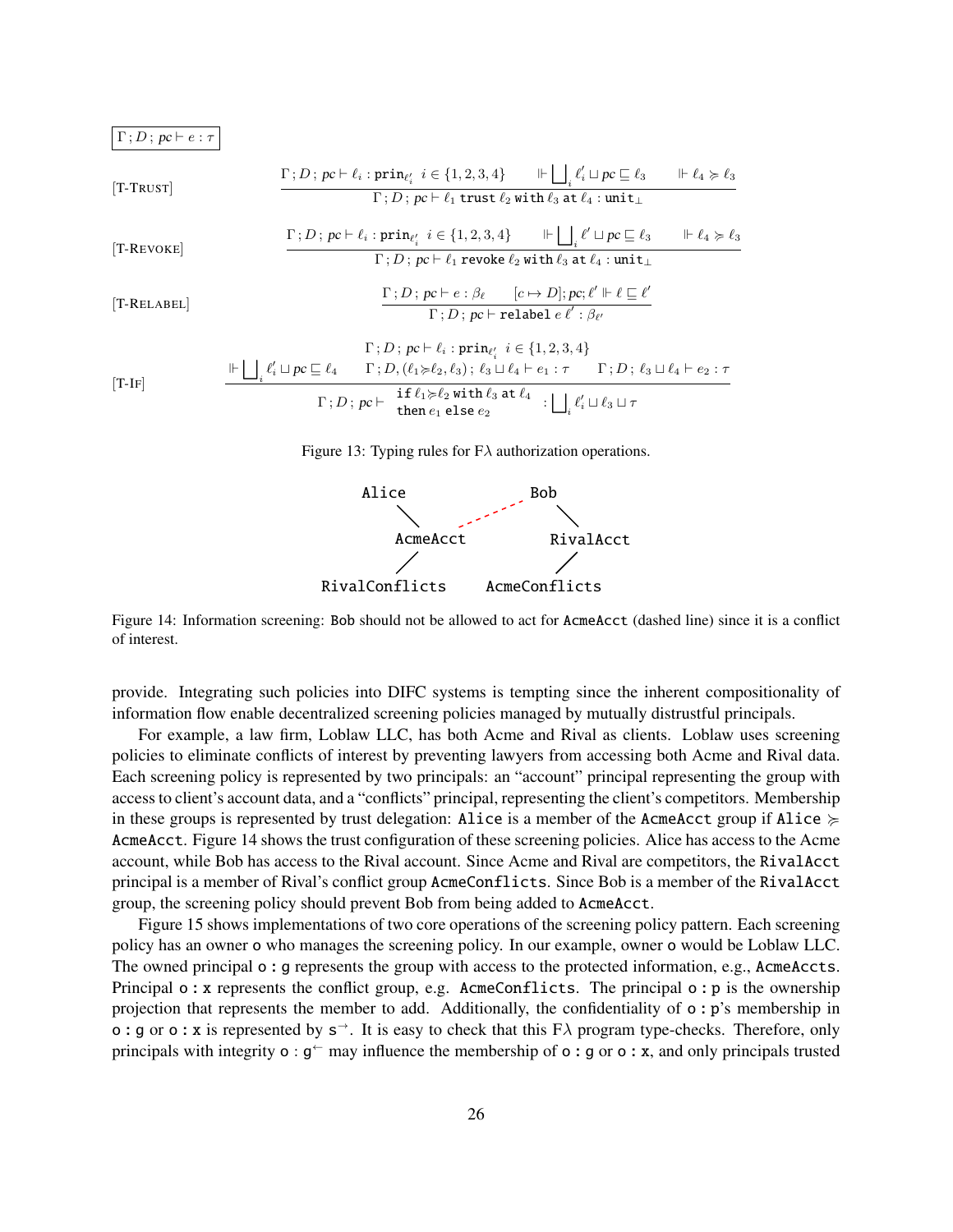```
\lambda(o:prin<sub>s→∧o:a</sub>←, p:prin<sub>s→∧o:a</sub>←, g:prin<sub>s→∧o:a</sub>←,
    s:prin<sub>s→∧o:g</sub>←, x:prin<sub>s→∧o:q</sub>←)
[s^{\rightarrow} \wedge o : g^{\leftarrow}].
 if o:p \succcurlyeq o:x with s<sup>→</sup> \wedge o : g<sup>←</sup> at s<sup>→</sup> \wedge o : g<sup>←</sup> then ()
  else o:g trust o:p with s<sup>→</sup> \wedge o:g<sup>←</sup> at s<sup>→</sup> \wedge o:g<sup>←</sup>
```
(a) addmember: Add  $o: p$  to group  $o: q$  unless  $o: p \geq o: x$ .

```
\lambda(o:prin<sub>s→∧o:g</sub>←, p:prin<sub>s→∧o:g</sub>←, g:prin<sub>s→∧o:g</sub>←,
   s:prin<sub>s→∧o:g</sub>←, x:prin<sub>s→∧o:g</sub>←)
[s^{\rightarrow} \wedge o:g^{\leftarrow}].
 if o: p \geq o: g with s \rightarrow \wedge o: g^{\leftarrow} at s \rightarrow \wedge o: g^{\leftarrow} then ()
  else o:x trust o:p with s<sup>→</sup> \wedge o : g<sup>←</sup> at s<sup>→</sup> \wedge o : g<sup>←</sup>
```
(b) addconflict: Add  $o: p$  to conflicts  $o: x$  unless  $o: p \succcurlyeq o: g$ .

Figure 15: Primitives for the information screening policy pattern

with confidentiality  $s^{\rightarrow}$  can learn the members of these groups.

### <span id="page-26-0"></span>8 Related work

The connection between delegation and policy downgrades, here called the delegation loophole, is identified in [\[10\]](#page-29-5) and further developed in [\[12\]](#page-29-3). These papers also discuss secret trust relationships, and thus have similar threat models to FLAM. We are not aware of previous work addressing poaching attacks.

Broberg et al. [\[40\]](#page-31-1) identify classes of flows which specific information flow models may consider secure or insecure. Delegation loopholes are an example of a *time-transitive flow* in their terminology. FLAM considers these flows insecure since they permit attackers to influence how information is relabeled. FLAM also considers poaching attacks to be unsafe since attackers may obtain information not directly released to them, which undermines the effectiveness of revocation. These flows are not completely characterized by the classes presented in [\[40\]](#page-31-1), but share some characteristics with the *direct-release* class of flows.

FLAM's bounded derivation rules place information flow constraints on which delegations may be used to derive judgments. This differs from previous approaches (e.g., Rx roles [\[12\]](#page-29-3) and Flume capability groups [\[5\]](#page-28-5)), which give a single information flow bound for all trust relationships of a principal. As recognized by Bandhakavi et al. [\[14\]](#page-29-2), a single bound is too restrictive since it must also protect delegations made by other principals. So, when the bound of principal  $p$  is more restrictive than the bound of principal  $q$ , either q cannot delegate to p or p's bound must be downgraded (as in [\[12\]](#page-29-3)), even though p might not trust q. RTI [\[14\]](#page-29-2), like FLAM, overcomes these restrictions by tracking information flow at the level of delegations and ignoring relationships that exceed information flow bounds. However, since relabeling is not robust in RTI, it remains vulnerable to the delegation loophole and poaching attacks. FLAM's flows-to relation is more consistent with decentralized information flow control principles: the authorization of a flow depends only on those principals who speak for the policies in question.

Label algebras [\[41\]](#page-31-2) abstract the structure and semantics of the security policies of several DIFC systems. It might appear that a clever encoding of FLAM contexts (i.e.,  $pc$ ;  $\ell$ ) as label algebra *authorities* might serve to represent FLAM as a label algebra. However, such an encoding would be too abstract to represent conditions such as robust authority or even robust downgrading, so delegation loopholes and poaching attacks cannot be addressed within this framework. For instance, the noninterference lemma given in [\[41\]](#page-31-2) for an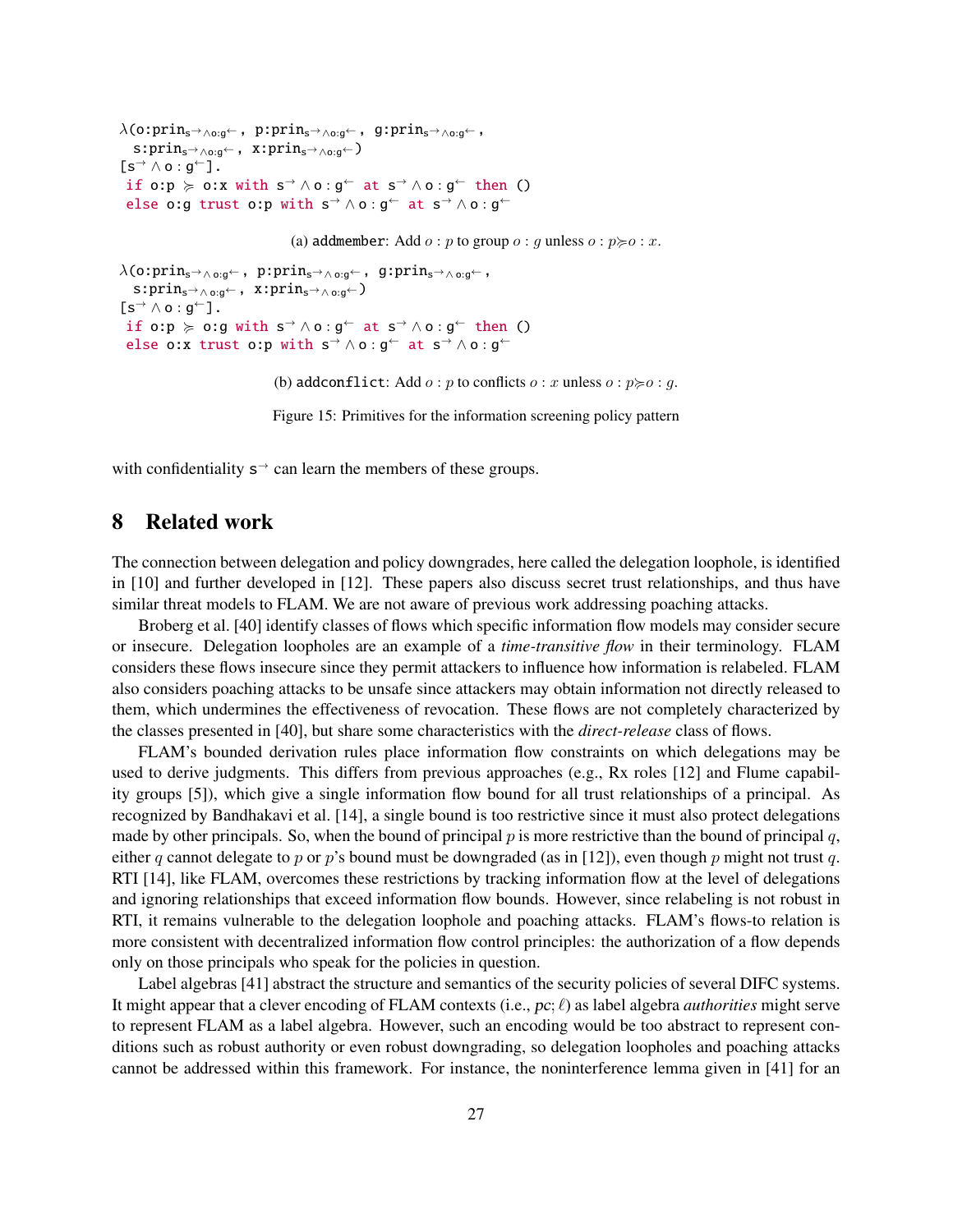example language admits non-robust declassification, even without changes to the trust configuration.

Many models and mechanisms have been suggested for expressive, decentralized authorization and trust management [\[26,](#page-30-7) [42](#page-31-3)[–49\]](#page-31-4). Few consider the information security of the authorization policies or the authorization process. For instance, Birgisson et al. [\[49\]](#page-31-4) note that, under certain conditions, an attacker could use malicious credentials to probe for private information such as group membership. Such an attack is possible in many frameworks. DCC [\[50\]](#page-31-5) has been used to model both information flow control and authorization logic [\[27\]](#page-30-3), but not both simultaneously.

Several authorization systems use access control policies to protect sensitive credentials. In trust negotiation [\[8,](#page-29-1)[22,](#page-30-16)[23\]](#page-30-0), principals iteratively exchange credentials protected by access control policies, withholding sensitive credentials until sufficient trust has been established. Minami and Kotz [\[11,](#page-29-12) [13\]](#page-29-13) encrypt authorization proofs based on access control policies to protect the confidentiality and integrity of authorization results, though they ignore side-channels. Because access control policies are not compositional, they are insufficient for controlling the propagation of sensitive credentials: the rules for disclosure may vary arbitrarily between principals. FLAM unifies principals and information flow control policies, which are inherently compositional, and enforces end-to-end security of trust relationships.

Garg and Pfenning [\[51\]](#page-31-6) present a constructive authorization logic that ensures assertions made by untrusted principals cannot influence the truth of statements made by other principals, similar to the way low-integrity delegations in FLAM cannot lead to unsafe relabelings.

Becker [\[52\]](#page-31-7) discusses *probing attacks* that reveal secret portions of authorization policies to an attacker; Bryans et al. [\[53\]](#page-31-8) compare noninterference and opacity as security conditions for confidential policies. FLAM ensures queries of the trust configuration satisfy robust authorization, so probing attacks cannot reveal confidential information. Opacity is a *possibilistic* notion of security, meaning that an authorization decision may depend on secret information, provided that the same result could derive from public information. Possibilistic security conditions are often inadequate in settings with attackers that have (or can acquire) additional knowledge, perhaps through additional queries.

Some type systems proposed for information flow control encode authorized policy downgrades directly in data types (e.g., [\[54,](#page-31-9) [55\]](#page-31-10)) or with respect to privileges granted to code (e.g. [\[56\]](#page-32-1)). This removes some of the need for an underlying authorization mechanism, permitting developers to model trust relations using the type system or structure of the program. Such type systems are in a sense too low-level to be directly vulnerable to delegation loopholes or poaching attacks, but the authorization mechanisms they encode may still be vulnerable. FLAM can provide guidance for a way to obtain robust authorization in these systems.

### 9 Conclusions

We have shown that in a decentralized, distributed setting, mechanisms for both DIFC and authorization currently exhibit security vulnerabilities. The core problem is that neither security mechanism tracks how information flows through the authorization process itself. Consequently, both mechanisms introduce side channels, and DIFC systems are subject to newly identified delegation loopholes and poaching attacks. When the trust configuration is dynamic and can be affected by partially trusted principals, additional controls are needed to make relabeling secure.

We introduced flow-limited authorization in FLAM as a simple, coherent, and powerful way to address a set of fundamental, interconnected security issues. FLAM unifies principals with information flow policies through a novel principal algebra. It supports integrated reasoning about both authorization and information flow control so that delegations are trusted only when appropriate and kept secret when necessary; further, authorization side channels are explicitly controlled. A key insight is that relabeling information flow poli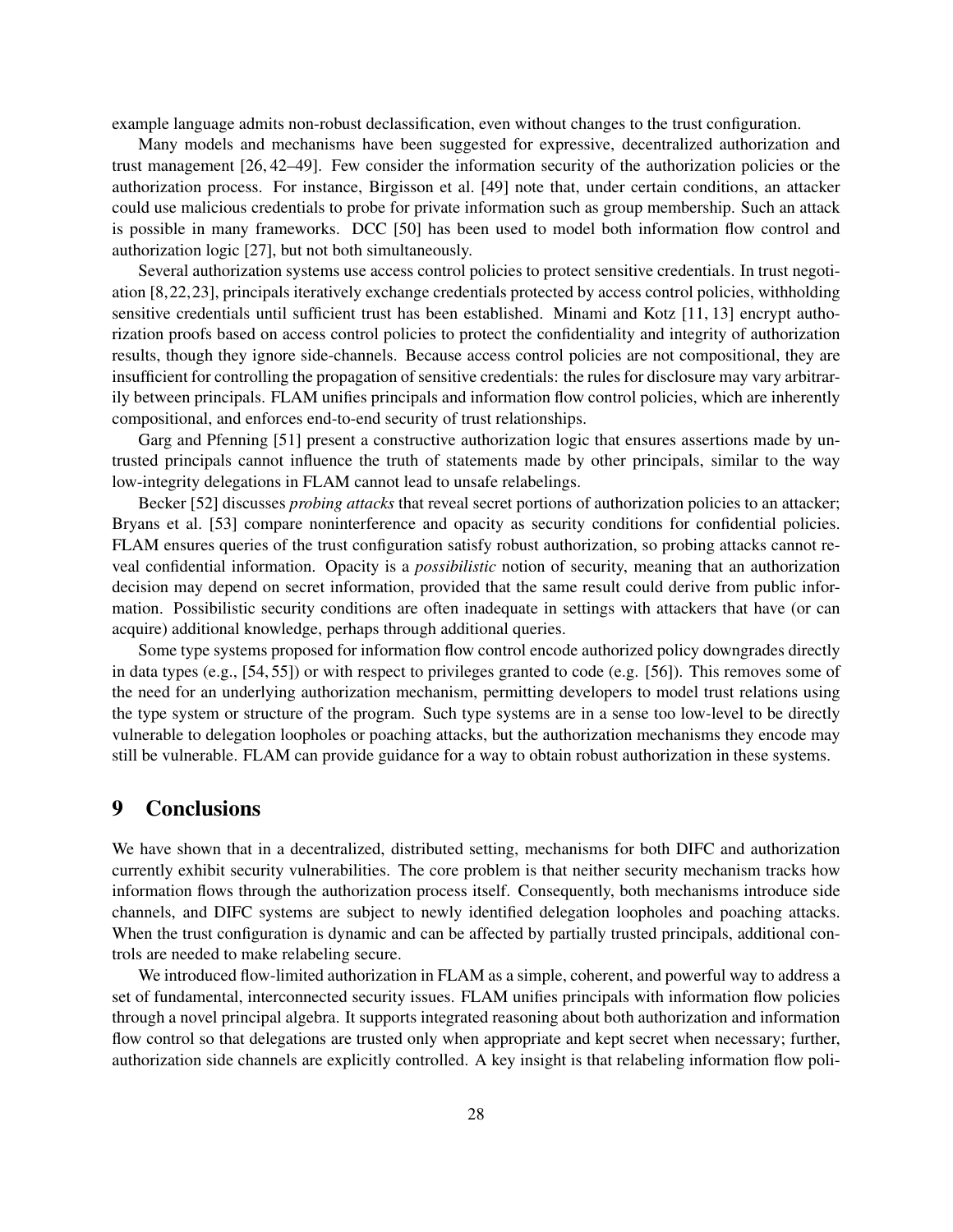cies is really a downgrading operation that can be made secure by preventing untrusted principals from influencing relabeling decisions.

We have formalized FLAM in Coq and proved strong results: FLAM provides *robust authorization*, a new security condition that bounds an attacker's influence on authorization decisions and eliminates sidechannels, even when the attacker is able to modify the trust configuration and make arbitrary queries.

We have implemented the FLAM principal normalization algorithm and system of inference rules (with the exception of some robustness rules). Our prototype efficiently answers FLAM queries using a specialized caching protocol.

FLAM not only prevents security vulnerabilities, but also extends decentralized information flow control to trust management systems with expressive security models like role-based access control. We expect many common access control patterns have interesting new DIFC analogues when expressed using FLAM.

### Acknowledgments

We thank Michael Clarkson, Fred Schneider, Ross Tate, and especially Aslan Askarov and Mike George for helpful discussions on a variety of topics spanning trust and information flow, authorization logic, and proof search algorithms. Abhishek Anand and Andrew Hirsch provided insight for formalizing FLAM in Coq. For their insightful comments on our submission, we thank Eleanor Birrell, Steve Chong, Andrew Hirsch, Chin Isradisaikul, Elisavet Kozyri, Tom Magrino, Laure Thompson, Bart van Delft, Danfeng Zhang, Yizhou Zhang, and our anonymous reviewers. This work was supported by an NDSEG Fellowship, by grant N00014-13-1-0089 from the Office of Naval Resesearch, by MURI grant FA9550-12-1-0400, and by a grant from the National Science Foundation (CCF-0964409). This paper does not necessarily reflect the views of any of these sponsors.

### References

- <span id="page-28-0"></span>[1] J. A. Goguen and J. Meseguer, "Security policies and security models," in *Proc. IEEE Symp. on Security and Privacy*, Apr. 1982, pp. 11–20.
- <span id="page-28-1"></span>[2] [A. C. Myers and B. Liskov, "Protecting privacy using the decentralized label model,"](http://www.cs.cornell.edu/andru/papers/iflow-tosem.pdf) *ACM [Transactions on Software Engineering and Methodology](http://www.cs.cornell.edu/andru/papers/iflow-tosem.pdf)*, vol. 9, no. 4, pp. 410–442, Oct. 2000.
- <span id="page-28-2"></span>[3] P. Efstathopoulos, M. Krohn, S. VanDeBogart, C. Frey, D. Ziegler, E. Kohler, D. Mazières, [F. Kaashoek, and R. Morris, "Labels and event processes in the Asbestos operating system," in](http://dl.acm.org/citation.cfm?id=1095813) *Proc. 20th [ACM Symp. on Operating System Principles \(SOSP\)](http://dl.acm.org/citation.cfm?id=1095813)*, Oct. 2005.
- <span id="page-28-4"></span>[4] N. Zeldovich, S. Boyd-Wickizer, E. Kohler, and D. Mazières, "Making information flow explicit in HiStar," in *Proc. 7th [USENIX Symp. on Operating Systems Design and Implementation \(OSDI\)](http://dl.acm.org/citation.cfm?id=2018419)*, 2006, [pp. 263–278.](http://dl.acm.org/citation.cfm?id=2018419)
- <span id="page-28-5"></span>[5] [M. Krohn, A. Yip, M. Brodsky, N. Cliffer, M. F. Kaashoek, E. Kohler, and R. Morris, "Information](http://dl.acm.org/citation.cfm?id=1294293) [flow control for standard OS abstractions," in](http://dl.acm.org/citation.cfm?id=1294293) *Proc. 21st ACM Symp. on Operating System Principles [\(SOSP\)](http://dl.acm.org/citation.cfm?id=1294293)*, 2007.
- <span id="page-28-3"></span>[6] [I. Roy, D. E. Porter, M. D. Bond, K. S. McKinley, and E. Witchel, "Laminar: Practical fine-grained](http://dl.acm.org/citation.cfm?id=1542484) decentralized information flow control," in *[ACM SIGPLAN Conf. on Programming Language Design](http://dl.acm.org/citation.cfm?id=1542484) [and Implementation \(PLDI\)](http://dl.acm.org/citation.cfm?id=1542484)*, 2009.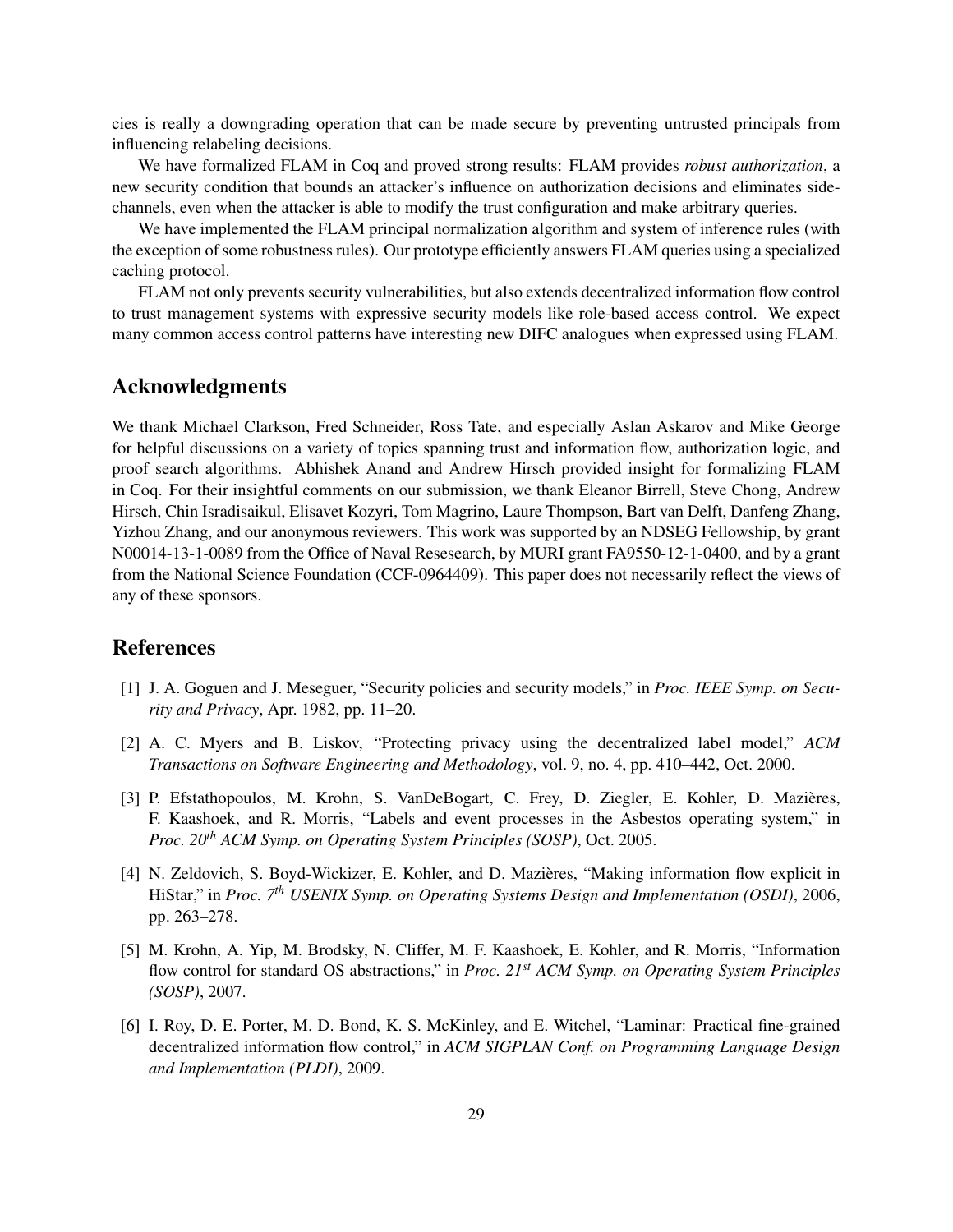- <span id="page-29-0"></span>[7] [W. Cheng, D. R. K. Ports, D. Schultz, V. Popic, A. Blankstein, J. Cowling, D. Curtis, L. Shrira,](http://dl.acm.org/citation.cfm?id=2342833) [and B. Liskov, "Abstractions for usable information flow control in Aeolus," in](http://dl.acm.org/citation.cfm?id=2342833) *Proc. 2012 USENIX [Annual Technical Conference](http://dl.acm.org/citation.cfm?id=2342833)*, Jun. 2012.
- <span id="page-29-1"></span>[8] [W. H. Winsborough, K. E. Seamons, and V. E. Jones, "Automated trust negotiation," in](http://ieeexplore.ieee.org/xpl/articleDetails.jsp?arnumber=824965) *DARPA [Information Survivability Conference and Exposition, 2000. DISCEX'00. Proceedings](http://ieeexplore.ieee.org/xpl/articleDetails.jsp?arnumber=824965)*, vol. 1, Jan. [2000, pp. 88–102.](http://ieeexplore.ieee.org/xpl/articleDetails.jsp?arnumber=824965)
- <span id="page-29-11"></span>[9] [W. H. Winsborough and N. Li, "Safety in automated trust negotiation," in](http://dl.acm.org/citation.cfm?id=1178623) *Proc. IEEE Symp. on Security and Privacy*[, May 2004, pp. 147–160.](http://dl.acm.org/citation.cfm?id=1178623)
- <span id="page-29-5"></span>[10] [M. Hicks, S. Tse, B. Hicks, and S. Zdancewic, "Dynamic updating of information-flow policies," in](http://www.cs.umd.edu/~mwh/papers/secupdate.pdf) *[Proc. Foundations of Computer Security Workshop](http://www.cs.umd.edu/~mwh/papers/secupdate.pdf)*, 2005.
- <span id="page-29-12"></span>[11] [K. Minami and D. Kotz, "Secure context-sensitive authorization,"](http://www.cs.dartmouth.edu/~dfk/papers/minami-jcsa.pdf) *Journal of Pervasive and Mobile Computing*[, vol. 1, no. 1, pp. 123–156, March 2005.](http://www.cs.dartmouth.edu/~dfk/papers/minami-jcsa.pdf)
- <span id="page-29-3"></span>[12] [N. Swamy, M. Hicks, S. Tse, and S. Zdancewic, "Managing policy updates in security-typed](http://www.cs.umd.edu/projects/PL/rx/rx.pdf) languages," in *Proc. 19th [IEEE Computer Security Foundations Workshop](http://www.cs.umd.edu/projects/PL/rx/rx.pdf)*, Jul. 2006, pp. 202–216.
- <span id="page-29-13"></span>[13] [K. Minami and D. Kotz, "Scalability in a secure distributed proof system," in](http://www.cs.dartmouth.edu/~dfk/papers/minami-scalability.pdf) *Proc. 4th International Conference on Pervasive Computing*[, ser. Lecture Notes in Computer Science, vol. 3968. Dublin,](http://www.cs.dartmouth.edu/~dfk/papers/minami-scalability.pdf) [Ireland: Springer-Verlag, May 2006, pp. 220–237.](http://www.cs.dartmouth.edu/~dfk/papers/minami-scalability.pdf)
- <span id="page-29-2"></span>[14] [S. Bandhakavi, W. Winsborough, and M. Winslett, "A trust management approach for flexible policy](http://ieeexplore.ieee.org/xpl/articleDetails.jsp?arnumber=4556677) management in security-typed languages," in *[Computer Security Foundations Symposium, 2008](http://ieeexplore.ieee.org/xpl/articleDetails.jsp?arnumber=4556677)*, [2008, pp. 33–47.](http://ieeexplore.ieee.org/xpl/articleDetails.jsp?arnumber=4556677)
- <span id="page-29-4"></span>[15] [R. Sandhu, V. Bhamidipati, and Q. Munawer, "The ARBAC97 model for role-based administration of](http://dl.acm.org/citation.cfm?id=300839) roles," *[ACM Transactions on Information and System Security \(TISSEC\)](http://dl.acm.org/citation.cfm?id=300839)*, vol. 2, no. 1, pp. 105–135, [1999.](http://dl.acm.org/citation.cfm?id=300839)
- <span id="page-29-6"></span>[16] [H. Chen and S. Chong, "Owned policies for information security," in](http://dl.acm.org/citation.cfm?id=1009380.1009671) *Proc. 17th IEEE Computer [Security Foundations Workshop](http://dl.acm.org/citation.cfm?id=1009380.1009671)*, Jun. 2004.
- <span id="page-29-7"></span>[17] S. Chong, K. Vikram, and A. C. Myers, "SIF: Enforcing confidentiality and integrity in web applications," in *Proc. 16th USENIX Security Symp.*, Aug. 2007.
- <span id="page-29-8"></span>[18] [J. Liu, M. D. George, K. Vikram, X. Qi, L. Waye, and A. C. Myers, "Fabric: A platform for secure](http://www.cs.cornell.edu/andru/papers/fabric-sosp09.html) distributed computation and storage," in *Proc. 22nd [ACM Symp. on Operating System Principles](http://www.cs.cornell.edu/andru/papers/fabric-sosp09.html) (SOSP)*[, Oct. 2009, pp. 321–334.](http://www.cs.cornell.edu/andru/papers/fabric-sosp09.html)
- <span id="page-29-9"></span>[19] [S. Zdancewic, L. Zheng, N. Nystrom, and A. C. Myers, "Secure program partitioning,"](http://www.cs.cornell.edu/andru/papers/sosp01/spp-tr.pdf) *ACM Trans. on Computer Systems*[, vol. 20, no. 3, pp. 283–328, Aug. 2002.](http://www.cs.cornell.edu/andru/papers/sosp01/spp-tr.pdf)
- <span id="page-29-10"></span>[20] [O. Arden, M. D. George, J. Liu, K. Vikram, A. Askarov, and A. C. Myers, "Sharing mobile code](http://www.cs.cornell.edu/andru/papers/mobile.html) securely with information flow control," in *[Proc. IEEE Symp. on Security and Privacy](http://www.cs.cornell.edu/andru/papers/mobile.html)*, May 2012, pp. [191–205.](http://www.cs.cornell.edu/andru/papers/mobile.html)
- <span id="page-29-14"></span>[21] W. H. Winsborough and N. Li, "Towards practical automated trust negotiation," in *Proc. 3rd Policies for Distributed Systems and Networks*. IEEE, 2002, pp. 92–103.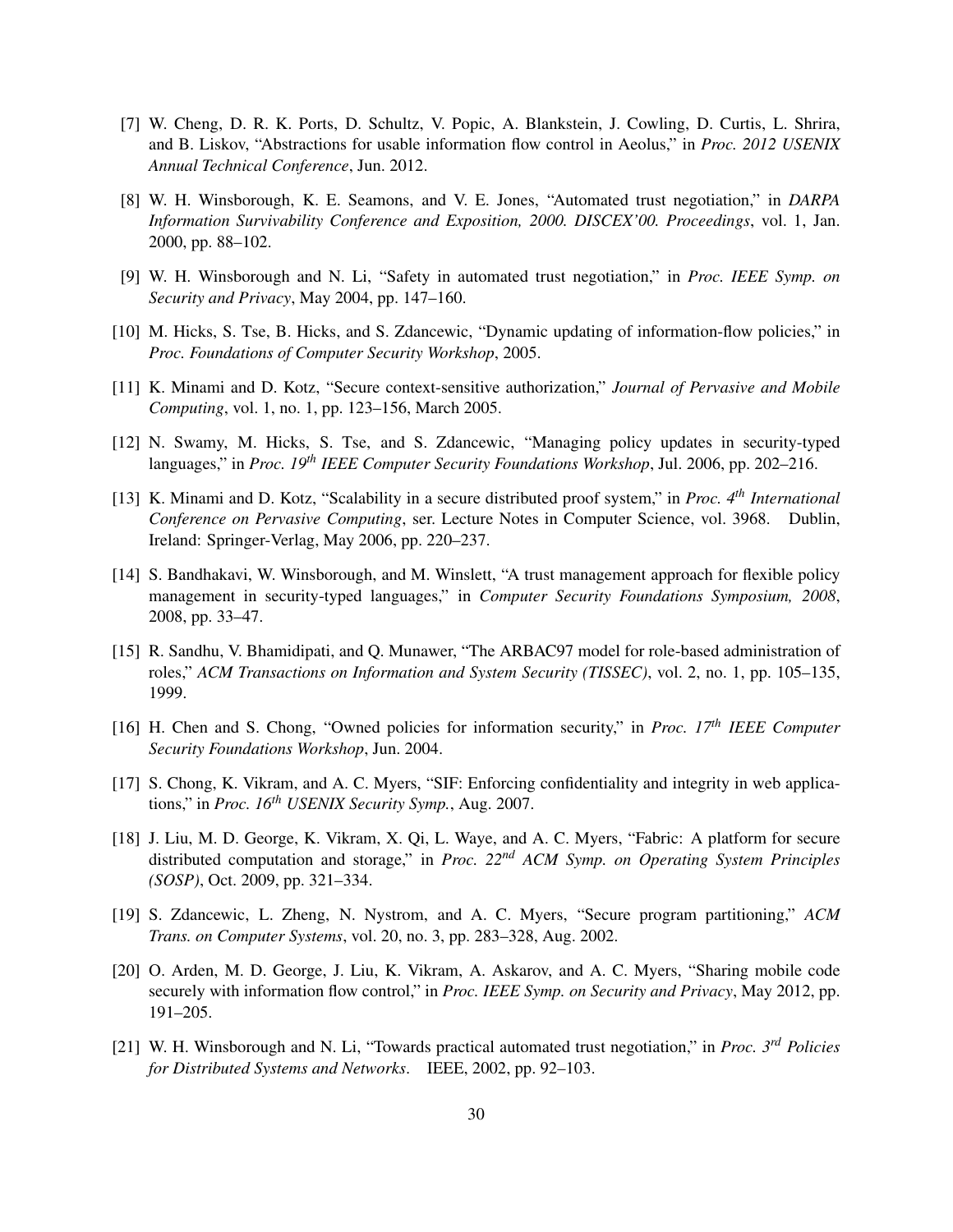- <span id="page-30-16"></span>[22] M. Winslett, C. C. Zhang, and P. A. Bonatti, "Peeraccess: A logic for distributed authorization," in *Proc. 19th ACM Conf. on Computer and Communications Security (CCS)*. ACM, 2005, pp. 168–179.
- <span id="page-30-0"></span>[23] C. C. Zhang and M. Winslett, "Distributed authorization by multiparty trust negotiation," in *ESORICS 2008*. Springer, 2008, pp. 282–299.
- <span id="page-30-1"></span>[24] [A. C. Myers, "JFlow: Practical mostly-static information flow control," in](http://www.cs.cornell.edu/andru/papers/popl99/popl99.pdf) *Proc. 26th ACM Symposium [on Principles of Programming Languages \(POPL\)](http://www.cs.cornell.edu/andru/papers/popl99/popl99.pdf)*, Jan. 1999, pp. 228–241.
- <span id="page-30-2"></span>[25] B. Lampson, M. Abadi, M. Burrows, and E. Wobber, "Authentication in distributed systems: Theory and practice," in *Proc. 13th ACM Symp. on Operating System Principles (SOSP)*, Oct. 1991, pp. 165– 182, *Operating System Review*, 253(5).
- <span id="page-30-7"></span>[26] [F. B. Schneider, K. Walsh, and E. G. Sirer, "Nexus Authorization Logic \(NAL\): Design rationale and](http://doi.acm.org/10.1145/1952982.1952990) applications," *ACM Trans. Inf. Syst. Secur.*[, vol. 14, no. 1, pp. 8:1–8:28, Jun. 2011.](http://doi.acm.org/10.1145/1952982.1952990)
- <span id="page-30-3"></span>[27] [M. Abadi, "Access control in a core calculus of dependency," in](http://doi.acm.org/10.1145/1159803.1159839) *Proc. 11th ACM SIGPLAN Int'l Conf. on Functional Programming*[. New York, NY, USA: ACM, 2006, pp. 263–273.](http://doi.acm.org/10.1145/1159803.1159839)
- <span id="page-30-4"></span>[28] N. Broberg and D. Sands, "Flow locks: Towards a core calculus for dynamic flow policies," in *Programming Languages and Systems*, Mar. 2006, pp. 180–196.
- <span id="page-30-5"></span>[29] R. S. Sandhu, "Role hierarchies and constraints for lattice-based access controls," in *Proc. 4th European Symp. on Research in Computer Security (ESORICS)*, Sep. 1996.
- <span id="page-30-6"></span>[30] D. Ferraiolo and R. Kuhn, "Role-based access controls," in *15th National Computer Security Conference*, 1992.
- <span id="page-30-8"></span>[31] [L. Zheng and A. C. Myers, "End-to-end availability policies and noninterference," in](http://www.cs.cornell.edu/andru/papers/avail.pdf) *Proc. 18th IEEE [Computer Security Foundations Workshop](http://www.cs.cornell.edu/andru/papers/avail.pdf)*, Jun. 2005, pp. 272–286.
- <span id="page-30-9"></span>[32] [J. Liu and A. C. Myers, "Defining and enforcing referential security," in](http://dx.doi.org/10.1007/978-3-642-54792-8_11) *Proc. 3rd Conf. on Principles of Security and Trust*[, Apr. 2014, pp. 199–219.](http://dx.doi.org/10.1007/978-3-642-54792-8_11)
- <span id="page-30-10"></span>[33] [O. Arden, J. Liu, and A. C. Myers, "Flow-limited authorization: Technical report," May 2015.](http://hdl.handle.net/1813/40138)
- <span id="page-30-11"></span>[34] [S. Chong and A. C. Myers, "Decentralized robustness," in](http://www.cs.cornell.edu/andru/papers/robdlm.pdf) *Proc. 19th IEEE Computer Security Foundations Workshop*[, Jul. 2006, pp. 242–253.](http://www.cs.cornell.edu/andru/papers/robdlm.pdf)
- <span id="page-30-12"></span>[35] [A. C. Myers, L. Zheng, S. Zdancewic, S. Chong, and N. Nystrom, "Jif 3.0: Java information flow,"](http://www.cs.cornell.edu/jif) Jul. 2006, software release, [http://www.cs.cornell.edu/jif.](http://www.cs.cornell.edu/jif)
- <span id="page-30-13"></span>[36] M. V. Tripunitara and N. Li, "A theory for comparing the expressive power of access control models," *Journal of Computer Security*, vol. 15, no. 2, pp. 231–272, 2007.
- <span id="page-30-14"></span>[37] L. Zheng and A. C. Myers, "Dynamic security labels and static information flow control," *International Journal of Information Security*, vol. 6, no. 2–3, Mar. 2007.
- <span id="page-30-15"></span>[38] N. Broberg, B. van Delft, and D. Sands, "Paragon for practical programming with information-flow control," in *Programming Languages and Systems: 11th Asian Symposium, APLAS 2013, Melbourne, VIC, Australia, December 9-11, 2013. Proceedings*. Springer, 2013, pp. 217–232.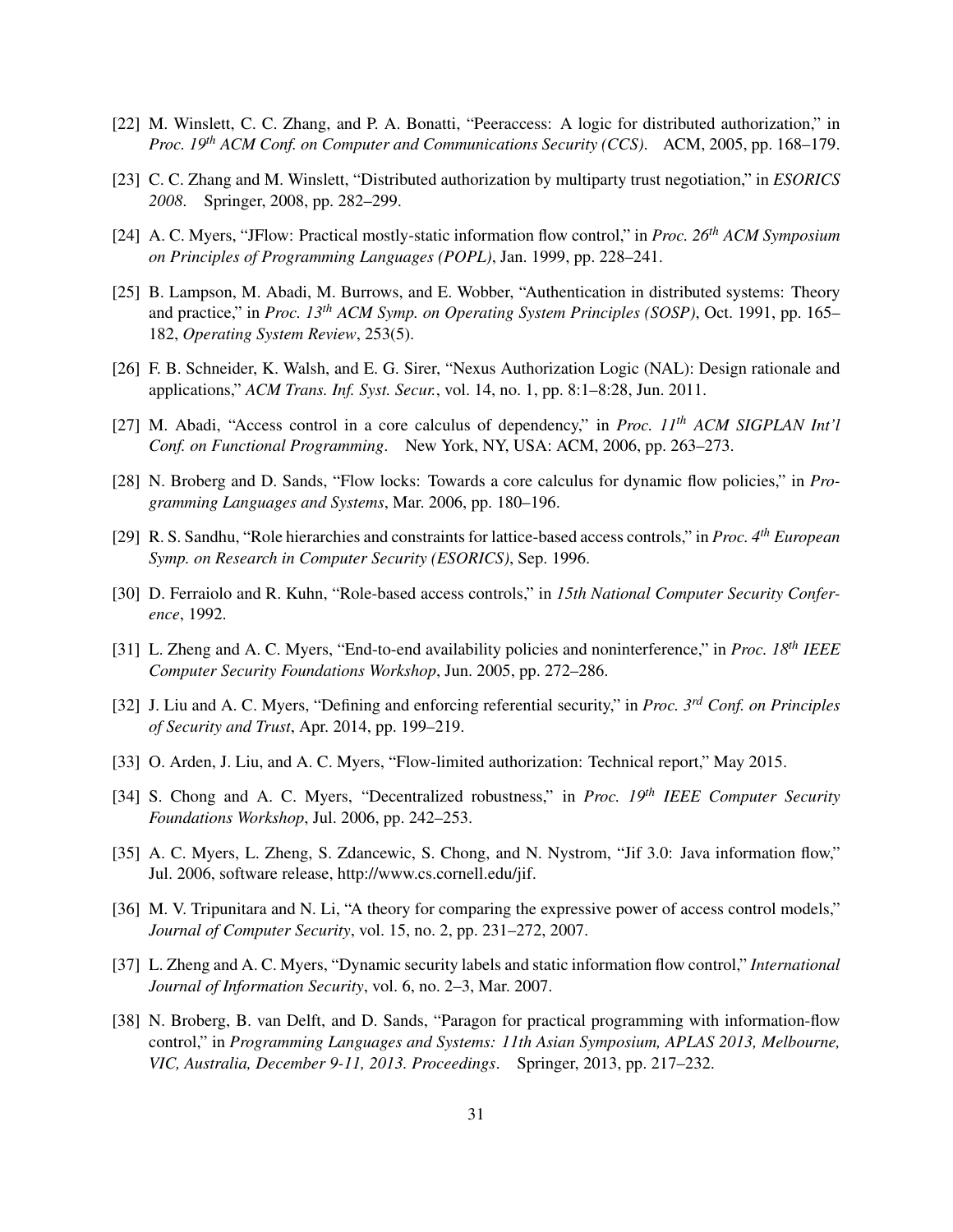- <span id="page-31-0"></span>[39] J. H. Saltzer, "Protection and the control of information sharing in Multics," *Comm. of the ACM*, vol. 17, no. 7, pp. 388–402, Jul. 1974.
- <span id="page-31-1"></span>[40] N. Broberg, B. van Delft, and D. Sands, "The anatomy and facets of dynamic policies," in *IEEE Symp. on Computer Security Foundations*. IEEE, 2015.
- <span id="page-31-2"></span>[41] [B. Montagu, B. C. Pierce, and R. Pollack, "A theory of information-flow labels," in](http://dl.acm.org/citation.cfm?id=2510409) *Proc. 26th IEEE [Symp. on Computer Security Foundations](http://dl.acm.org/citation.cfm?id=2510409)*, Jun. 2013, pp. 3–17.
- <span id="page-31-3"></span>[42] C. Ellison, "SPKI requirements," Internet RFC-2692, Sep. 1999.
- [43] C. Ellison, B. Frantz, B. Lampson, R. Rivest, B. Thomas, and T. Ylonen, "SPKI certificate theory," Internet RFC-2693, Sep. 1999.
- [44] [M. Y. Becker, C. Fournet, and A. D. Gordon, "SecPAL: Design and semantics of a decentralized](http://research.microsoft.com/apps/pubs/default.aspx?id=70334) authorization language," *Journal of Computer Security*[, vol. 18, no. 4, pp. 619–665, 2010.](http://research.microsoft.com/apps/pubs/default.aspx?id=70334)
- [45] Y. Gurevich and I. Neeman, "DKAL: Distributed-knowledge authorization language," in *IEEE Symp. on Computer Security Foundations*. IEEE, 2008, pp. 149–162.
- [46] M. Abadi, M. Burrows, B. W. Lampson, and G. D. Plotkin, "A calculus for access control in distributed systems," *ACM Trans. on Programming Languages and Systems*, vol. 15, no. 4, pp. 706–734, 1993.
- [47] [N. Li, B. N. Grosof, and J. Feigenbaum, "Delegation logic: A logic-based approach to distributed](http://dl.acm.org/citation.cfm?id=605438) authorization," *[ACM Transactions on Information and System Security \(TISSEC\)](http://dl.acm.org/citation.cfm?id=605438)*, vol. 6, no. 1, pp. [128–171, 2003.](http://dl.acm.org/citation.cfm?id=605438)
- [48] [N. Li, J. C. Mitchell, and W. H. Winsborough, "Design of a role-based trust-management framework,"](http://dl.acm.org/citation.cfm?id=829514.830539) in *[Proc. IEEE Symp. on Security and Privacy](http://dl.acm.org/citation.cfm?id=829514.830539)*, 2002, pp. 114–130.
- <span id="page-31-4"></span>[49] A. Birgisson, J. G. Politz, [Ulfar Erlingsson, A. Taly, M. Vrable, and M. Lentczner, "Macaroons:](http://theory.stanford.edu/~ataly/Papers/macaroons.pdf) ´ [Cookies with contextual caveats for decentralized authorization in the cloud," in](http://theory.stanford.edu/~ataly/Papers/macaroons.pdf) *Network and [Distributed System Security Symposium \(NDSS\)](http://theory.stanford.edu/~ataly/Papers/macaroons.pdf)*, 2014.
- <span id="page-31-5"></span>[50] [M. Abadi, A. Banerjee, N. Heintze, and J. Riecke, "A core calculus of dependency," in](http://dl.acm.org/citation.cfm?id=292555) *Proc. 26th [ACM Symposium on Principles of Programming Languages \(POPL\)](http://dl.acm.org/citation.cfm?id=292555)*, Jan. 1999, pp. 147–160.
- <span id="page-31-6"></span>[51] [D. Garg and F. Pfenning, "Non-interference in constructive authorization logic," in](http://dl.acm.org/citation.cfm?id=1155684) *Proc. 19th IEEE [Computer Security Foundations Workshop](http://dl.acm.org/citation.cfm?id=1155684)*, 2006.
- <span id="page-31-7"></span>[52] M. Y. Becker, "Information flow in trust management systems," *Journal of Computer Security*, vol. 20, no. 6, pp. 677–708, 2012.
- <span id="page-31-8"></span>[53] J. W. Bryans, M. Koutny, L. Mazare, and P. Y. Ryan, "Opacity generalised to transition systems," ´ *International Journal of Information Security*, vol. 7, no. 6, pp. 421–435, 2008.
- <span id="page-31-9"></span>[54] [N. Broberg and D. Sands, "Paralocks—role-based information flow control and beyond," in](http://dl.acm.org/citation.cfm?id=1706349) *Proc. 37th [ACM Symposium on Principles of Programming Languages \(POPL\)](http://dl.acm.org/citation.cfm?id=1706349)*, Jan. 2010.
- <span id="page-31-10"></span>[55] [A. Nanevski, A. Banerjee, and D. Garg, "Verification of information flow and access control policies](http://dl.acm.org/citation.cfm?id=2006764) with dependent types," in *[Proc. IEEE Symp. on Security and Privacy](http://dl.acm.org/citation.cfm?id=2006764)*, 2011, pp. 165–179.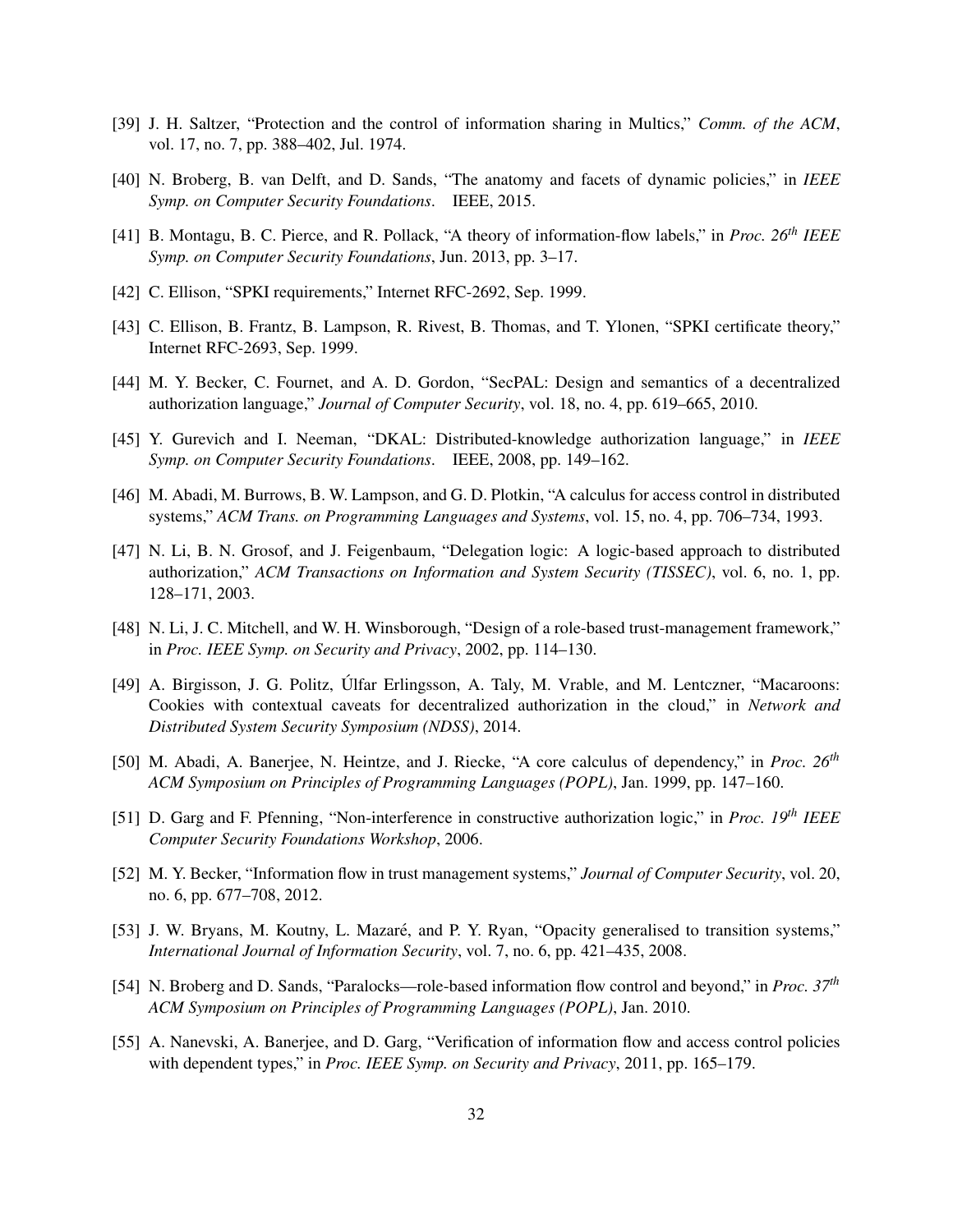<span id="page-32-1"></span>[56] [D. Stefan, A. Russo, D. Mazieres, and J. C. Mitchell, "Disjunction category labels," in](www.scs.stanford.edu/~dm/home/papers/stefan:dclabels.pdf) ` *Proceedings of [the 16th Nordic conference on Information Security Technology for Applications](www.scs.stanford.edu/~dm/home/papers/stefan:dclabels.pdf)*, 2011, pp. 223–239.

# <span id="page-32-0"></span>A Operational semantics of  ${\bf F}\lambda$

$$
\boxed{(e, \sigma) \xrightarrow{\alpha} \langle e', \sigma' \rangle}
$$
\n[E-IFTRUE]\n  
\n[E-IFRUE]\n  
\n
$$
\boxed{[E-IFRUE]}
$$
\n
$$
\boxed{[E-IFRUSE]}
$$
\n
$$
\boxed{[E-TRUST]}
$$
\n[E-TRUST]\n  
\n
$$
\boxed{[E-TRUST]}
$$
\n
$$
\boxed{[E-TRUST]}
$$
\n
$$
\boxed{[E-TRUST]}
$$
\n
$$
\boxed{[E-TRUST]}
$$
\n
$$
\boxed{[E-TRUST]}
$$
\n
$$
\boxed{[E-TRUST]}
$$
\n
$$
\boxed{[E-TRUST]}
$$
\n
$$
\boxed{[E-TRUST]}
$$
\n
$$
\boxed{[E-TRUST]}
$$
\n
$$
\boxed{[E-TRUST]}
$$
\n
$$
\boxed{[E-TRUST]}
$$
\n
$$
\boxed{[E-TRUST]}
$$
\n
$$
\boxed{[E-TRUST]}
$$
\n
$$
\boxed{[E-TRUST]}
$$
\n
$$
\boxed{[E-TRUST]}
$$
\n
$$
\boxed{[E-TRUST]}
$$
\n
$$
\boxed{[E-TRUST]}
$$
\n
$$
\boxed{[E-TRUST]}
$$
\n
$$
\boxed{[E-TRUST]}
$$
\n
$$
\boxed{[E-TRUST]}
$$
\n
$$
\boxed{[E-TRUST]}
$$
\n
$$
\boxed{[E-TRUST]}
$$
\n
$$
\boxed{[E-TRUST]}
$$
\n
$$
\boxed{[E-TRUST]}
$$
\n
$$
\boxed{[E-TRUST]}
$$
\n
$$
\boxed{[E-TRUST]}
$$
\n
$$
\boxed{[E-TRUST]}
$$
\n
$$
\boxed{[E-TRUST]}
$$
\n
$$
\boxed{[E-TRUST]}
$$
\n
$$
\boxed{[E-TRUST]}
$$
\n
$$
\boxed{[E-TRUST]}
$$
\n
$$
\boxed{[E-TRUST]}
$$
\n
$$
\boxed{[E-TRUST]}
$$
\n
$$
\boxed{[E-TRUST]}
$$
\n
$$
\boxed{[E-TRUST]}
$$
\n
$$
\boxed{[E-TRUST]}
$$
\n
$$
\boxed{[E-TRUST]}
$$
\n<math display="</math>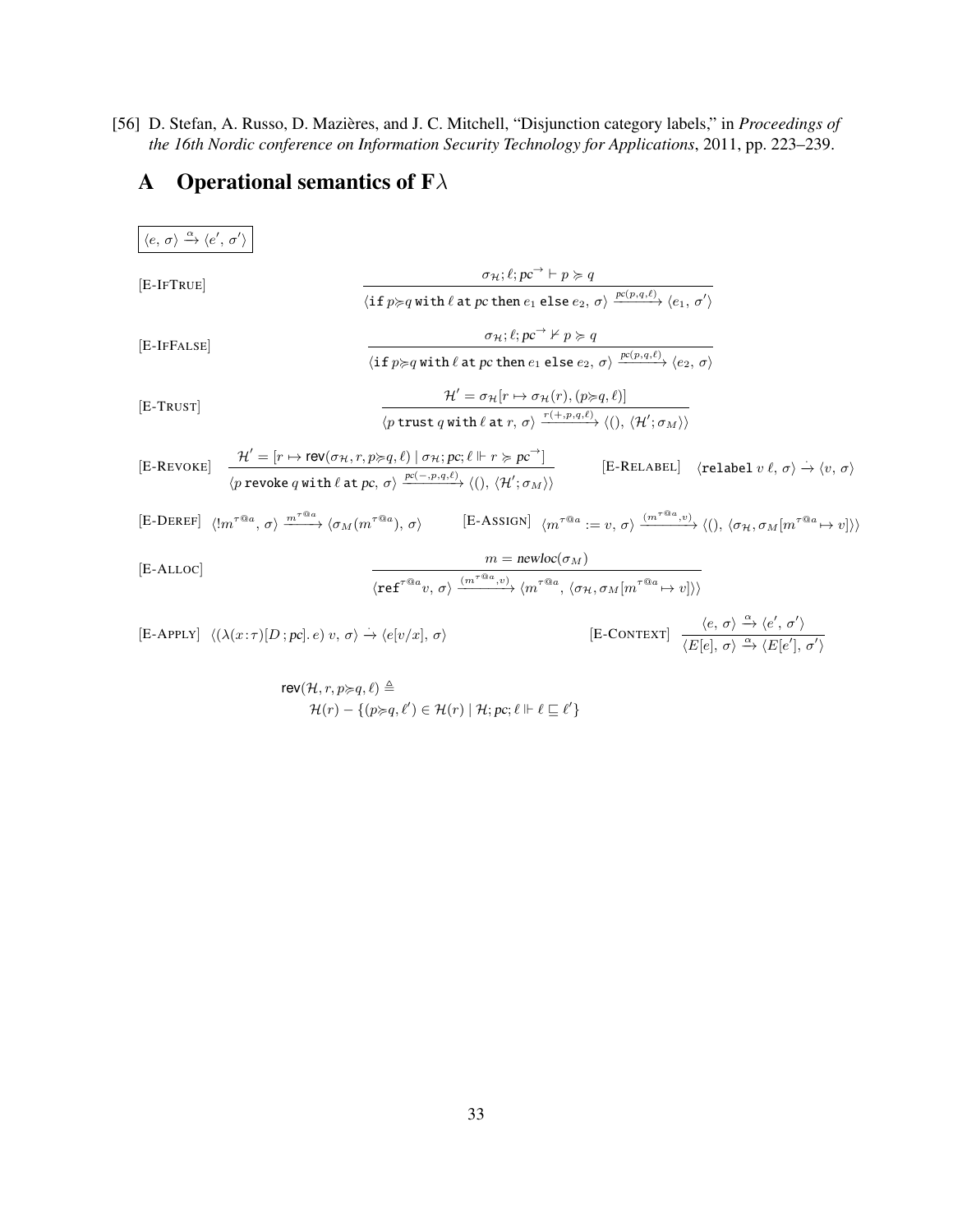# <span id="page-33-0"></span> $\boxed{\Gamma\,;D\,;\,pc\vdash e:\tau}$

$$
[\text{T-INT}] \quad \Gamma; D; p \text{c} \vdash n : \text{int}_{\text{L}} \quad [\text{T-UNT}] \quad \Gamma; D; p \text{c} \vdash () : \text{unit}_{\text{L}} \quad [\text{T-VAR}] \quad \frac{x : \tau \in \Gamma}{\Gamma; D; p \text{c} \vdash n : \tau \tau} \text{if } \tau \in \text{P}(x) \text{ and } \tau \in \text{P}(x) \text{if } \tau \in \text{P}(x) \text{if } \tau \in \text{P}(x) \text{if } \tau \in \text{P}(x) \text{if } \tau \in \text{P}(x) \text{if } \tau \in \text{P}(x) \text{if } \tau \in \text{P}(x) \text{if } \tau \in \text{P}(x) \text{if } \tau \in \text{P}(x) \text{if } \tau \in \text{P}(x) \text{if } \tau \in \text{P}(x) \text{if } \tau \in \text{P}(x) \text{if } \tau \in \text{P}(x) \text{if } \tau \in \text{P}(x) \text{if } \tau \in \text{P}(x) \text{if } \tau \in \text{P}(x) \text{if } \tau \in \text{P}(x) \text{if } \tau \in \text{P}(x) \text{if } \tau \in \text{P}(x) \text{if } \tau \in \text{P}(x) \text{if } \tau \in \text{P}(x) \text{if } \tau \in \text{P}(x) \text{if } \tau \in \text{P}(x) \text{if } \tau \in \text{P}(x) \text{if } \tau \in \text{P}(x) \text{if } \tau \in \text{P}(x) \text{if } \tau \in \text{P}(x) \text{if } \tau \in \text{P}(x) \text{if } \tau \in \text{P}(x) \text{if } \tau \in \text{P}(x) \text{if } \tau \in \text{P}(x) \text{if } \tau \in \text{P}(x) \text{if } \tau \in \text{P}(x) \text{if } \tau \in \text{P}(x) \text{if } \tau \in \text{P}(x) \text{if } \tau \in \text{P}(x) \text{if } \tau \in \text{P}(x) \text{if } \tau \in \text{P}(x) \text{if } \tau \in \text{P}(x) \text{if } \
$$

The rule APP contains the judgment  $D \vdash D'[\ell/x]$  which means that for each entry  $(p \succcurlyeq q, \ell) \in D'[\ell/x]$  we have  $D; \top \rightarrow \wedge \bot \rightarrow; \ell \vdash$  $p \geq q$ . This ensures the delegations of D' are derivable from D without relabeling.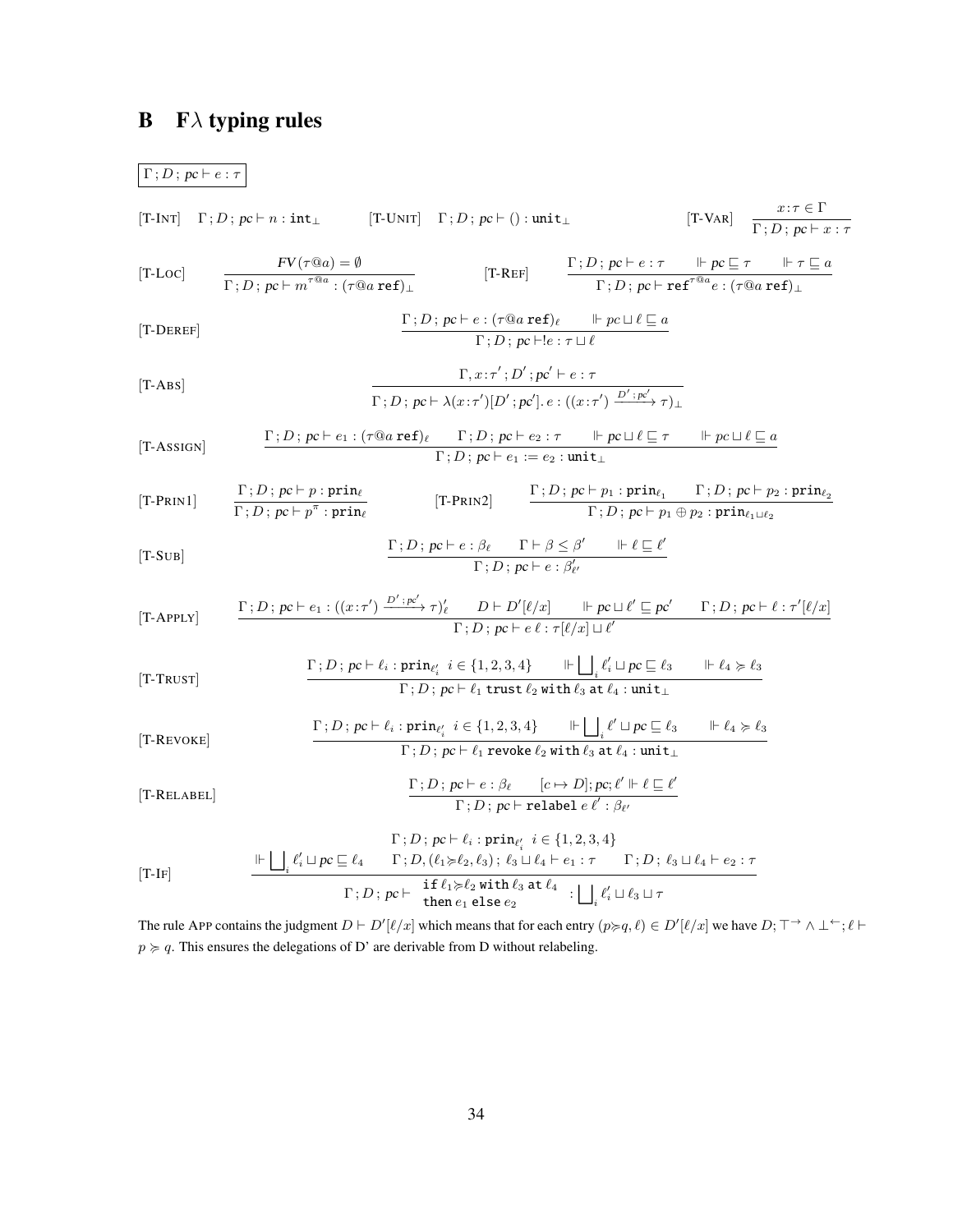## <span id="page-34-0"></span>C ARBAC methods

User–role assignment.

```
assignUser(a, u, r, pc, \ell){
    if \exists (ar, cr, mn, mx) \in can\_assignsuch that
         \mathcal{H}; c; pc; \ell \Vdash a \succcurlyeq ar\mathcal{H}; c; pc; \ell \wedge ar^{\leftarrow} \Vdash u \succcurlyeq cr\mathcal{H}; c; pc; \ell \wedge ar^{\leftarrow} \Vdash r \succcurlyeq mn\mathcal{H}; c; pc; \ell \wedge ar^{\leftarrow} \Vdash mx \succcurlyeq rthen
          let \ell' = (pc \sqcup \ell) \wedge (ar \wedge r)^{\leftarrow}\mathcal{H} := \mathcal{H} \cup [c \mapsto (u \succcurlyeq r, \ell')]}
```
Authorize  $a$ 's assignment of role  $r$  to user  $u$ . If the FLAM judgments hold, a delegation  $u \geq r$ is created with the integrity of  $ar$  and  $r$ .

$$
revokeUser(a, u, r, pc, \ell) \{ \\ \text{if} \quad \exists (ar, mn, mx) \in can\_revoke \\ \text{such that} \\ \mathcal{H}; c; pc; \ell \wedge ar^{\leftarrow} \Vdash a \succcurlyeq ar \\ \mathcal{H}; c; pc; \ell \wedge ar^{\leftarrow} \Vdash r \succcurlyeq mn \\ \mathcal{H}; c; pc; \ell \wedge ar^{\leftarrow} \Vdash mx \succcurlyeq r \\ \text{then} \\ \text{let } \ell' = (pc \sqcup \ell) \wedge (ar \wedge r)^{\leftarrow} \\ \mathcal{H} := \bigcup_{c \in \text{dom}(\mathcal{H})} [c \mapsto \text{rev}(\mathcal{H}, c, u \succcurlyeq r, \ell')] \\ \} \end{aligned}
$$

Authorize  $a$ 's revocation of  $u$ 's membership in role r. If the FLAM judgments hold, all delegations  $(u \succcurlyeq r, \ell'')$  where  $\ell' \sqsubseteq \ell''$  are revoked.

#### Permission–role assignment.

 $assignPermission(a, p, r, pc, \ell)$ { if  $\exists (ar, cr, mn, mx) \in can\_assignp$ such that  $\mathcal{H}$ ; c; pc;  $\ell \Vdash a \succcurlyeq ar$  $\mathcal{H}$ ; c; pc;  $\ell \wedge ar^{\leftarrow} \Vdash p \succcurlyeq cr$  $\mathcal{H}$ ; c; pc;  $\ell \wedge ar^{\leftarrow} \Vdash r \succcurlyeq mn$  $\mathcal{H}$ ; c; pc;  $\ell \wedge ar^{\leftarrow} \Vdash mx \succcurlyeq r$ then let  $\ell' = (pc \sqcup \ell) \wedge (ar \wedge p)^{\leftarrow}$  $\mathcal{H} := \mathcal{H} \cup [c \mapsto (r \succcurlyeq p, \ell')]$ }

Authorize  $a$ 's grant of permission  $p$  to role  $r$ . If the FLAM judgments hold, a delegation  $r \geq p$ is created with the integrity of  $ar$  and  $p$ .

 $revolePermission(a, p, r, pc, \ell)$ { if  $\exists (ar, mn, mx) \in can\_revolep$ such that  $\mathcal{H}$ ; c; pc;  $\ell \wedge ar^{\leftarrow} \Vdash a \succcurlyeq ar$  $\mathcal{H}$ ; c; pc;  $\ell \wedge ar^{\leftarrow} \Vdash r \succcurlyeq mn$  $\mathcal{H}$ ; c; pc;  $\ell \wedge ar^{\leftarrow} \Vdash mx \succcurlyeq r$ then let  $\ell' = (pc \sqcup \ell) \wedge (ar \wedge p)^{\leftarrow}$  $\mathcal{H} := \quad \left( \begin{array}{cc} \end{array} \right| \quad [c \mapsto \mathsf{rev}(\mathcal{H}, p, r \succcurlyeq p, \ell')]$  $c \in \text{dom}(\mathcal{H})$ }

Authorize  $a$ 's revocation of permission  $p$  for role  $r$ . If the FLAM judgments hold, all delegations  $(r \succcurlyeq p, \ell'')$  where  $\ell' \sqsubseteq \ell''$  are revoked.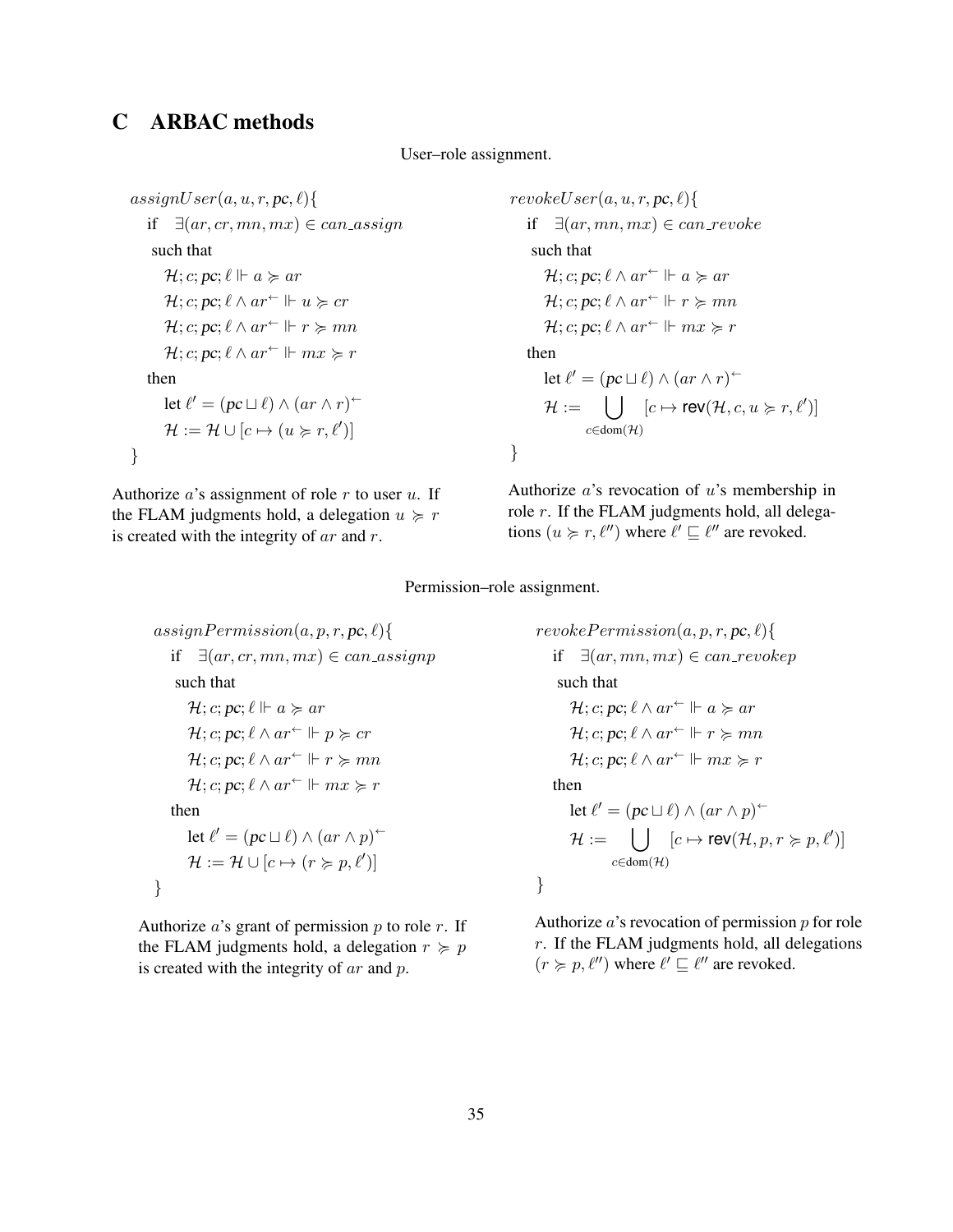### Role–role assignment.

```
addToRange(a, mn, mx, r, pc, \ell)
```

```
if \exists (ar, mn, mx) \in can\_modifysuch that
        r \neq mn and r \neq mx\mathcal{H}; c; pc; \ell \wedge ar^{\leftarrow} \Vdash a \succcurlyeq arthen
         let \ell_r = (pc \sqcup \ell) \wedge (ar \wedge r)^{\leftarrow}let \ell_{mn} = (pc \sqcup \ell) \wedge (ar \wedge mn)^{\leftarrow}\mathcal{H} := \mathcal{H} \cup [o \mapsto (mx \succcurlyeq r, \ell_r), (r \succcurlyeq mn, \ell_{mn})]}
```
Authorize  $a$ 's addition of  $r$  to range  $[mn, mx]$ . If the FLAM judgments hold, two delegations are created:  $mx \ge r$  with the integrity of ar and r, and  $r \geq m n$  with the integrity of ar and mn.

$$
addAsSenior(a, r, s, pc, \ell) \{ \n\begin{aligned}\n\text{if } &\exists (ar, mn, mx) \in can\_modify\n\end{aligned}\n\} such that\n\begin{aligned}\n\mathcal{H}; &c pc; \ell \Vdash a \succcurlyeq ar \\
\mathcal{H}; &c pc; \ell \wedge ar^{\leftarrow} \Vdash r \succcurlyeq mn \\
\mathcal{H}; &c pc; \ell \wedge ar^{\leftarrow} \Vdash mx \succcurlyeq r \\
\mathcal{H}; &c pc; \ell \wedge ar^{\leftarrow} \Vdash s \succcurlyeq mn \\
\mathcal{H}; &c pc; \ell \wedge ar^{\leftarrow} \Vdash mx \succcurlyeq s \\
\text{then} \\
\text{let } \ell' = (pc \sqcup \ell) \wedge (ar \wedge s)^{\leftarrow} \\
\mathcal{H} := \mathcal{H} \cup [c \mapsto (r \succcurlyeq s, \ell')]\n\end{aligned}\n\}
$$

Authorize  $a$ 's addition of  $r$  as a senior to  $s$ .

$$
removeFromRange(a, mn, mx, r, pc, \ell)
$$
\n
$$
\text{if } \exists (ar, mn, mx) \in can\_modify}
$$
\n
$$
\text{such that}
$$
\n
$$
r \neq mn \text{ and } r \neq mx
$$
\n
$$
\mathcal{H}; c; pc; \ell \wedge ar^{\leftarrow} \Vdash a \succcurlyeq ar
$$
\n
$$
\text{then}
$$
\n
$$
\text{let } \ell_r = (pc \sqcup \ell) \wedge (ar \wedge r)^{\leftarrow}
$$
\n
$$
\mathcal{H} := \bigcup_{c \in \text{dom}(\mathcal{H})} [c \mapsto \text{rev}(\mathcal{H}, p, mx \succcurlyeq r, \ell_r)]
$$
\n
$$
\text{let } \ell_{mn} = (pc \sqcup \ell) \wedge (ar \wedge mn)^{\leftarrow}
$$
\n
$$
\mathcal{H} := \bigcup_{c \in \text{dom}(\mathcal{H})} [c \mapsto \text{rev}(\mathcal{H}, p, r \succcurlyeq mn, \ell_{mn})]
$$

Authorize  $a$ 's removal of  $r$  from range  $[mn, mx]$ . If the FLAM judgments hold, two revocations occur:  $(mx \succcurlyeq r, \ell'_r)$  where  $\ell_r \sqsubseteq \ell'_r$ and  $(r \succcurlyeq mn, \ell'_{mn})$  where  $\ell_{mn} \sqsubseteq \ell'_{mn}$ .

$$
removeAsSenior(a, r, s, pc, \ell) \{ \n \begin{aligned}\n &\text{if} \quad \exists (ar, mn, mx) \in can\_modify \\
 &\text{such that} \quad \mathcal{H}; c; pc; \ell \Vdash a \succcurlyeq ar \\
 &\mathcal{H}; c; pc; \ell \wedge ar^{\leftarrow} \Vdash r \succcurlyeq mn \\
 &\mathcal{H}; c; pc; \ell \wedge ar^{\leftarrow} \Vdash mx \succcurlyeq r \\
 &\mathcal{H}; c; pc; \ell \wedge ar^{\leftarrow} \Vdash s \succcurlyeq mn \\
 &\mathcal{H}; c; pc; \ell \wedge ar^{\leftarrow} \Vdash mx \succcurlyeq s \\
 &\text{then} \quad \text{let } \ell' = (pc \sqcup \ell) \wedge (ar \wedge s)^{\leftarrow} \\
 &\mathcal{H} := \bigcup_{c \in \text{dom}(\mathcal{H})} [c \mapsto \text{rev}(\mathcal{H}, p, r \succcurlyeq s, \ell')] \n \} \n \end{aligned}
$$

Authorize  $a$ 's removal of  $r$  as a senior to  $s$ .

$$
rev(\mathcal{H}, c, p \succcurlyeq q, \ell) \triangleq \mathcal{H}(c) - \{(p \succcurlyeq q, \ell') \in \mathcal{H}(c) \mid \mathcal{H}; c; pc; \ell \Vdash \ell \sqsubseteq \ell'\}
$$

Revocation operation. Returns  $\mathcal{H}(c)$  with delegations  $(p \succcurlyeq q, \ell')$  where  $\ell \sqsubseteq \ell'$  removed.